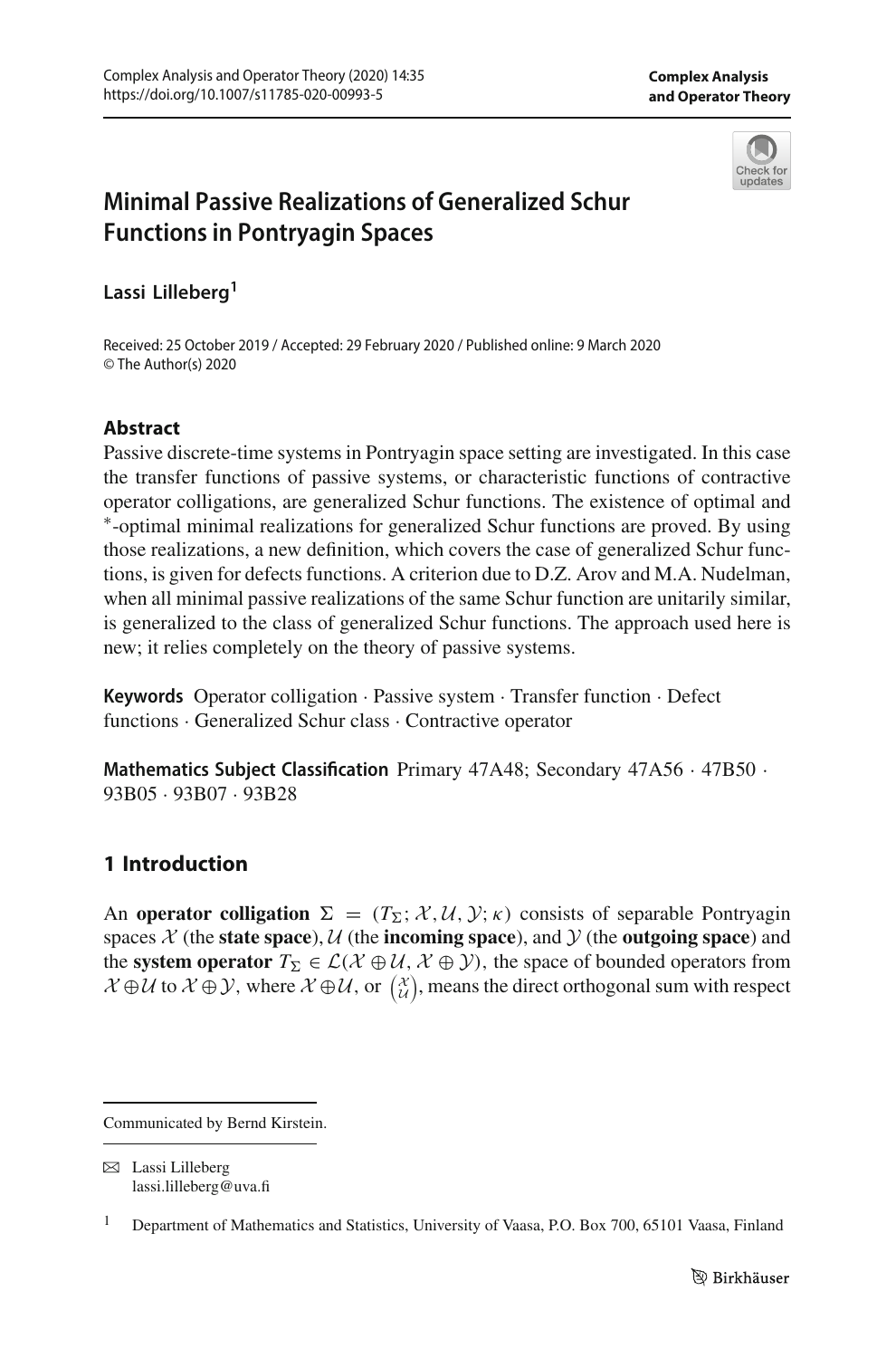to the indefinite inner product. The symbol  $\kappa$  is reserved for the finite negative index of the state space. The operator  $T_{\Sigma}$  has the block representation of the form

<span id="page-1-0"></span>
$$
T_{\Sigma} = \begin{pmatrix} A & B \\ C & D \end{pmatrix} : \begin{pmatrix} \mathcal{X} \\ \mathcal{U} \end{pmatrix} \to \begin{pmatrix} \mathcal{X} \\ \mathcal{Y} \end{pmatrix},
$$
(1.1)

where  $A \in \mathcal{L}(\mathcal{X})$  (the **main operator**),  $B \in \mathcal{L}(\mathcal{U}, \mathcal{X})$  (the **control operator**),  $C \in$  $\mathcal{L}(\mathcal{X}, \mathcal{Y})$  (the **observation operator**), and  $D \in \mathcal{L}(\mathcal{U}, \mathcal{Y})$  (the **feedthrough operator**). If needed, the colligation is written as  $\Sigma = (A, B, C, D; \mathcal{X}, \mathcal{U}, \mathcal{Y}; \kappa)$ . It is always assumed in this paper that  $U$  and  $Y$  have the same negative index.

All notions of continuity and convergence are understood to be with respect to the strong topology, which is induced by any fundamental decomposition of the space in question.

The colligation [\(1.1\)](#page-1-0) will be called as a **system** since it can be seen as a **linear discrete time system** of the form

$$
\begin{cases} h_{k+1} = Ah_k + B\xi_k, \\ \sigma_k = Ch_k + D\xi_k, \end{cases} k \ge 0,
$$

where  ${h_k} \subset \mathcal{X}, { {\xi_k} } \subset \mathcal{U}$  and  ${ {\sigma_k} } \subset \mathcal{Y}$ . In what follows, the "system" is identified with the operator expression appearing in  $(1.1)$ . When the system operator  $T_{\Sigma}$  in  $(1.1)$  is contractive (isometric, co-isometric, unitary), with respect to the indefinite inner product, the corresponding system is called **passive** (isometric, co-isometric, conservative). In literature, conservative systems are also called unitary systems. The **transfer function** of the system  $(1.1)$  is defined by

$$
\theta_{\Sigma}(z) := D + zC(I - zA)^{-1}B,
$$

whenever  $I - zA$  is invertible. Especially,  $\theta_{\Sigma}$  is defined and holomorphic in a neighbourhood of the origin. The values  $\theta_{\Sigma}(z)$  are bounded operators from *U* to *y*. Conversely, if  $\theta$  is an operator valued function holomorphic in a neighbourhood of the origin, and transfer function of the system  $\Sigma$  coinsides with it, then  $\Sigma$  is a **realization** of  $\theta$ . In some sources, transfer functions of the systems are also called characteristic functions of operator colligations.

The **adjoint** or **dual** of the system  $\Sigma$  is the system  $\Sigma^*$  such that its system operator is the indefinite adjoint  $T_{\Sigma}^*$  of  $T_{\Sigma}$ . That is,  $\Sigma^* = (T_{\Sigma}^*; \mathcal{X}, \mathcal{Y}, \mathcal{U}; \kappa)$ . In this paper, all the adjoints are with respect to the indefinite inner product. For an operator valued function  $\varphi$ , the notation  $\varphi^*(z)$  is used instead of  $(\varphi(z))^*$ , and the function  $\varphi^*(z)$  is defined to be  $\varphi^*(\bar{z})$ . With this notation, for the transfer function  $\theta_{\Sigma^*}$  of  $\Sigma^*$ , it clearly holds  $\theta_{\Sigma^*}(z) = \theta_{\Sigma}^{\#}(z)$ . Since contractions between Pontryagin spaces with the same negative index are bi-contractions (cf. eg. [\[24,](#page-32-0) Corollary 2.5]),  $\Sigma^*$  is passive whenever  $\Sigma$  is.

In the case where all the spaces are Hilbert spaces, the result that the transfer function of a passive system belongs to the Schur class has been established by Arov [\[4](#page-31-0), Proposition 8]. In the case where  $U$  and  $Y$  are Hilbert spaces and the state space  $X$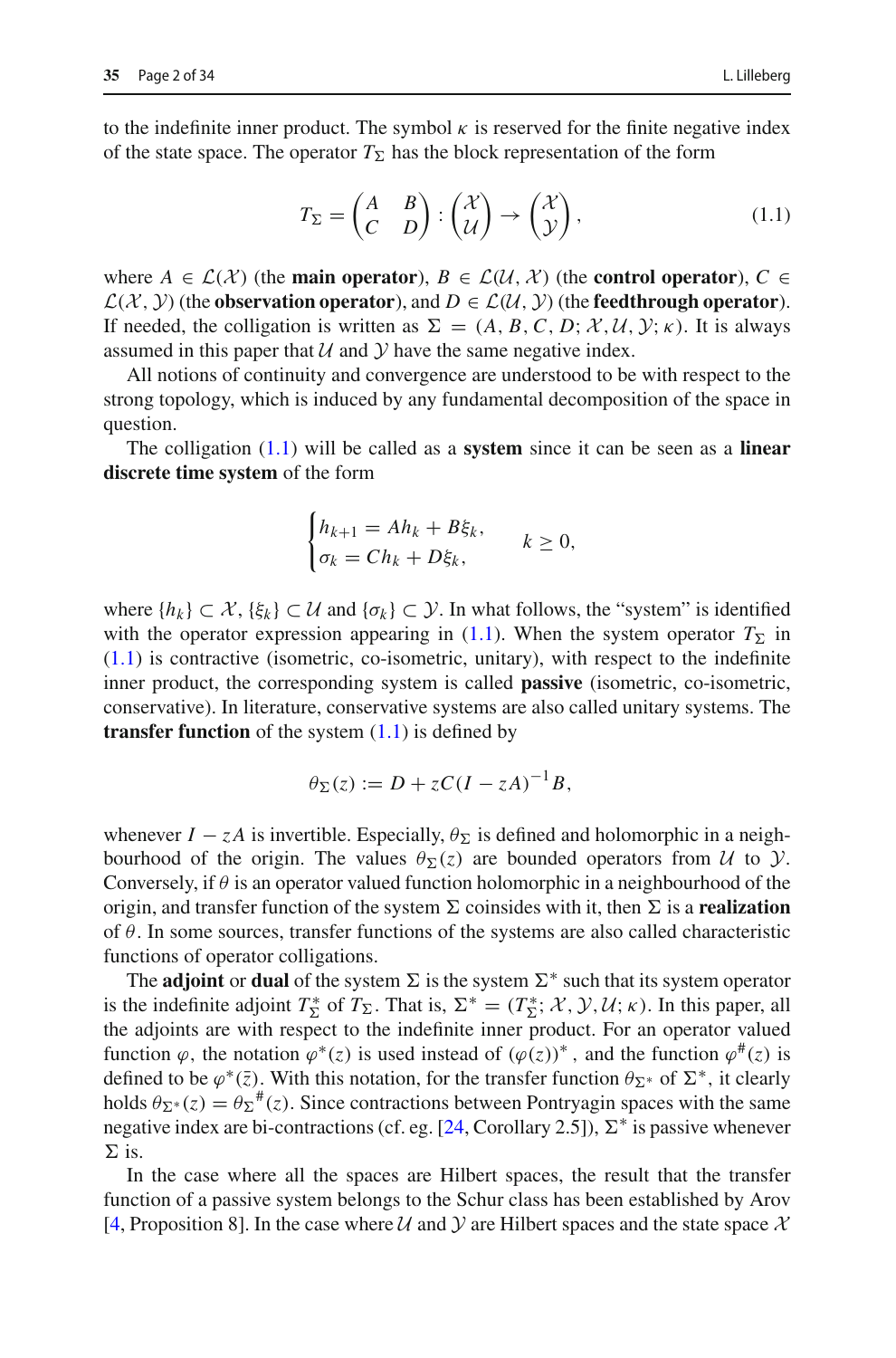is a Pontryagin space, Saprikin showed in [\[30](#page-33-0), Theorem 2.2] that the transfer function of the passive system [\(1.1\)](#page-1-0) is a **generalized Schur function.** It will be proved later in Proposition [2.4](#page-6-0) that this result holds also in the case when all the spaces are Pontryagin spaces. The **generalized Schur class**  $S_k(\mathcal{U}, \mathcal{Y})$ , where  $\mathcal{U}$  and  $\mathcal{Y}$  are Pontryagin spaces with the same negative index, is the set of  $\mathcal{L}(\mathcal{U}, \mathcal{Y})$ -valued functions  $S(z)$  holomorphic in a neighbourhood  $\Omega$  of the origin such that the Schur kernel

<span id="page-2-0"></span>
$$
K_S(w, z) = \frac{1 - S(z)S^*(w)}{1 - z\bar{w}}, \qquad w, z \in \Omega,
$$
 (1.2)

has κ negative squares ( $\kappa = 0, 1, 2, \ldots$ ). This means that for any finite set of points  $w_1, \ldots, w_n$  in the domain of holomorphy  $\rho(S)$  of *S* and set of vectors  $\{f_1, \ldots, f_n\} \subset$ *Y*, the Hermitian matrix

$$
\left(\langle K_S(w_j, w_i) f_j, f_i \rangle_{\mathcal{Y}}\right)_{i,j=1}^n,
$$

where  $\langle \cdot, \cdot \rangle_{\mathcal{V}}$  is the indefinite inner product of the space *Y*, has no more than  $\kappa$ negative eigenvalues, and there exists at least one such matrix that has exactly  $\kappa$ negative eigenvalues. A function *S* belongs to  $S_k$  (*U*, *Y*) if and only if  $S_k^{\#} \in S(\mathcal{Y}, \mathcal{U})$ ; see [\[1,](#page-31-1) Theorem 2.5.2]. The class  $\mathbf{S}_0(\mathcal{U}, \mathcal{Y})$  coinsides with the ordinary Schur class, and it is written as  $S(\mathcal{U}, \mathcal{Y})$ . The generalized Schur class was first studied by Kreĭn and Langer; see [\[26\]](#page-32-1) for instance.

The direct connection between the transfer functions of passive systems of the form [\(1.1\)](#page-1-0) and the generalized Schur functions allows to study the properties of generalized Schur functions by using passive systems, and vice versa. Therefore, a fundamental problem of the subject is, for a given  $\theta \in S_{k}(U, V)$ , find a realization  $\Sigma$  of  $\theta$ with the desired minimality or optimality properties (observable, controllable, simple, minimal, optimal, ∗-optimal); for details, see Theorems [2.6](#page-7-0) and [3.5](#page-15-0) and Lemma [2.8.](#page-8-0) The described problem is called a **realization problem.** In the standard Hilbert space setting, realizations problems, as well as other properties of passive systems, were studied, for instance, by Arov [\[4](#page-31-0)[,5\]](#page-31-2), Arov et al. [\[6](#page-31-3)[–8\]](#page-32-2), Ball and Cohen [\[13](#page-32-3)], de Branges and Rovnyak [\[20](#page-32-4)[,21](#page-32-5)], Helton [\[25\]](#page-32-6) and Nagy and Foias [\[29](#page-33-1)]. The case where the state space is a Pontryagin space while incoming and outgoing spaces are still Hilbert spaces, unitary systems were studied, for instance, by Dijksma et al. [\[22](#page-32-7)[,23](#page-32-8)], and passive systems by Saprikin [\[30](#page-33-0)], Saprikin and Arov [\[10\]](#page-32-9), Saprikin et al. [\[9\]](#page-32-10) and by the author in [\[27](#page-32-11)]. The case where all the spaces are Pontryagin spaces, theory of isometric, co-isometric and conservative systems is considered, for instance, in [\[1](#page-31-1)[,2](#page-31-4)[,24\]](#page-32-0).

Especially, Arov [\[5](#page-31-2)] proved the existence of so-called optimal minimal realizations of an ordinary Schur function; for definitions, see Sect. [3.](#page-11-0) The proof was based on the existence (right) **defect functions**. For an ordinary Schur function  $S(\zeta)$ , the (right) defect function  $\varphi$  of *S* is, roughly speaking, the maximal analytic minorant of *I* −  $S^*(\zeta)S(\zeta)$ . More precicely, this means that for almost everywhere (a.e.)  $\zeta$  on the unit circle T, it holds

$$
\varphi^*(\zeta)\varphi(\zeta) \leq I - S^*(\zeta)S(\zeta),
$$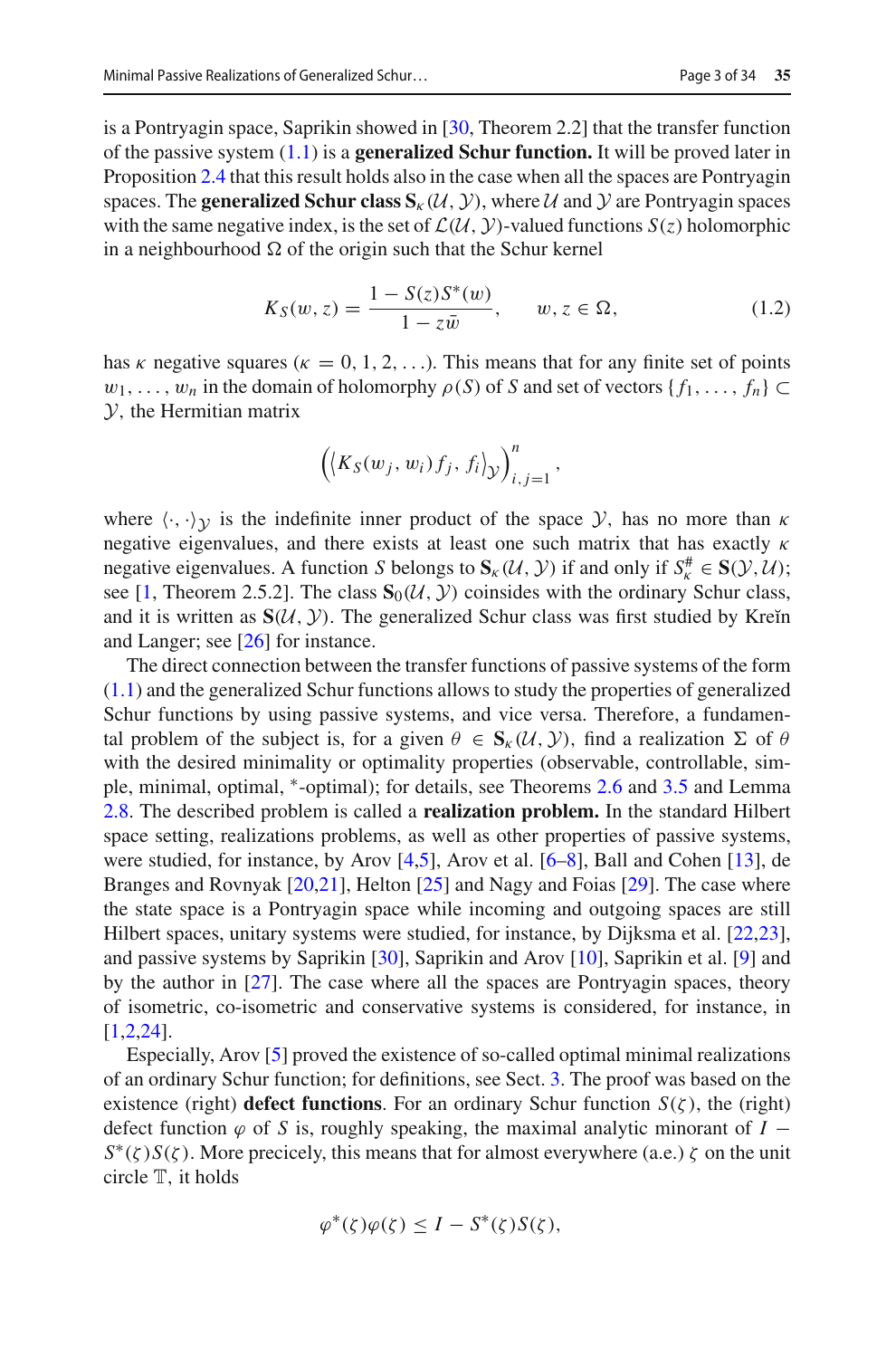and for every other operator valued analytic function  $\hat{\varphi}$  with similar property, it holds

$$
\widehat{\varphi}^*(\zeta)\widehat{\varphi}(\zeta) \leq \varphi^*(\zeta)\varphi(\zeta).
$$

For the existence of defect functions, see [\[29](#page-33-1), Theorem V.4.2], and for a detailed treatise, see [\[17](#page-32-12)[–19\]](#page-32-13). Another names of defect functions are "spectral factors", see [\[12](#page-32-14)]. Arov et al. [\[6\]](#page-31-3) constructed (∗-)optimal minimal passive systems in the Hilbert space setting without using defect functions. The construction can be done by taking an appropriate restriction of some system. In the indefinite setting, if one uses a suitable definition of optimality, a similar method as was used by Arov et al. still produces a ( ∗-)optimal minimal passive system. In Pontryagin state space case, this was proved by Saprikin [\[30\]](#page-33-0). It will be shown in Theorem [3.5](#page-15-0) that the same result still holds in the case where all the spaces are Pontryagin spaces.

The study of the class of generalized Schur functions  $S_k(\mathcal{U}, \mathcal{Y})$  was continued in [\[9](#page-32-10)[,10](#page-32-9)], in the case where  $U$  and  $Y$  are Hilbert spaces and the state space is a Pontryagin space. Saprikin and Arov  $[10]$  used the right Kreĭn–Langer factorization of the form  $S = S_r B_r^{-1}$  for  $S \in S_k(\mathcal{U}, \mathcal{Y})$ , and proved that the existence of the optimal minimal realization of *S* is equivalent to the existence of the right defect function of  $S_r$ . However, they did not define the defect functions for the generalized Schur functions. This was done by the author in  $[27]$  $[27]$  by using the Kreĭn–Langer factorizations. With the definition given therein, the main results of [\[3\]](#page-31-5) were generalized to the Pontryagin state space setting. The main subjects of [\[27\]](#page-32-11) include some continuation of the study of products of systems and the stability properties of passive systems, subjects treated earlier by Saprikin et al. [\[9](#page-32-10)]. In the present paper, it will be shown that a concept of defect functions can be defined in the case where all the spaces are Pontryagin spaces. The key idea here is to use optimal minimal passive realizations and conservative embeddings. By using such a definition, it is shown that one can generalize and improve some of the main results from [\[3\]](#page-31-5), using different proofs than those given in [\[3\]](#page-31-5) or [\[27\]](#page-32-11), see Theorem [4.8.](#page-26-0) Furthermore, in Theorem [4.10,](#page-29-0) the main results from [\[7](#page-32-15)[,8\]](#page-32-2) concerning the criterion when all the minimal realizations of a Schur function are unitarily similar, is generalized to the present indefinite setting. The proof will be carried out entirely by using the theory of passive systems, without applying Hardy space theory or the theory of Hankel operators as in the proof provided in [\[8](#page-32-2)].

The paper is organized as follows. In Sect. [2](#page-4-0) basic facts of linear systems, Julia operators, dilations and embeddings are recalled. Moreover, Lemma [2.8](#page-8-0) gives some usefull representations and restrictions of passive systems. That lemma will be used extensively later on in this paper.

In Sect. [3,](#page-11-0) the existence and basic properties of  $(*-)$ optimal minimal realizations are established. The main result of this section is Theorem [3.5.](#page-15-0)

The generalized defect functions are introduced in Sect. [4.](#page-19-0) In particularly, Theorem [4.10](#page-29-0) in this section can be seen as the main result of the paper.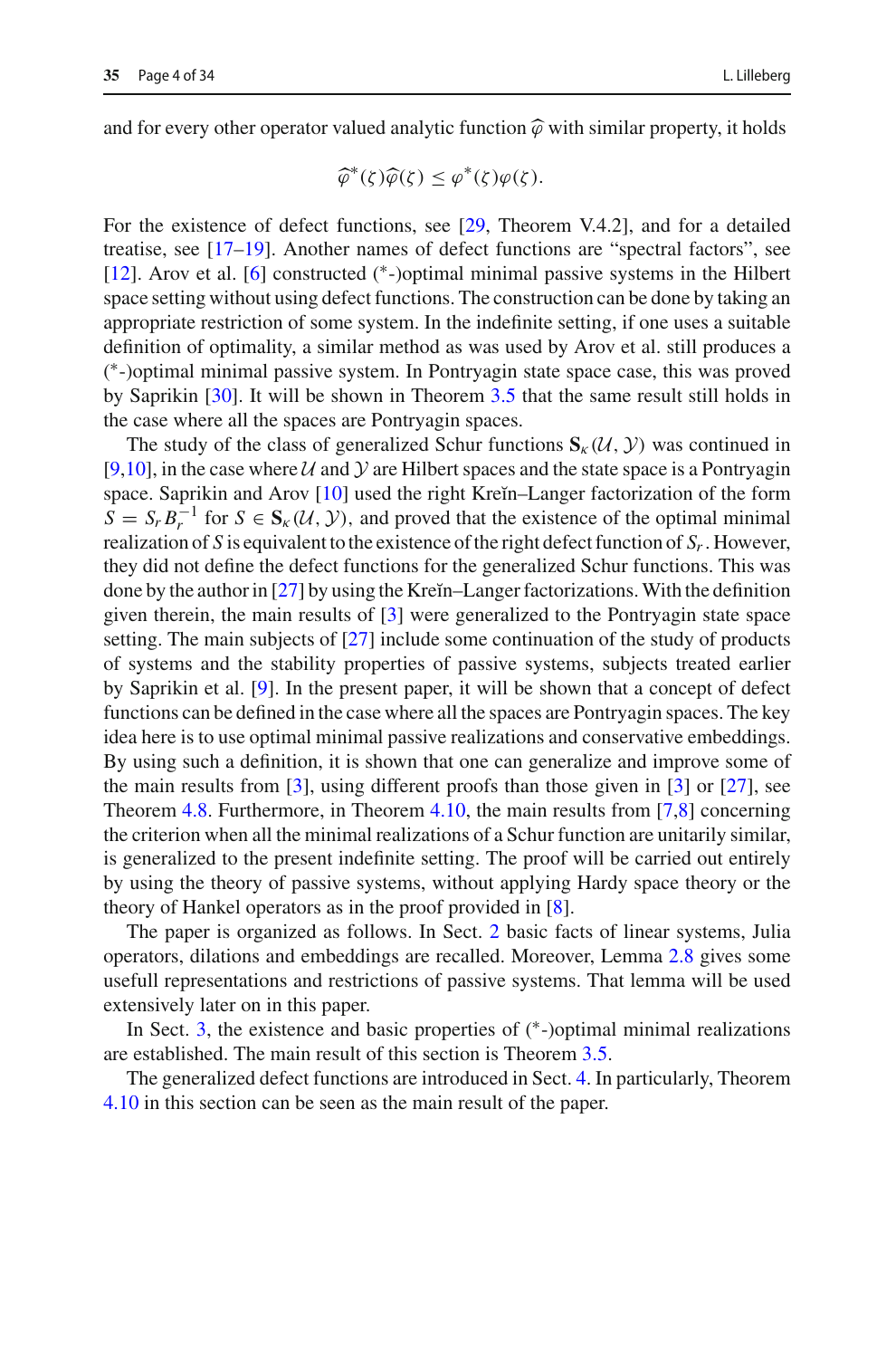#### <span id="page-4-0"></span>**2 Linear Systems, Dilations and Embeddings**

Let  $\Sigma = (T_{\Sigma}; \mathcal{X}, \mathcal{U}, \mathcal{Y}; \kappa)$  be a linear system as in [\(1.1\)](#page-1-0). The following subspaces

<span id="page-4-6"></span><span id="page-4-4"></span>
$$
\mathcal{X}^c := \overline{\text{span}} \left\{ \text{ran } A^n B : n = 0, 1, \ldots \right\} \tag{2.1}
$$

<span id="page-4-5"></span>
$$
\mathcal{X}^o := \overline{\text{span}} \left\{ \text{ran } A^{*n} C^* : n = 0, 1, \ldots \right\} \tag{2.2}
$$

<span id="page-4-8"></span>
$$
\mathcal{X}^s := \overline{\text{span}} \, \{ \text{ran } A^n B, \text{ran } A^{*m} C^* : n, m = 0, 1, \ldots \},\tag{2.3}
$$

are called, respectively, controllable, observable and simple subspaces. The system is said to be **controllable** (**observable**, **simple**) if  $\mathcal{X}^c = \mathcal{X}(\mathcal{X}^o = \mathcal{X}, \mathcal{X}^s = \mathcal{X})$  and **minimal** if it is both controllable and observable.

When  $\Omega \ni 0$  is some symmetric neighbourhood of the origin, that is,  $\overline{z} \in \Omega$ whenever  $z \in \Omega$ , then also

$$
\mathcal{X}^c = \overline{\text{span}} \left\{ \text{ran} \left( I - zA \right)^{-1} B, z \in \Omega \right\} \tag{2.4}
$$

$$
\mathcal{X}^o = \overline{\text{span}} \left\{ \text{ran} \left( I - zA^* \right)^{-1} C^*, z \in \Omega \right\} \tag{2.5}
$$

$$
\mathcal{X}^s = \overline{\text{span}} \left\{ \text{ran} \left( I - zA \right)^{-1} B, \text{ran} \left( I - wA^* \right)^{-1} C^*, z, w \in \Omega \right\} \tag{2.6}
$$

The system  $(1.1)$  can be expanded to a larger system without changing the transfer function. It can be done by using the so-called **defect operator** and **Julia operator**, see, respectively,  $(2.7)$  and  $(2.8)$  below. For a proof of the following theorem and more details about the defects operators and Julia operators, see [\[24](#page-32-0)]. The basic information about the indefinite inner product spaces and their operators can be recalled from [\[11](#page-32-16)[,15](#page-32-17)[,24\]](#page-32-0).

<span id="page-4-7"></span>**Theorem 2.1** *Suppose that*  $X_1$  *and*  $X_2$  *are Pontryagin spaces with the same negative index, and let*  $A : \mathcal{X}_1 \to \mathcal{X}_2$  *be a contraction. Then there exist Hilbert spaces*  $\mathcal{D}_A$  *and*  $\mathfrak{D}_{A^*}$ , *linear operators*  $D_A : \mathfrak{D}_A \to \mathcal{X}_1, D_{A^*} : \mathfrak{D}_{A^*} \to \mathcal{X}_2$  *with zero kernels and a linear operator*  $L : \mathfrak{D}_A \to \mathfrak{D}_{A^*}$  *such that it holds* 

<span id="page-4-1"></span>
$$
I - A^* A = D_A D_A^*, \qquad I - A A^* = D_{A^*} D_{A^*}^*, \tag{2.7}
$$

*and the operator*

<span id="page-4-2"></span>
$$
U_A := \begin{pmatrix} A & D_{A^*} \\ D_A^* & -L^* \end{pmatrix} : \begin{pmatrix} \mathcal{X}_1 \\ \mathfrak{D}_{A^*} \end{pmatrix} \to \begin{pmatrix} \mathcal{X}_2 \\ \mathfrak{D}_A \end{pmatrix}
$$
(2.8)

*is unitary. Moreover,*  $D_A$ ,  $D_{A^*}$  *and*  $U_A$  *are unique up to unitary equivalence.* 

The notion of **dilation** of a discrete time-invariant system has been introduced by Arov [\[4](#page-31-0)]. A dilation of a system  $\Sigma = (A, B, C, D; \mathcal{X}, \mathcal{U}, \mathcal{Y}; \kappa)$  is any system of the form  $\Sigma = (A, B, C, D; \mathcal{X}, \mathcal{U}, \mathcal{Y}; \kappa)$ , where

<span id="page-4-3"></span>
$$
\widehat{\mathcal{X}} = \mathcal{D} \oplus \mathcal{X} \oplus \mathcal{D}_*, \quad \widehat{A}\mathcal{D} \subset \mathcal{D}, \quad \widehat{A}^*\mathcal{D}_* \subset \mathcal{D}_*, \quad \widehat{C}\mathcal{D} = \{0\}, \quad \widehat{B}^*\mathcal{D}_* = \{0\}. \tag{2.9}
$$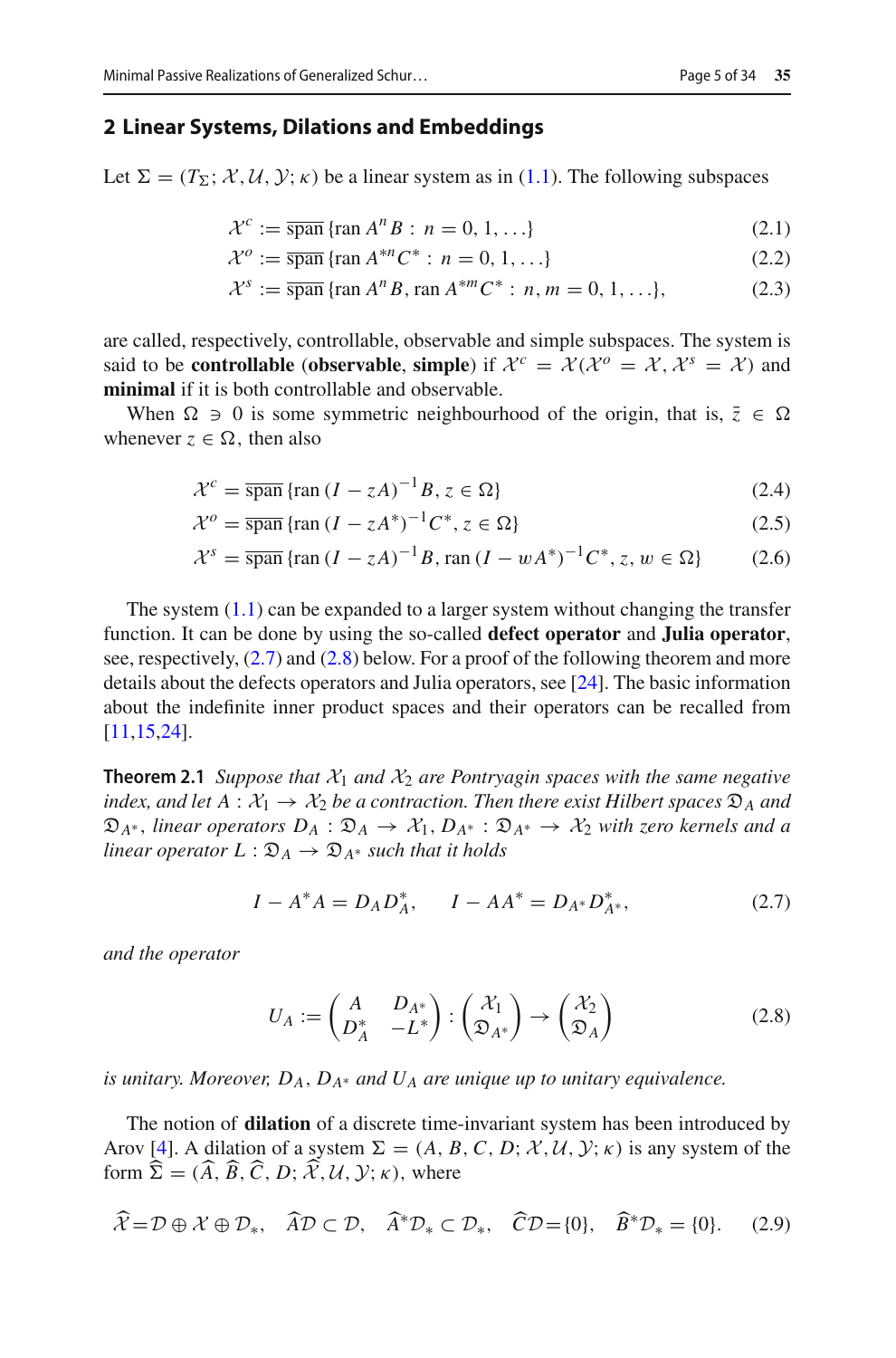The spaces *D* and  $\mathcal{D}_*$  are required to be Hilbert spaces. The system operator  $T_{\hat{\Sigma}}$  of  $\Sigma$ is of the form

<span id="page-5-0"></span>
$$
T_{\widehat{\Sigma}} = \begin{pmatrix} \begin{pmatrix} A_{11} & A_{12} & A_{13} \\ 0 & A & A_{23} \\ 0 & 0 & A_{33} \end{pmatrix} \begin{pmatrix} B_1 \\ B \\ 0 \end{pmatrix} \end{pmatrix} : \begin{pmatrix} \begin{pmatrix} \mathcal{D} \\ \mathcal{X} \\ \mathcal{D}_* \end{pmatrix} \end{pmatrix} \rightarrow \begin{pmatrix} \begin{pmatrix} \mathcal{D} \\ \mathcal{X} \\ \mathcal{D}_* \end{pmatrix},
$$
  
\n
$$
\widehat{A} = \begin{pmatrix} A_{11} & A_{12} & A_{13} \\ 0 & A & A_{23} \\ 0 & 0 & A_{33} \end{pmatrix}, \quad \widehat{B} = \begin{pmatrix} B_1 \\ B \\ 0 \end{pmatrix}, \quad \widehat{C} = (0 \ C C_1).
$$
\n(2.10)

The system  $\Sigma$  is called a **restriction** of  $\Sigma$ . Recall that subspace  $N$  of the Pontryagin<br>and  $\mathcal{H}$  is **required** if it is itself a Pontryagin grass with the inherited inner regular space  $H$  is **regular** if it is itself a Pontryagin space with the inherited inner product of  $\langle \cdot, \cdot \rangle_{\mathcal{H}}$ . The subspace N is regular precicely when  $\mathcal{N}^{\perp}$  is regular, where  $\perp$  refers to orthogonality with respect to the indefinite inner product of  $H$ . Since  $\mathcal X$  clearly is a regular subspace of *X*, there exists the unique orthogonal projection  $P_\chi$  from  $\lambda$ to *X*. Let  $\widehat{A} | \chi$  be the restriction of  $\widehat{A}$  to the subspace *X*. Then, the system  $\Sigma$  can be represented as  $\sum_{n=1}^{\infty} (R_n \widehat{A})^n R_n \widehat{B} \widehat{C}^n R_n R_n \widehat{X} M_n \chi(x)$  A selection obvious represented as  $\Sigma = (P_{\mathcal{X}}A|_{\mathcal{X}}, P_{\mathcal{X}}B, C|_{\mathcal{X}}, D; P_{\mathcal{X}}\mathcal{X}, \mathcal{U}, \mathcal{Y}; \kappa)$ . A calculation show that the transfer functions of the original system and its dilation coincide. Moreover, if  $\Sigma$  is passive, then is any retriction of it. The following proposition states that a passive system has a conservative dilation. For the Hilbert space case, this result is from [\[4](#page-31-0)], and for the Pontryagin state space case, see [\[30\]](#page-33-0). The similar proof as in [\[4\]](#page-31-0) and [\[30\]](#page-33-0) can be applied. For details, see the proof in [\[28,](#page-33-2) Proposition 2.3].

<span id="page-5-1"></span>**Proposition 2.2** *Let*  $\Sigma = (A, B, C, D; \mathcal{X}, \mathcal{U}, \mathcal{Y}; \kappa)$  *be a passive system. Then there*  $\alpha$  *exists a conservative dilation*  $\Sigma = (A, B, C, D; \mathcal{X}, \mathcal{U}, \mathcal{Y}; \kappa)$  of  $\Sigma$ .

It is possible that  $\mathcal{D} = \{0\}$  or  $\mathcal{D}_* = \{0\}$  in [\(2.9\)](#page-4-3). In those cases, the zero space and the corresponding row and column will be left out in  $(2.10)$ . In particular, if the system  $\Sigma$  with the system operator *T* as in [\(1.1\)](#page-1-0) is isometric (co-isometric), then  $D_T = 0$  $(D_{T^*}=0)$ .

There is also an another way to expand the system [\(1.1\)](#page-1-0), and it is called an **embedding**. In this expansion, the state space and the main operator will not change. The embedding of the system  $(1.1)$  is any system determined by the system operator

$$
T_{\widetilde{\Sigma}} = \begin{pmatrix} A & \widetilde{B} \\ \widetilde{C} & \widetilde{D} \end{pmatrix} : \begin{pmatrix} \mathcal{X} \\ \widetilde{U} \end{pmatrix} \rightarrow \begin{pmatrix} \mathcal{X} \\ \widetilde{Y} \end{pmatrix} \iff \begin{pmatrix} A & (B & B_1) \\ (C_1) & (D & D_{12}) \\ (C_1) & (D_{21} & D_{22}) \end{pmatrix} : \begin{pmatrix} \mathcal{X} \\ (U) \\ (U') \end{pmatrix}
$$

$$
\rightarrow \begin{pmatrix} \mathcal{X} \\ (\mathcal{Y} \\ \mathcal{Y} \end{pmatrix},
$$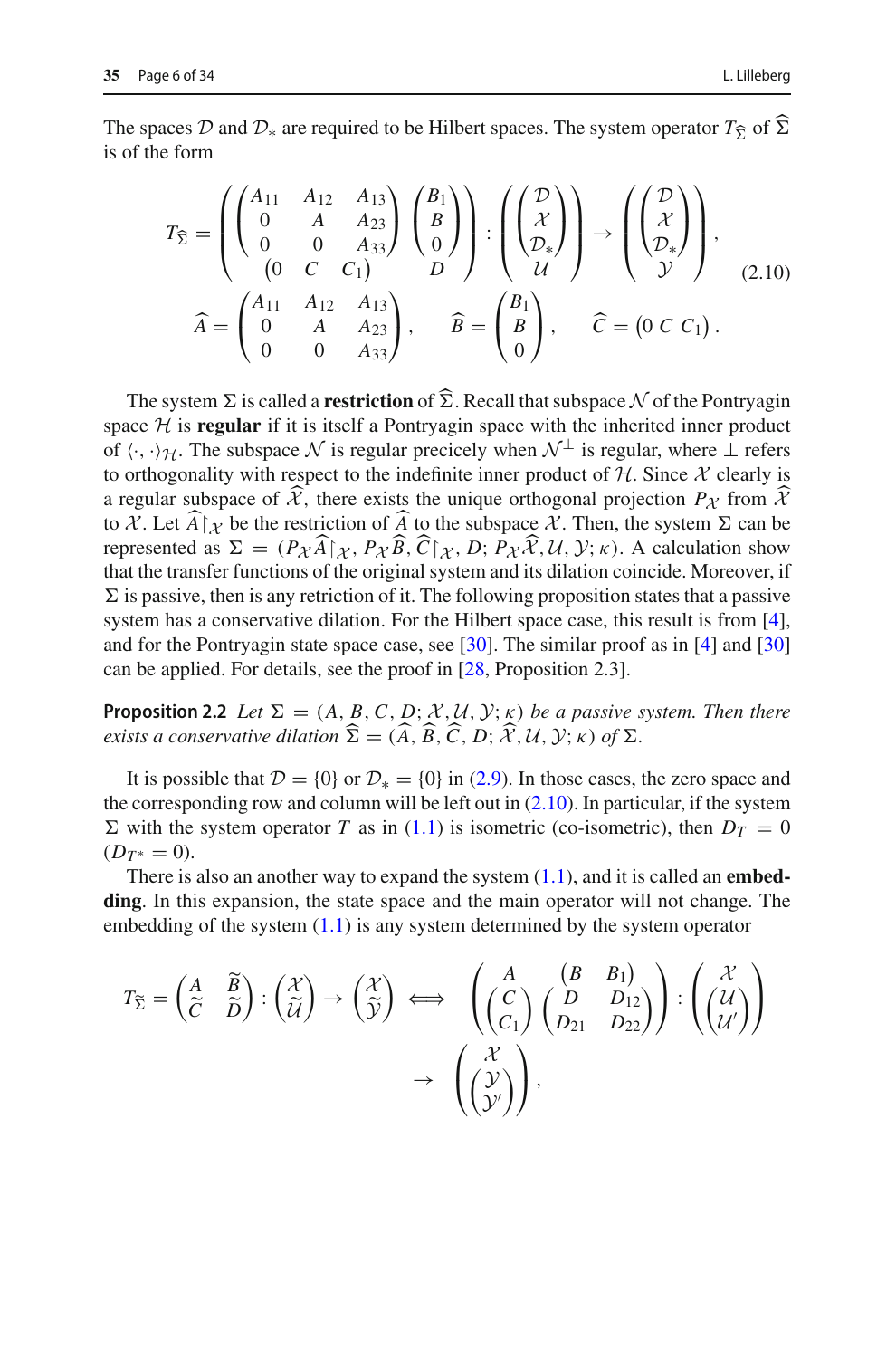where  $U'$  and  $Y'$  are Hilbert spaces. The transfer function of the embedded system is

$$
\theta_{\tilde{\Sigma}}(z) = \begin{pmatrix} D + zC(I_{\mathcal{X}} - zA)^{-1}B & D_{12} + zC(I_{\mathcal{X}} - zA)^{-1}B_1 \\ D_{21} + zC_1(I_{\mathcal{X}} - zA)^{-1}B & D_{22} + zC_1(I_{\mathcal{X}} - zA)^{-1}B_1 \end{pmatrix}
$$
  
=  $\begin{pmatrix} \theta_{\Sigma}(z) & \theta_{12}(z) \\ \theta_{21}(z) & \theta_{22}(z) \end{pmatrix}$ ,

where  $\theta_{\Sigma}$  is the transfer function of the original system. The embedded systems will be needed in Sect. [4.](#page-19-0)

It will be proved in Proposition [2.4](#page-6-0) below that the transfer function of any passive system  $(1.1)$  is a generalized Schur function with index not larger than the negative index of the state space. For a special case where incoming and outcoming spaces are Hilbert spaces, this result is due to [\[30](#page-33-0), Theorem 2.2]. The proof of the general case follows the lines of Saprikin's proof of the special case.

<span id="page-6-1"></span>**Lemma 2.3** *Let*  $\Sigma = (A, B, C, D; \mathcal{X}, \mathcal{U}, \mathcal{Y}; \kappa)$  *be a passive system with the transfer* function  $\theta.$  Denote the system operator of  $\Sigma$  as  $T.$  If

$$
D_T = \begin{pmatrix} D_{T,1} \\ D_{T,2} \end{pmatrix} : \mathfrak{D}_T \to \begin{pmatrix} \mathcal{X} \\ \mathcal{U} \end{pmatrix} \quad D_{T^*} = \begin{pmatrix} D_{T,1}^* \\ D_{T,2}^* \end{pmatrix} : \mathfrak{D}_{T^*} \to \begin{pmatrix} \mathcal{X} \\ \mathcal{Y} \end{pmatrix},
$$

*are defect operators of T and T* ∗*, respectively, then the identities*

<span id="page-6-5"></span><span id="page-6-4"></span>
$$
I_{\mathcal{Y}} - \theta(z)\theta^*(w) = (1 - z\bar{w})G(z)G^*(w) + \psi(z)\psi^*(w), \tag{2.11}
$$

$$
I_{\mathcal{U}} - \theta^*(w)\theta(z) = (1 - z\bar{w})F^*(w)F(z) + \varphi^*(w)\varphi(z), \tag{2.12}
$$

*with*

<span id="page-6-2"></span>
$$
G(z) = C(I\chi - zA)^{-1}, \quad \psi(z) = D_{T,2}^* + zC(I\chi - zA)^{-1}D_{T,1}^*,
$$
  
\n
$$
F(z) = (I\chi - zA)^{-1}B, \quad \varphi(z) = D_{T,2}^* + zD_{T,1}^*(I\chi - zA)^{-1}B,
$$
\n(2.13)

*hold for every z and* w *in a sufficiently small symmetric neighbourhood of the origin.*

*Proof* By applying the results from [\[1,](#page-31-1) Theorem 1.2.4] and the identities in [\(2.7\)](#page-4-1), the results follow by straightforward calculations. For details, see the proof in [\[28](#page-33-2), Lemma 2.4].

<span id="page-6-0"></span>Note that if  $\Sigma$  in Lemma [2.3](#page-6-1) is isometric (co-isometric), then  $D_T = 0$  ( $D_{T^*} = 0$ ) and therefore  $\varphi \equiv 0$  ( $\psi \equiv 0$ ).

**Proposition 2.4** *If*  $\Sigma = (A, B, C, D; \mathcal{X}, \mathcal{U}, \mathcal{Y}, \kappa)$  *is a passive system, the transfer*  $f$ *unction*  $\theta$  *of*  $\Sigma$  *belongs to*  $\mathbf{S}_{\kappa'}(\mathcal{U}, \mathcal{Y})$ *, where*  $\kappa' \leq \kappa$ *.* 

*Proof* Denote the system operator of  $\Sigma$  as *T*. By Lemma [2.3,](#page-6-1) the kernel  $K_{\theta}$  defined as in [\(1.2\)](#page-2-0) has a representation

<span id="page-6-3"></span>
$$
K_{\theta}(w, z) = G(z)G^{*}(w) + (1 - z\bar{w})^{-1}\psi(z)\psi^{*}(w),
$$
\n(2.14)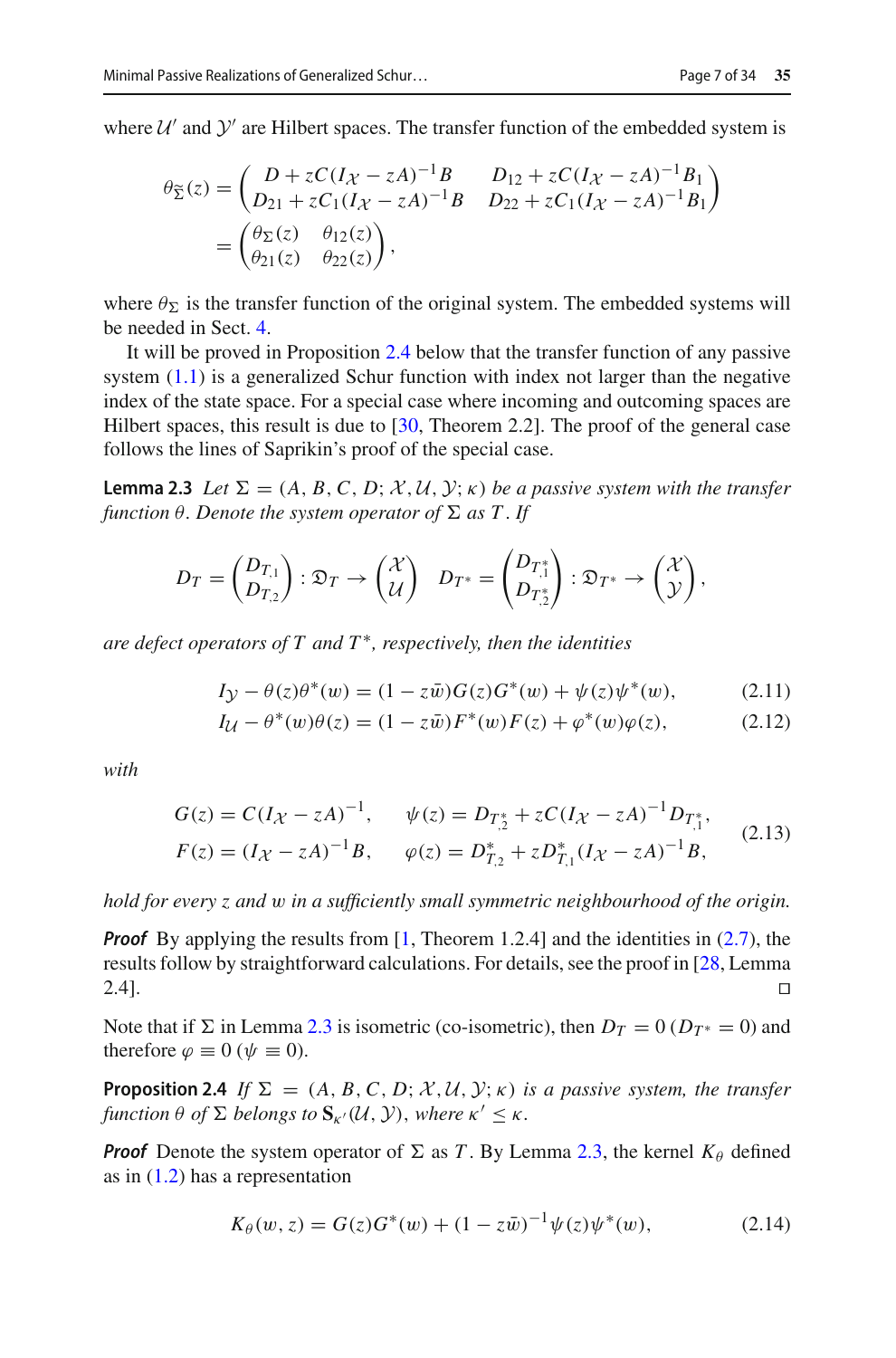where  $G(z)$  and  $\psi(z)$  are defined as in [\(2.13\)](#page-6-2). Since the negative index of  $\chi$  is  $\kappa$  and the negative index of the Hilbert space  $\mathfrak{D}_{T^*}$  is zero, it follows from [\[1,](#page-31-1) Lemma 1.1.1.], that for any finite set of points  $w_1, \ldots, w_n$  in the domain of holomorphy of  $\theta$  and the set of vectors  $\{y_1, \ldots, y_n\} \subset \mathcal{Y}$ , the Gram matrices

$$
\left(\!\left(G^*(w_j)\right)y_j, G^*(w_i)y_i\right)_{\mathcal{X}}\!\right)_{i,j=1}^n, \quad \left(\!\left(\psi^*(w_j)\right)y_j, \psi^*(w_i)y_i\right)_{\mathcal{D}_{T^*}}\!\right)_{i,j=1}^n,
$$

have, respectively, at most  $\kappa$  and zero negative eigenvalues.

The kernel  $(1 - z\bar{w})^{-1}$  has no negative square, since it is the reproducing kernel of the classical Hardy space  $H^2(\mathbb{D})$ . The Schur product theorem shows that the kernel  $(1 - z\bar{w})^{-1}\psi(z)\psi^*(w)$  has no negative square. Then it follows from [\[1](#page-31-1), Theorem 1.5.5] that the kernel  $K_{\theta}$  has at most  $\kappa$  negative square. That is,  $\theta \in S_{\kappa'}(\mathcal{U}, \mathcal{Y})$ , where  $\kappa' < \kappa$  and the proof is complete  $\kappa' < \kappa$ , and the proof is complete.

**Definition 2.5** A passive realization  $\Sigma$  of a generalized Schur function  $\theta \in S_{\kappa}(\mathcal{U}, \mathcal{Y})$ is called  $\kappa$ -**admissible** if the negative index of the state space of  $\Sigma$  coinsides with the negative index  $\kappa$  of  $\theta$ .

In what follows, this paper deals mostly with the  $\kappa$ -admissible realizations. It will turn out that the *κ*-admissible realizations of  $\theta \in S_{k}(U, Y)$  are well behaved is some sense; they have many similar propeties than the standard passive Hilbert space systems.

<span id="page-7-0"></span>The following realizations theorem is well known, see [\[1,](#page-31-1) Theorems 2.2.1, 2.2.2 and 2.3.1].

**Theorem 2.6** *For a generalized Schur function*  $\theta \in S_{\kappa}(\mathcal{U}, \mathcal{Y})$  *there exist realizations*  $\Sigma_k = (T_k; \mathcal{X}_k, \mathcal{U}, \mathcal{Y}; \kappa), k = 1, 2, 3, \text{ of } \theta \text{ such that}$ 

- (i)  $\Sigma_1$  *is observable co-isometric;*
- (ii)  $\Sigma_2$  *is controllable isometric;*
- (iii)  $\Sigma_3$  *is simple conservative.*

*Conversely, if the system*  $\Sigma$  *has some of the properties* (i)–(iii)*, then*  $\theta_{\Sigma} \in S_{\kappa}(\mathcal{U}, \mathcal{Y})$ *,* where  $\kappa$  is the negative index of the state space of  $\Sigma$ .

Recall that a **Hilbert subspace** of the Pontryagin space  $X$  is a regular subspace such that its negative index is zero. Conversely, **anti-Hilbert subspace** is a regular subspace such that its positive index is zero. When  $U$  and  $Y$  happens to be Hilbet spaces, the transfer function  $\theta$  of the passive system  $\Sigma = (T_{\Sigma}; \mathcal{X}, \mathcal{U}, \mathcal{Y}; \kappa)$  belongs to class  $S_k(\mathcal{U}, \mathcal{Y})$  (with  $\kappa = \text{ind}_\mathcal{U}(\mathcal{X})$ ) if and only if  $(\mathcal{X}^s)^\perp$  is a Hilbert subspace [\[27,](#page-32-11) Lemma 3.2]. In the case when  $U$  and  $Y$  are Pontryagin spaces with the same negative index, the transfer function  $\theta$  of the isometric (co-isometric, conservative) system  $\Sigma = (T_{\Sigma}; \mathcal{X}, \mathcal{U}, \mathcal{Y}; \kappa)$  belongs to class  $\mathbf{S}_{\kappa}(\mathcal{U}, \mathcal{Y})$  if and only if  $(\mathcal{X}^c)^{\perp}((\mathcal{X}^o)^{\perp}, (\mathcal{X}^s)^{\perp})$ is a Hilbert subspace [\[1](#page-31-1), Theorem 2.1.2]. For a passive system, one has the following result.

<span id="page-7-1"></span>**Proposition 2.7** *For a passive realization*  $\Sigma = (A, B, C, D; \mathcal{X}, \mathcal{U}, \mathcal{Y}; \kappa)$  *of*  $\theta \in$  $\mathbf{S}_{k}(\mathcal{U}, \mathcal{Y})$ , *spaces*  $\mathcal{X}^{c}$ ,  $\mathcal{X}^{o}$  *and*  $\mathcal{X}^{s}$  *are regular and their orthogonal complements are Hilbert subspaces.*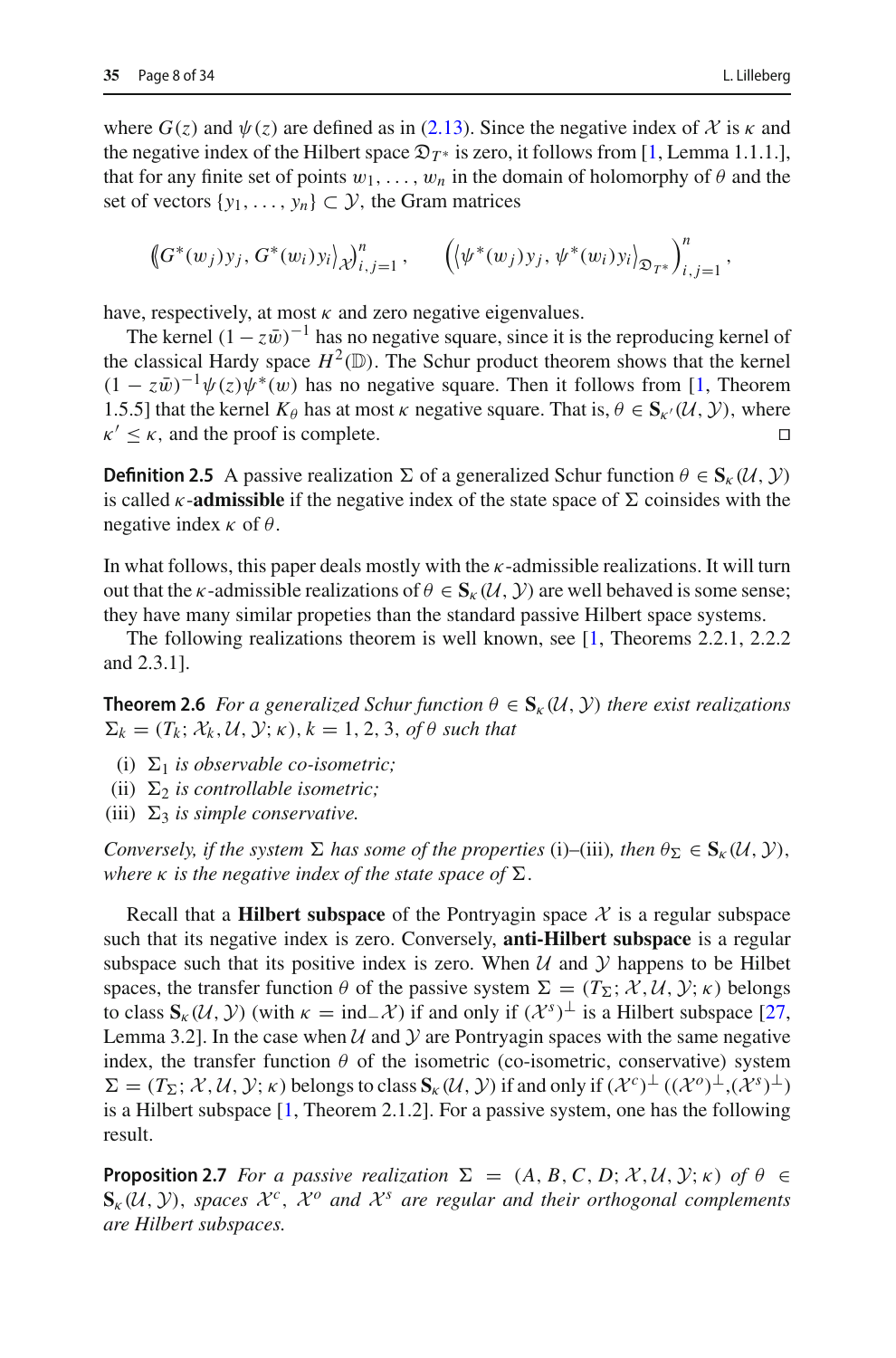*Proof* Let  $\Omega$  be a symmetric neighbourhood of the origin such that  $(I - zA)^{-1}$  and  $(I - zA^*)^{-1}$  exist for every  $z \in \Omega$ . Represent the kernel  $K_{\theta}$  as in [\(2.14\)](#page-6-3). Since  $K_{\theta}$  has  $\kappa$  negative square, a similar argument used in the proof of [2.4](#page-6-0) shows that the kernel  $K_1(z, w) = G(z)G^*(w)$ , where  $G(z) = C(I - zA)^{-1}$ , has  $\kappa$  negative square. It follows now from [\[1,](#page-31-1) Lemma 1.1.1'] that span{ran  $(I - \overline{w}A^*)^{-1}C^*, \overline{w} \in \Omega$ } contains a *κ*-dimensional maximal anti-Hilbert subspace  $\mathcal{X}_k$ . Then,  $\mathcal{X}_k \oplus (\mathcal{X}_k)^\perp = \mathcal{X}$  is a fundamental decomposition of *X*. Especially,  $(\mathcal{X}_{k})^{\perp}$  is a Hilbert subspace of *X*. But

$$
\left(\text{span}\{\text{ran } (I - \overline{w}A^*)^{-1}C^*, \overline{w} \in \Omega\}\right)^{\perp} = \left(\mathcal{X}^o\right)^{\perp} \subset (\mathcal{X}_\kappa)^{\perp},
$$

which implies that  $({\cal X}^o)^{\perp}$  is a Hilbert subspace, and therefore its orthocomplement  $\mathcal{X}^o$  is regular.

By duality argument, the space  $\mathcal{X}^c$  is a regular subspace and the space  $(\mathcal{X}^c)^\perp$  is a Hilbert subspace. It easily follows from  $(2.1)$ – $(2.3)$  that  $({\cal X}^s)^{\perp} = ({\cal X}^c)^{\perp} \cap ({\cal X}^o)^{\perp}$ , and therefore  $(\mathcal{X}^s)^\perp$  is also a Hilbert subspace and  $\mathcal{X}^s$  is regular.

It follows from the Proposition [2.7](#page-7-1) above that the state space  $\chi$  of a  $\kappa$ -admissible realization  $\Sigma$  of  $\theta \in S_{k}(U, V)$  can be decombosed to the controllable, observable and simple parts. Using this fact, the lemma below, which will be used extensively, can be proved.

<span id="page-8-0"></span>**Lemma 2.8** *Let*  $\Sigma = (A, B, C, D; \mathcal{X}, \mathcal{U}, \mathcal{Y}; \kappa)$  *be a passive system such that the*  $\Delta$ *spaces* ( $\mathcal{X}^o$ )<sup>⊥</sup>, ( $\mathcal{X}^c$ )<sup>⊥</sup> *and* ( $\mathcal{X}^s$ )<sup>⊥</sup> *are Hilbert subspaces of*  $\mathcal{X}$ *. Then the system operator*  $T$  *of*  $\Sigma$  *has the following representations* 

<span id="page-8-1"></span>
$$
T = \begin{pmatrix} \begin{pmatrix} A_1 & A_2 \\ 0 & A_o \end{pmatrix} \begin{pmatrix} B_1 \\ B_o \end{pmatrix} \end{pmatrix} : \begin{pmatrix} (\mathcal{X}^o)^{\perp} \\ \mathcal{X}^o \end{pmatrix} \rightarrow \begin{pmatrix} (\mathcal{X}^o)^{\perp} \\ \mathcal{X}^o \end{pmatrix}
$$
(2.15)

$$
T = \begin{pmatrix} \begin{pmatrix} A_3 & 0 \\ A_4 & A_c \end{pmatrix} \begin{pmatrix} 0 \\ B_c \end{pmatrix} \end{pmatrix} : \begin{pmatrix} (\mathcal{X}^c)^{\perp} \\ \mathcal{X}^c \end{pmatrix} \rightarrow \begin{pmatrix} (\mathcal{X}^c)^{\perp} \\ \mathcal{X}^c \end{pmatrix}
$$
  

$$
(\begin{pmatrix} A_2 & 0 \end{pmatrix} \times (\begin{pmatrix} 0 \\ 0 \end{pmatrix}) = \begin{pmatrix} (\mathcal{X}^s)^{\perp} \\ (\mathcal{X}^s)^{\perp} \end{pmatrix} \rightarrow (\begin{pmatrix} (\mathcal{X}^s)^{\perp} \\ \mathcal{Y} \end{pmatrix})
$$
 (2.16)

$$
T = \begin{pmatrix} \begin{pmatrix} A_5 & 0 \\ 0 & A_s \end{pmatrix} \begin{pmatrix} 0 \\ B_s \end{pmatrix} \\ \begin{pmatrix} 0 \\ C_s \end{pmatrix} & D \end{pmatrix} : \begin{pmatrix} \begin{pmatrix} (\mathcal{X}^s)^{\perp} \\ \mathcal{X}^s \end{pmatrix} \end{pmatrix} \rightarrow \begin{pmatrix} \begin{pmatrix} (\mathcal{X}^s)^{\perp} \\ \mathcal{X}^s \end{pmatrix} \end{pmatrix}
$$
(2.17)

$$
T = \left( \begin{pmatrix} A'_{11} & A'_{12} & A'_{13} \\ 0 & A' & A'_{23} \\ 0 & 0 & A'_{33} \\ 0 & C' & C'_1 \end{pmatrix} \begin{pmatrix} B'_1 \\ B'_2 \\ 0 \end{pmatrix} \right) : \left( \begin{pmatrix} (\mathcal{X}^o)^{\perp} \\ P_{\mathcal{X}^o} \mathcal{X}^c \\ \mathcal{X}^o \cap (\mathcal{X}^c)^{\perp} \end{pmatrix} \right) \rightarrow \left( \begin{pmatrix} (\mathcal{X}^o)^{\perp} \\ P_{\mathcal{X}^o} \mathcal{X}^c \\ \mathcal{X}^o \cap (\mathcal{X}^c)^{\perp} \end{pmatrix} \right) \tag{2.18}
$$

$$
T = \left( \begin{pmatrix} A_{11}^{\prime\prime} & A_{12}^{\prime\prime} & A_{13}^{\prime\prime} \\ 0 & A^{\prime\prime} & A_{23}^{\prime\prime} \\ 0 & 0 & A_{33}^{\prime\prime} \end{pmatrix} \begin{pmatrix} B_{1}^{\prime\prime} \\ B^{\prime\prime} \\ 0 \end{pmatrix} \right) : \left( \begin{pmatrix} \mathcal{X}^{c} \cap (\mathcal{X}^{o})^{\perp} \\ \overline{P_{\mathcal{X}^{c}} \mathcal{X}^{o}} \\ (\mathcal{X}^{c})^{\perp} \\ \mathcal{U} \end{pmatrix} \right) \rightarrow \left( \begin{pmatrix} \mathcal{X}^{c} \cap (\mathcal{X}^{o})^{\perp} \\ \overline{P_{\mathcal{X}^{c}} \mathcal{X}^{o}} \\ (\mathcal{X}^{c})^{\perp} \\ \mathcal{Y} \end{pmatrix} \right) \tag{2.19}
$$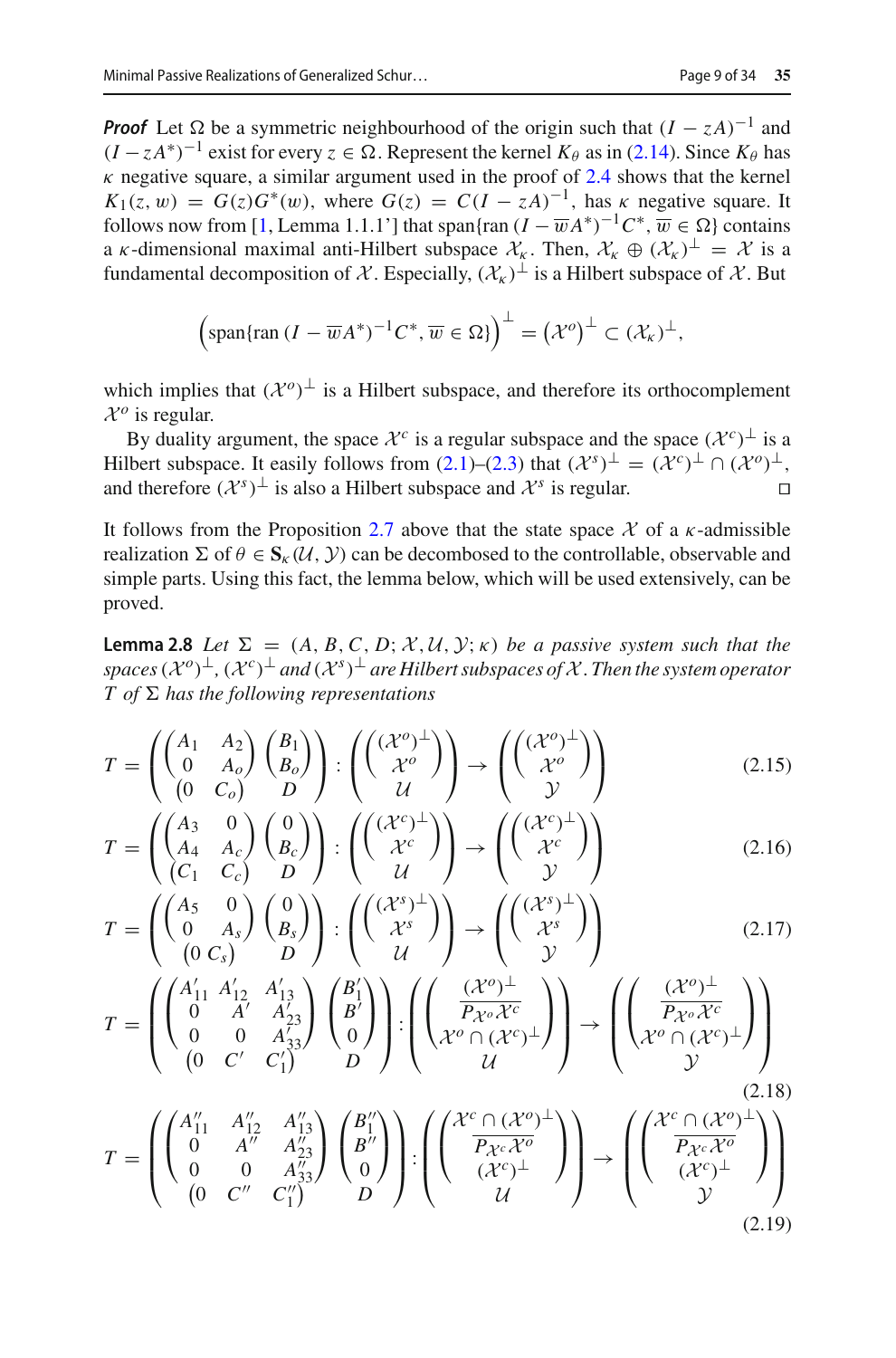*The restrictions*

<span id="page-9-6"></span>
$$
\Sigma_o = (A_o, B_o, C_o, D; \mathcal{X}^o, \mathcal{U}, \mathcal{Y}; \kappa)
$$
\n(2.20)

$$
\Sigma_c = (A_c, B_c, C_c, D; \mathcal{X}^c, \mathcal{U}, \mathcal{Y}; \kappa)
$$
\n(2.21)

$$
\Sigma_s = (A_s, B_s, C_s, D; \mathcal{X}^s, \mathcal{U}, \mathcal{Y}; \kappa) \tag{2.22}
$$

<span id="page-9-5"></span>
$$
\Sigma' = (A', B', C', D; \overline{P_{\mathcal{X}^o} \mathcal{X}^c}, \mathcal{U}, \mathcal{Y}; \kappa)
$$
\n(2.23)

$$
\Sigma'' = (A'', B'', C'', D; \overline{P_{\mathcal{X}^c} \mathcal{X}^o}, \mathcal{U}, \mathcal{Y}; \kappa)
$$
\n(2.24)

*of*  $\Sigma$  are passive, and  $\Sigma_o$  is observable,  $\Sigma_c$  is controllable,  $\Sigma_s$  is simple, and  $\Sigma'$ *and*  $\Sigma''$  *are minimal. For any*  $n \in \mathbb{N}_0$  *and any z in a sufficiently small symmetric neighbourhood of the origin, it holds*

<span id="page-9-3"></span><span id="page-9-2"></span><span id="page-9-1"></span><span id="page-9-0"></span>
$$
A^n B = A_c^n B_c = A_s^n B_s,
$$
\n(2.25)

$$
(I - zA)^{-1}B = (I - zAs)^{-1}Bs = (I - zAc)^{-1}Bc, \t(2.26)
$$

$$
A^{*n}C^* = A_o^{*n}C_o^* = A_s^{*n}C_s^*,
$$
\n(2.27)

$$
(I - zA^*)^{-1}C^* = (I - zA_s^*)^{-1}C_s^* = (I - zA_o^*)^{-1}C_o^*.
$$
 (2.28)

*Moreover, if*  $\Sigma$  *is co-isometric (isometric), then so are*  $\Sigma_o$  *and*  $\Sigma_s$  ( $\Sigma_c$  *and*  $\Sigma_s$ *).* 

*Proof* Since  $({\cal X}^o)^\perp$ ,  $({\cal X}^c)^\perp$  and  $({\cal X}^s)^\perp$  are Hilbert spaces, the spaces  ${\cal X}^o$ ,  ${\cal X}^c$  and  $X^s$  are regular subspaces with the negative index  $\kappa$ . It follows from the identities  $(2.1)–(2.3)$  $(2.1)–(2.3)$  $(2.1)–(2.3)$  that

<span id="page-9-4"></span>
$$
\begin{cases}\n(\mathcal{X}^o)^{\perp}, (\mathcal{X}^s)^{\perp} \text{ are } A\text{-invariant,} \\
(\mathcal{X}^c)^{\perp}, (\mathcal{X}^s)^{\perp} \text{ are } A^*\text{-invariant,} \\
\text{ran } C^* \subset \mathcal{X}^o \subset \mathcal{X}^s, \\
\text{ran } B \subset \mathcal{X}^c \subset \mathcal{X}^s,\n\end{cases} (2.29)
$$

and the representations  $(2.15)$ – $(2.17)$  follow. That is,  $\Sigma_o$ ,  $\Sigma_c$  and  $\Sigma_s$  are restrictions of the passive system  $\Sigma$ , ans therefore they are passive.

Let  $T_{\Sigma_k}$  be the system operator of  $\Sigma_k$  where  $k = 0, c, s$ , and let  $\hat{x} \in \mathcal{X}^k \oplus \mathcal{U}$  and  $\tilde{x} \in \mathcal{X}^k \oplus \mathcal{Y}$ . Calculation show that  $T_{\Sigma_k} \hat{x} = T \hat{x}$ , where  $k = c$ , *s* and  $T_{\Sigma_k}^* \check{x} = T^* \check{x}$ where  $k = 0$ , *s*. It follows that if  $\Sigma$  is co-isometric (isometric), then so are  $\Sigma_o$  and  $\Sigma_s$  $(\Sigma_c \text{ and } \Sigma_s).$ 

Suppose  $x \in \mathcal{X}^o$  such that  $C_o A_o^n x = 0$  for every  $n = 0, 1, 2, \dots$  Then

$$
CA^{n}x = \begin{pmatrix} 0 & C_o \end{pmatrix} \begin{pmatrix} A_1 & A_2 \\ 0 & A_o \end{pmatrix}^{n} \begin{pmatrix} 0 \\ x \end{pmatrix} = C_o A_o^n x = 0,
$$

and the identity [\(2.2\)](#page-4-6) implies that  $x \in \mathcal{X}^{\circ} \cap (\mathcal{X}^{\circ})^{\perp} = \{0\}$ . Thus  $x = 0$ , and it can be deduced that  $\Sigma_o$  is observable. Similar arguments show that  $\Sigma_c$  is controllable and  $\Sigma_s$  is simple, the details will be omitted.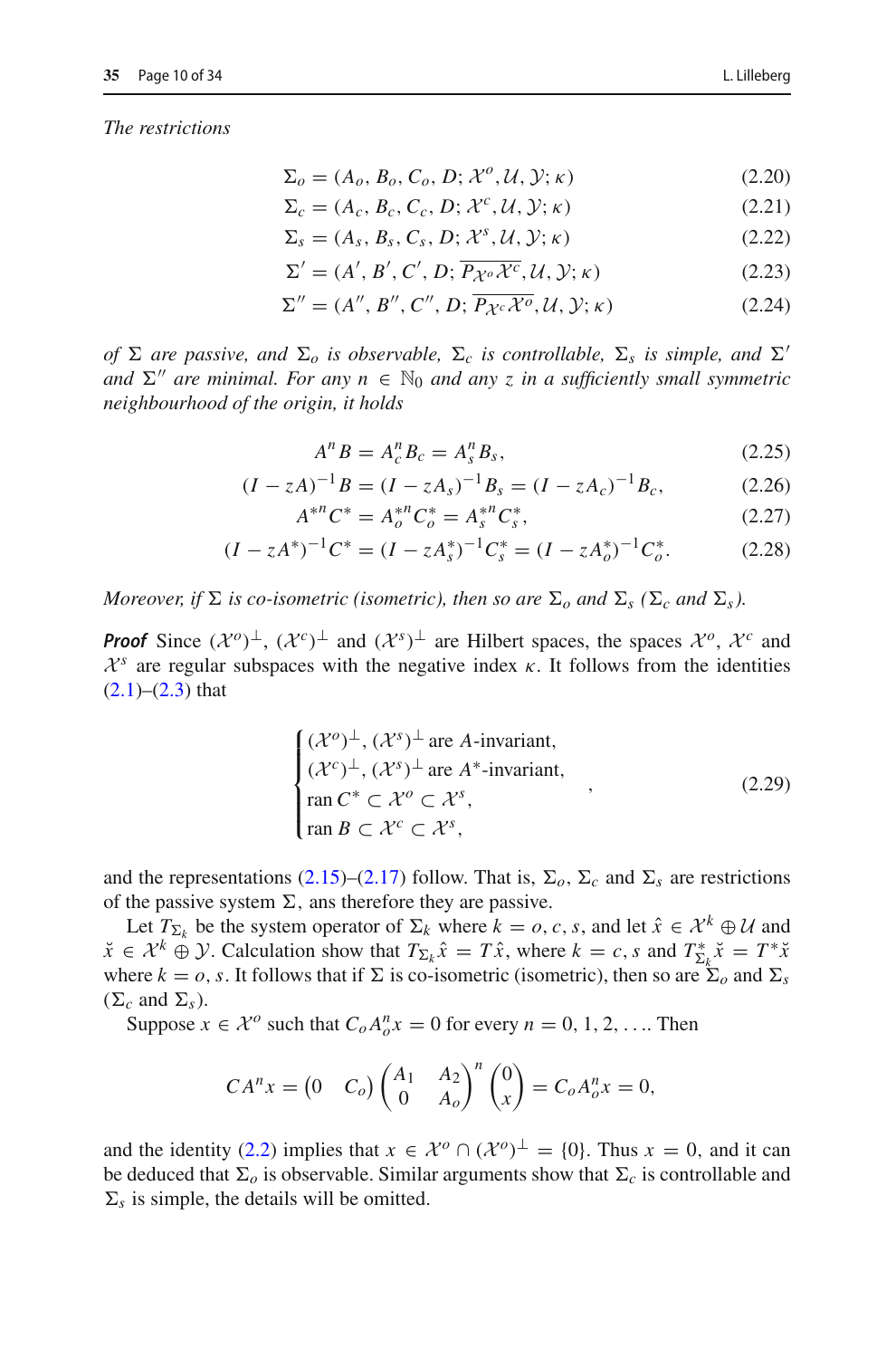Let  $u \in \mathcal{U}$ , and  $n \in \mathbb{N}_0$ . Then, by [\(2.16\)](#page-8-1) and [\(2.17\)](#page-8-1),

$$
A^n B u = \begin{pmatrix} A_3 & 0 \\ A_4 & A_c \end{pmatrix}^n \begin{pmatrix} 0 \\ B_c \end{pmatrix} = \begin{pmatrix} 0 \\ A_c^n B_c u \end{pmatrix} = A_c^n B_c u
$$
  

$$
A^n B u = \begin{pmatrix} A_5 & 0 \\ 0 & A_s \end{pmatrix}^n \begin{pmatrix} 0 \\ B_s \end{pmatrix} = \begin{pmatrix} 0 \\ A_s^n B_s u \end{pmatrix} = A_s^n B_s u,
$$

and [\(2.25\)](#page-9-0) holds. By Neumann series,  $(I - zA)^{-1}B = \sum_{n=0}^{\infty} z^n A^n B$  holds for all *z*<br>*i.e. n s*<sup>*n*</sup> *C* 200 *f*<sup>1</sup> in a sufficiently small symmetric neighbourhood of the origin, and [\(2.26\)](#page-9-1) follows now from [\(2.25\)](#page-9-0). The equalities [\(2.27\)](#page-9-2) and [\(2.28\)](#page-9-3) can be deduced similarly.

Since the orthocomplements  $({\cal X}^o)^\perp$  and  $({\cal X}^c)^\perp$  are Hilbert subspaces, it follows from [\[30,](#page-33-0) Lemma 3.1] that  $\overline{P_{\mathcal{X}^o} \mathcal{X}^c}$  and  $\overline{P_{\mathcal{X}^c} \mathcal{X}^o}$  are regular subspaces, and it holds

$$
\mathcal{X}^o \cap (P_{\mathcal{X}^o} \mathcal{X}^c)^\perp = \mathcal{X}^o \cap (\mathcal{X}^c)^\perp, \qquad \mathcal{X}^c \cap (P_{\mathcal{X}^c} \mathcal{X}^o)^\perp = \mathcal{X}^c \cap (\mathcal{X}^o)^\perp.
$$

Since  $({\cal X}^o)^\perp$  ⊂  $(P_{{\cal X}^o} {\cal X}^c)^\perp$ ,  $({\cal X}^c)^\perp$  ⊂  $(P_{{\cal X}^c} {\cal X}^o)^\perp$  and all the spaces are regular, simple calculations show that

$$
(P_{\mathcal{X}^o} \mathcal{X}^c)^\perp = (\mathcal{X}^o)^\perp \oplus (\mathcal{X}^o \cap (P_{\mathcal{X}^o} \mathcal{X}^c)^\perp) \text{ and } (P_{\mathcal{X}^c} \mathcal{X}^o)^\perp
$$
  
=  $(\mathcal{X}^c)^\perp \oplus (\mathcal{X}^c \cap (P_{\mathcal{X}^c} \mathcal{X}^o)^\perp).$ 

Therefore,

$$
\mathcal{X} = P_{\mathcal{X}^o} \mathcal{X}^c \oplus (P_{\mathcal{X}^o} \mathcal{X}^c)^{\perp} = (\mathcal{X}^o)^{\perp} \oplus \overline{P_{\mathcal{X}^o} \mathcal{X}^c} \oplus (\mathcal{X}^o \cap (P_{\mathcal{X}^o} \mathcal{X}^c)^{\perp})
$$
  
=  $(\mathcal{X}^o)^{\perp} \oplus \overline{P_{\mathcal{X}^o} \mathcal{X}^c} \oplus (\mathcal{X}^o \cap (\mathcal{X}^c)^{\perp}),$ 

and similarly,  $\mathcal{X} = (\mathcal{X}^c \cap (\mathcal{X}^o)^{\perp}) \oplus \overline{P_{\mathcal{X}^c} \mathcal{X}^o} \oplus (\mathcal{X}^c)^{\perp}$ . Since  $(\mathcal{X}^o \cap (\mathcal{X}^c)^{\perp}$  and  $\mathcal{X}^c \cap$  $(\mathcal{X}^o)$ <sup>⊥</sup> are also Hilbert spaces, the spaces  $\overline{P_{\mathcal{X}^o}\mathcal{X}^c}$  and  $\overline{P_{\mathcal{X}^c}\mathcal{X}^o}$  are Pontryagin spaces with the negative index  $\kappa$ . By considering the properties in [\(2.29\)](#page-9-4), the representations  $(2.18)$  and  $(2.19)$  follow now easily. That is,  $\Sigma'$  and  $\Sigma''$  are restrictions of  $\Sigma$ , and therefore passive.

Denote  $\mathcal{X}' := \overline{P_{\mathcal{X}^o} \mathcal{X}^c}$ . Represent the system operator *T* of  $\Sigma$  as in [\(2.18\)](#page-8-1). Then

$$
P_{\mathcal{X}'}A^nB=P_{\mathcal{X}'}\begin{pmatrix}A'_{11} & A'_{12} & A'_{13} \ 0 & A' & A'_{23} \ 0 & 0 & A'_{33}\end{pmatrix}^n\begin{pmatrix}B'_1 \ B' \ 0\end{pmatrix}=\begin{pmatrix}0 \ A^mB' \ 0\end{pmatrix}=A'^nB',
$$

and similarly  $A^{\prime\ast n}C^{\prime\ast} = P_{\mathcal{X}'}A^{\ast n}C^{\ast}$ . Therefore,

$$
\mathcal{X}^{\prime c} = \overline{\text{span}} \left\{ \text{ran } A^{\prime n} B' : n = 0, 1, \ldots \right\} = \overline{\text{span}} \left\{ \text{ran } P_{\mathcal{X}^{\prime}} A^{n} B : n = 0, 1, \ldots \right\}
$$

$$
= \overline{P_{\mathcal{X}^{\prime}} \overline{\text{span}} \left\{ \text{ran } A^{n} B : n = 0, 1, \ldots \right\}} = \overline{P_{\mathcal{X}^{\prime}} \mathcal{X}^{c}} = \overline{P_{\mathcal{X}^{\prime}} P_{\mathcal{X}^{o}} \mathcal{X}^{c}} = \overline{P_{\mathcal{X}^{\prime}} \mathcal{X}^{\prime}} = \mathcal{X}^{\prime},
$$

and similarly  $\mathcal{X}^{\prime o} = P_{\mathcal{X}'} \mathcal{X}^{\prime o} = \mathcal{X}'$ , which implies that  $\Sigma'$  is minimal. A similar argument shows that  $\Sigma''$  is minimal, and the proof is complete.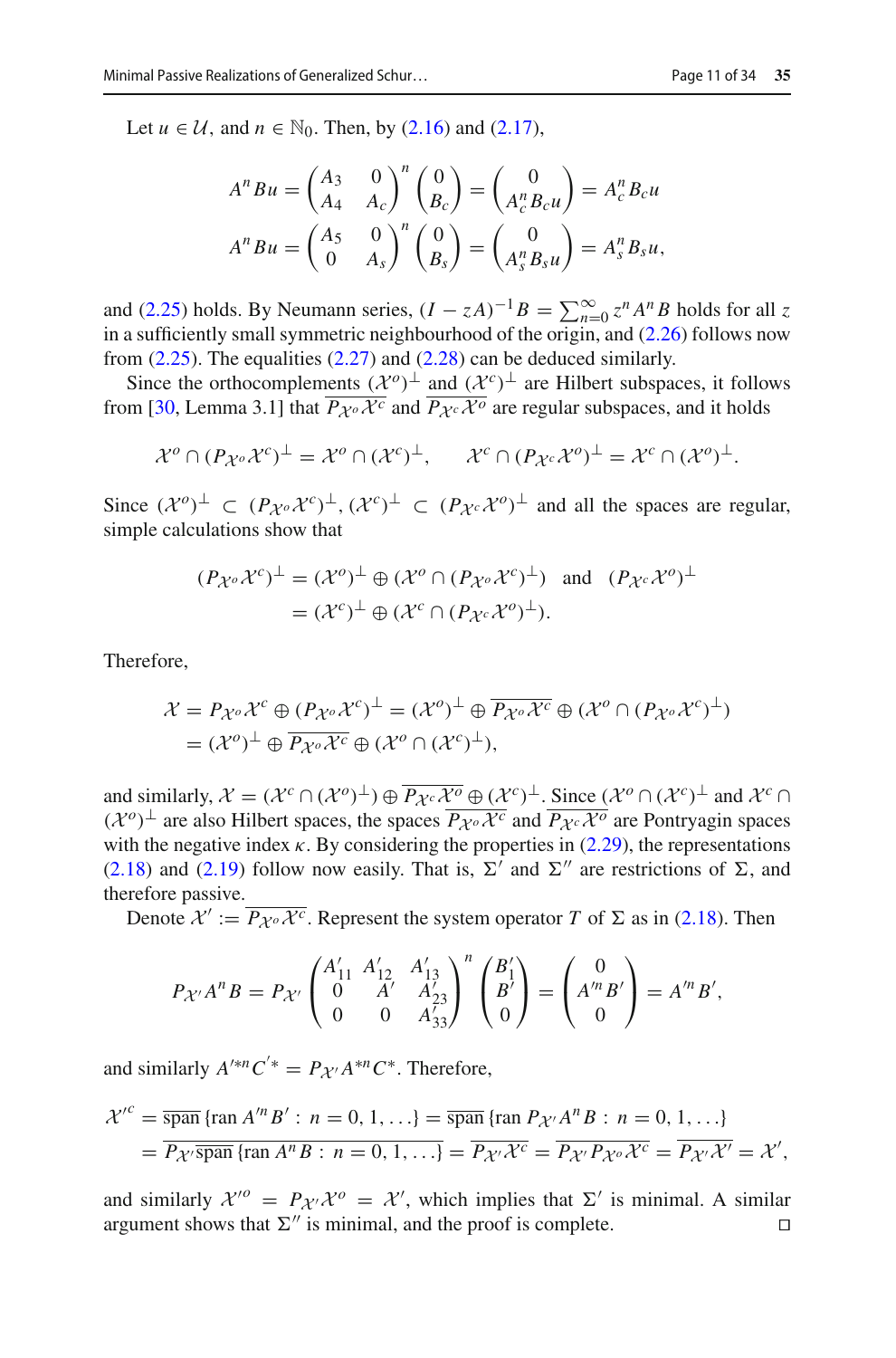<span id="page-11-1"></span>tion of  $\theta \in S_{\kappa}(\mathcal{U}, \mathcal{Y})$ .

**Definition 2.9** The restrictions  $\Sigma_o$ ,  $\Sigma_c$ ,  $\Sigma_s$ ,  $\Sigma'$ , and  $\Sigma''$  in Lemma [2.8](#page-8-0) are called, respectively, the observable, the controllable, the simple (or proper), the **first minimal** and the **second minimal** restrictions of  $\Sigma$ .

The first minimal and the second minimal restrictions will be considered later in Sects. [3](#page-11-0) and [4.](#page-19-0)

Two realizations  $\Sigma_1 = (A_1, B_1, C_1, D_1; \mathcal{X}_1, \mathcal{U}, \mathcal{Y}; \kappa_1)$  and  $\Sigma_2 = (A_2, B_2, C_2, D_2;$  $\mathcal{X}_2, \mathcal{U}, \mathcal{Y}; \kappa_2$  of the same function  $\theta \in \mathbf{S}_{\kappa}(\mathcal{U}, \mathcal{Y})$  are called **unitarily similar** if  $D_1 = D_2$  and there exists a unitary operator  $U : \mathcal{X}_1 \to \mathcal{X}_2$  such that

<span id="page-11-2"></span>
$$
A_1 = U^{-1} A_2 U, \quad B_1 = U^{-1} B_2, \quad C_1 = C_2 U. \tag{2.30}
$$

In that case, it easily follows that  $\kappa_1 = \kappa_2$ . Unitary similarity preserves dynamical properties of the system and also the spectral properties of the main operator. If two realizations of  $\theta \in S_{k}(U, Y)$  both have the same property (i), (ii) or (iii) of Theorem [2.6,](#page-7-0) then they are unitarily similar [\[1,](#page-31-1) Theorem 2.1.3].

The realizations  $\Sigma_1$  and  $\Sigma_2$  above are said to be **weakly similar** if  $D_1 = D_2$  and there exists an injective closed densely defined possible unbounded linear operator  $Z: \mathcal{X}_1 \rightarrow \mathcal{X}_2$  with the dense range such that

<span id="page-11-3"></span>
$$
ZA_1x = A_2Zx, \quad C_1x = C_2Zx, \quad x \in \mathcal{D}(Z), \quad \text{and} \quad ZB_1 = B_2, \tag{2.31}
$$

where  $\mathcal{D}(Z)$  is the domain of Z. In Hilbert state space case, a result of Helton [\[25\]](#page-32-6) and Arov [\[4](#page-31-0)] states that two minimal passive realizations of  $\theta \in S(\mathcal{U}, \mathcal{Y})$  are weakly similar. However, weak similarity preserves neither dynamical properties of the system nor the spectral properties of its main operator.

Helton's and Arov's statement holds also in case where all the spaces are indefinite. This result is stated for reference purposes. Similar argument as Hilbert space case can be applied, definiteness of the inner product play no role. For a proof of special cases, see [\[14,](#page-32-18) Theorem 7.1.3], [\[31](#page-33-3), p. 702] and [\[27,](#page-32-11) Theorem 2.5]. Note that the realizations are not assumed to be  $\kappa$ -admissible or passive.

**Proposition 2.10** *Two minimal realizations of*  $\theta \in S_{\kappa}(\mathcal{U}, \mathcal{Y})$  *are weakly similar.* 

## <span id="page-11-0"></span>**3 Optimal Minimal Systems**

For *κ*-admissible realizations of  $\theta \in S_{\kappa}(U, Y)$ , where *U* and *Y* are Pontryagin spaces with the same negative index, one can form the similar theory of optimal minimal passive systems as represented in the standard Hilbert space case in [\[6](#page-31-3)] and the Pontryagin state space case in [\[30\]](#page-33-0). Techniques, definitions and notations to be used here are similar to what appears in those papers.

Denote  $E_{\mathcal{X}}(x) = \langle x, x \rangle_{\mathcal{X}}$  for a vector *x* in an inner product space *X*. Following [\[6](#page-31-3)[,10](#page-32-9)[,30\]](#page-33-0), a passive realization  $\Sigma = (A, B, C, D; \mathcal{X}, \mathcal{U}, \mathcal{Y}; \kappa)$  of  $\theta \in S_{\kappa}(\mathcal{U}, \mathcal{Y})$  is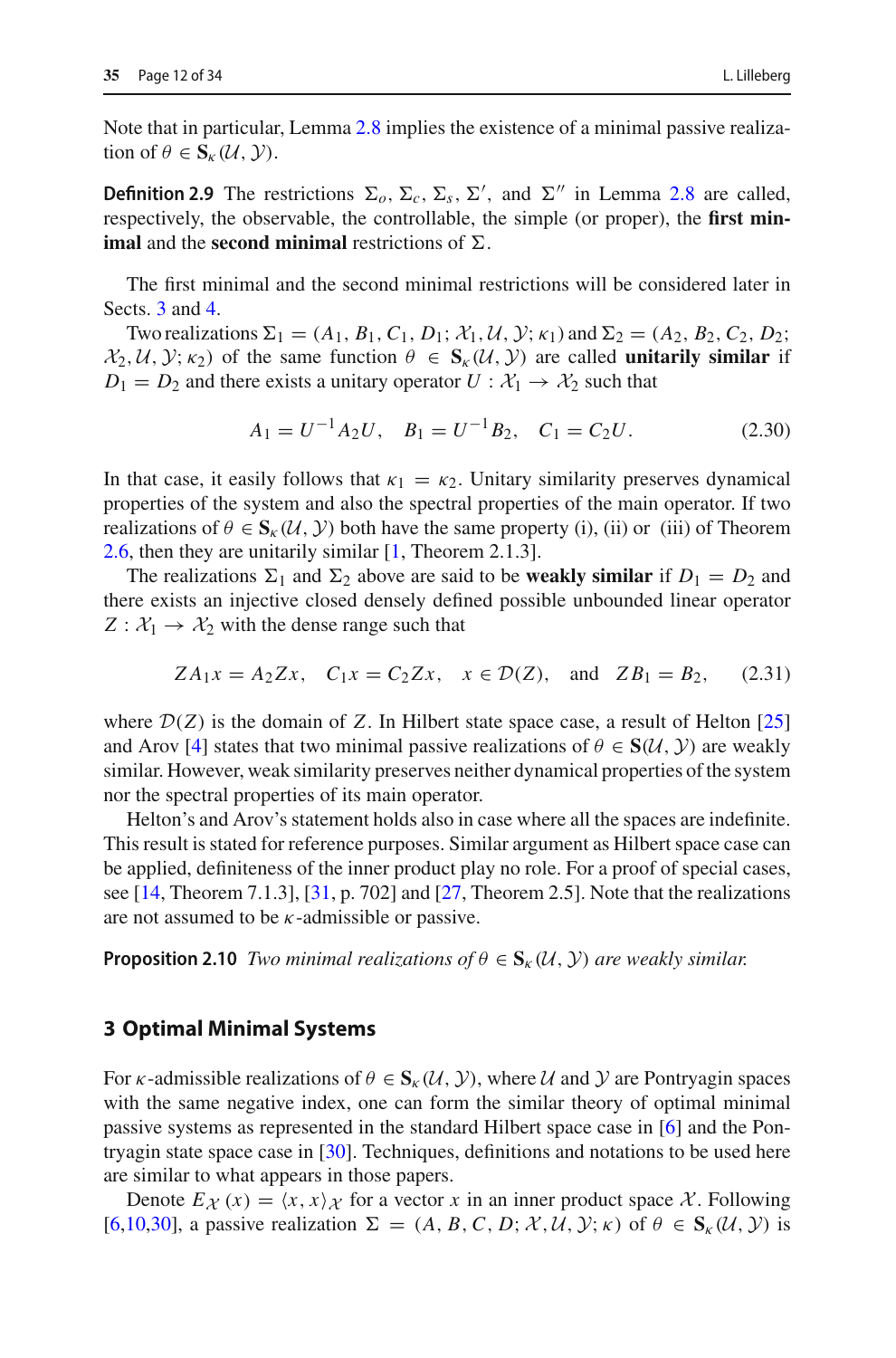called **optimal** if for any passive realization  $\Sigma' = (A', B', C', D'; \mathcal{X}', \mathcal{U}, \mathcal{Y}; \kappa)$  of  $\theta$ , the inequality

<span id="page-12-0"></span>
$$
E_{\mathcal{X}}\left(\sum_{k=0}^{n} A^{k} B u_{k}\right) \leq E_{\mathcal{X}'}\left(\sum_{k=0}^{n} A'^{k} B' u_{k}\right), \quad n \in \mathbb{N}_{0}, \quad u_{k} \in \mathcal{U}, \qquad (3.1)
$$

holds. On the other hand, the system  $\Sigma$  is called **\*-optimal** if it is observable and

$$
E_{\mathcal{X}}\left(\sum_{k=0}^{n} A^{k} B u_{k}\right) \geq E_{\mathcal{X}'}\left(\sum_{k=0}^{n} A'^{k} B' u_{k}\right), \quad n \in \mathbb{N}_{0}, \quad u_{k} \in \mathcal{U}, \qquad (3.2)
$$

holds for every observable passive realization  $\Sigma'$  of  $\theta$ . The requirement for observability must be included for avoiding trivialities, since otherwise every isometric realization of  $\theta$  would be <sup>\*</sup>-optimal; see Lemma [3.3](#page-13-0) below and [\[6,](#page-31-3) Proposition 3.5 and example on page 144].

In the definition of optimality and ∗-optimality, the requirement that the considered realizations are  $\kappa$ -admissible is essential, as the example below shows.

*Example 3.1* Let  $\Sigma = (A, B, C, D; \mathcal{X}, \mathcal{U}, \mathcal{Y}; \kappa)$  and  $\Sigma' = (A', B', C', D'; \mathcal{X}', \mathcal{U}, \mathcal{Y}; \kappa)$ *Y*;  $\kappa'$ ), where  $\kappa < \kappa'$ , be passive realization of  $\theta \in S_{\kappa}(\mathcal{U}, \mathcal{Y})$ . Suppose that [\(3.1\)](#page-12-0) holds. By Lemma [2.8,](#page-8-0) if [\(3.1\)](#page-12-0) holds for  $\Sigma$ , it holds also for the controllable restriction  $\Sigma_c =$  $(A_c, B_c, C_c, D'; \mathcal{X}^c, \mathcal{U}, \mathcal{Y}; \kappa)$  of  $\Sigma$ . For any vector *x* of the form  $x = \sum_{n=0}^{M} A_c^n B_c u_n$ where  $\{u_n\} \subset \mathcal{U}$  and  $M \in \mathbb{N}_0$ , define

$$
Rx = \sum_{n=0}^{M} A^{\prime n} B^{\prime} u_n.
$$

It is easy to deduce that *R* is a linear relation. Moreover, since  $\Sigma_c$  is controllable by Lemma [2.8,](#page-8-0) *R* is densely defined. Since [\(3.1\)](#page-12-0) holds, *R* is contractive. It follows now from [\[1,](#page-31-1) Theorem 1.4.2] that *R* can be extended to be everywhere defined contractive linear operator. Since  $\text{ind}_-\mathcal{X}^c = \kappa < \kappa' = \text{ind}_-\mathcal{X}'$ , it follows from [\[24](#page-32-0), Theorem 2.4] that linear operator from  $\mathcal{X}^c$  to  $\mathcal{X}'$  cannot be contractive, and hence [\(3.1\)](#page-12-0) cannot hold.

It will be shown in Theorem [3.5](#page-15-0) below that an optimal (∗-optimal) minimal realization exists, and it can be constructed by taking the first (second) minimal restriction, introduced in Definition [2.9,](#page-11-1) of simple conservative realizations. More lemmas will be needed before that.

<span id="page-12-1"></span>**Lemma 3.2** *Let*  $\Sigma = (A, B, C, D; \mathcal{X}, \mathcal{U}, \mathcal{Y}; \kappa)$  *is a passive realization of*  $\theta \in$  $\mathbf{S}_{\kappa}(\mathcal{U}, \mathcal{Y})$ , and let  $\Sigma_{s} = (A_{s}, B_{s}, C_{s}, D; \mathcal{X}^{s}, \mathcal{U}, \mathcal{Y}; \kappa)$  be the restriction of  $\Sigma$  to the  $s$ *imple subspace. Then, the first (second) minimal restrictions of*  $\Sigma$  *and*  $\Sigma$ <sub>*s</sub> coinside.*</sub>

*Proof* Only the proof of the statement concerning about the second minimal restrictions is provided, since the other case is similar. To make the notation less cumbersome,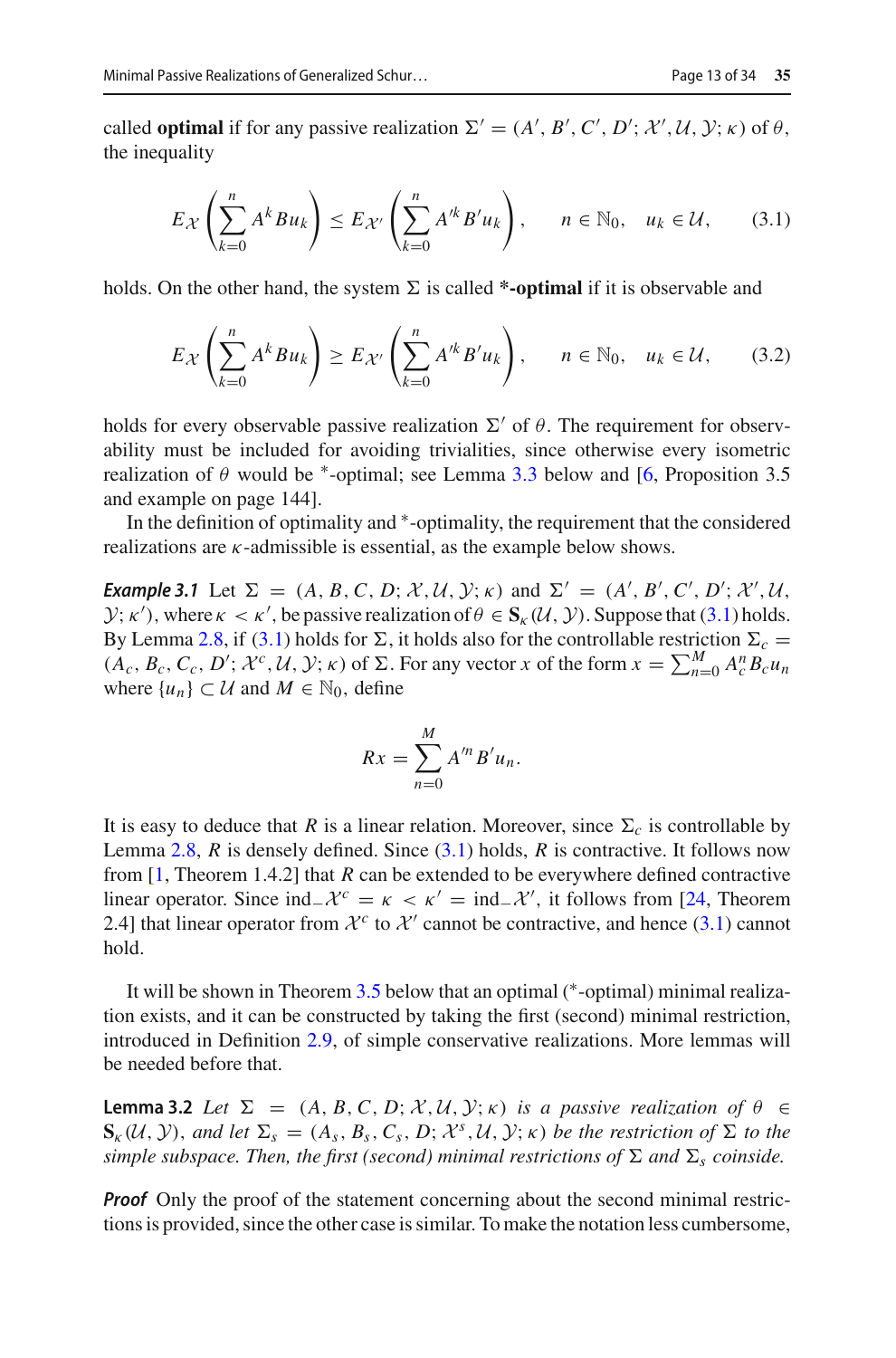write  $\mathcal{X}^s = \mathcal{X}_p$ , where p refers to proper part. By Lemma [2.8,](#page-8-0) the equalities [\(2.25\)](#page-9-0) and [\(2.27\)](#page-9-2) hold, and it easily follows that it holds  $\mathcal{X}^o = \mathcal{X}^o_p$ ,  $\mathcal{X}^c = \mathcal{X}^c_p$ ,  $({\cal X}^o)^\perp = ({\cal X}^s)^\perp \oplus ({\cal X}^o_p)^\perp$  and  $({\cal X}^c)^\perp = ({\cal X}^s)^\perp \oplus ({\cal X}^c_p)^\perp$ , where orthogonal complements  $({\cal X}_{p}^{o})^{\perp}$  and  $({\cal X}_{p}^{c})^{\perp}$  are taken with respect to the space  ${\cal X}_{p}$ . Therefore  $P_{\mathcal{X}^c} \mathcal{X}^o = P_{\mathcal{X}^c_p} \mathcal{X}^o_p \subset \mathcal{X}^s = \mathcal{X}_p$ , and consequently,

$$
P_{P_{\mathcal{X}_p^c} \mathcal{X}_p^o} A_p \upharpoonright_{P_{\mathcal{X}_p^c} \mathcal{X}_p^o} = P_{P_{\mathcal{X}^c} \mathcal{X}^o} A \upharpoonright_{\mathcal{X}^s} \upharpoonright_{P_{\mathcal{X}^c} \mathcal{X}^o} = P_{P_{\mathcal{X}^c} \mathcal{X}^o} A \upharpoonright_{P_{\mathcal{X}^c} \mathcal{X}^o},
$$

$$
P_{P_{\mathcal{X}_p^c} \mathcal{X}_p^o} B_p = P_{P_{\mathcal{X}^c} \mathcal{X}^o} B, \qquad C_p \upharpoonright_{P_{\mathcal{X}_p^c} \mathcal{X}_p^o} = C \upharpoonright_{P_{\mathcal{X}^c} \mathcal{X}^o},
$$

which shows that the second minimal restrictions of  $\Sigma$  and  $\Sigma_s$  co-inside.

<span id="page-13-0"></span>To prove the (∗-)optimality of a system, the following lemma is helpful.

**Lemma 3.3** *Let*  $\Sigma = (A, B, C, D; \mathcal{X}, \mathcal{U}, \mathcal{Y}, \kappa)$ ,  $\Sigma = (A, B, C, D; \mathcal{X}, \mathcal{U}, \mathcal{Y}, \kappa)$  and  $\Sigma' = (A', B', C', D, \mathcal{Y}', \mathcal{U}, \mathcal{Y}, \omega)$  be regligations of  $\theta \in S$ ,  $(\mathcal{U}, \mathcal{Y})$  with that  $\Sigma$  is  $\Sigma' = (A', B', C', D; \mathcal{X}', \mathcal{U}, \mathcal{Y}; \kappa)$  *be realizations of*  $\theta \in S_{\kappa}(\mathcal{U}, \mathcal{Y})$  *such that*  $\Sigma$  *is*  $p$ assive,  $\Sigma$  is a passive dilation of  $\Sigma$  and  $\Sigma'$  is the first minimal restriction of  $\Sigma$  . Then

$$
E_{\mathcal{X}'}\left(\sum_{k=0}^{n} A'^{k} B' u_{k}\right) \leq E_{\mathcal{X}}\left(\sum_{k=0}^{n} A^{k} B u_{k}\right), \quad n \in \mathbb{N}_{0}, \quad u_{k} \in \mathcal{U}.
$$
 (3.3)

 $M$ *oreover, for any isometric realization*  $\Sigma = (A_1, B_1, C_1, D; \mathcal{X}, \mathcal{U}, \mathcal{Y}, \kappa)$  *of*  $\theta$ *, it holds*

$$
E_{\mathcal{X}}\left(\sum_{k=0}^{n} A^{k} B u_{k}\right) \leq E_{\tilde{\mathcal{X}}}\left(\sum_{k=0}^{n} \tilde{A}^{k} \tilde{B} u_{k}\right), \quad n \in \mathbb{N}_{0}, \quad u_{k} \in \mathcal{U}.
$$
 (3.4)

Note that Proposition [2.2](#page-5-1) guarantees the existence of a passive dilation  $\Sigma$  of  $\Sigma$  with the proportion described above. the properties described above.

**Proof** Since  $\widehat{\Sigma}$  is a dilation of  $\Sigma$ , the system operator  $T_{\widehat{\Sigma}}$  has a representation

<span id="page-13-1"></span>
$$
T_{\widehat{\Sigma}} = \begin{pmatrix} \widehat{A} & \widehat{B} \\ \widehat{C} & D \end{pmatrix} = \begin{pmatrix} \begin{pmatrix} A_{11} & A_{12} & A_{13} \\ 0 & A & A_{23} \\ 0 & 0 & A_{33} \end{pmatrix} \begin{pmatrix} B_1 \\ B \\ 0 \end{pmatrix} \end{pmatrix} : \begin{pmatrix} \begin{pmatrix} \mathcal{D} \\ \mathcal{X} \\ \mathcal{D}_* \end{pmatrix} \end{pmatrix} \rightarrow \begin{pmatrix} \begin{pmatrix} \mathcal{D} \\ \mathcal{X} \\ \mathcal{D}_* \end{pmatrix} \end{pmatrix},
$$
\n(3.5)

where  $D$  and  $D^*$  are Hilbert spaces. On the other hand, by Lemma [2.8,](#page-8-0)  $\Sigma$  can also be represented as

$$
T_{\widehat{\Sigma}} = \left( \begin{pmatrix} A'_{11} & A'_{12} & A'_{13} \\ 0 & A' & A'_{23} \\ 0 & 0 & A'_{33} \end{pmatrix} \begin{pmatrix} B'_{1} \\ B' \\ 0 \end{pmatrix} \right) : \left( \begin{pmatrix} \mathcal{X}_{1} \\ \mathcal{X}' \\ \mathcal{X}_{3} \end{pmatrix} \right) \rightarrow \left( \begin{pmatrix} \mathcal{X}_{1} \\ \mathcal{X}' \\ \mathcal{X}_{3} \end{pmatrix} \right),
$$

<span id="page-13-3"></span><span id="page-13-2"></span>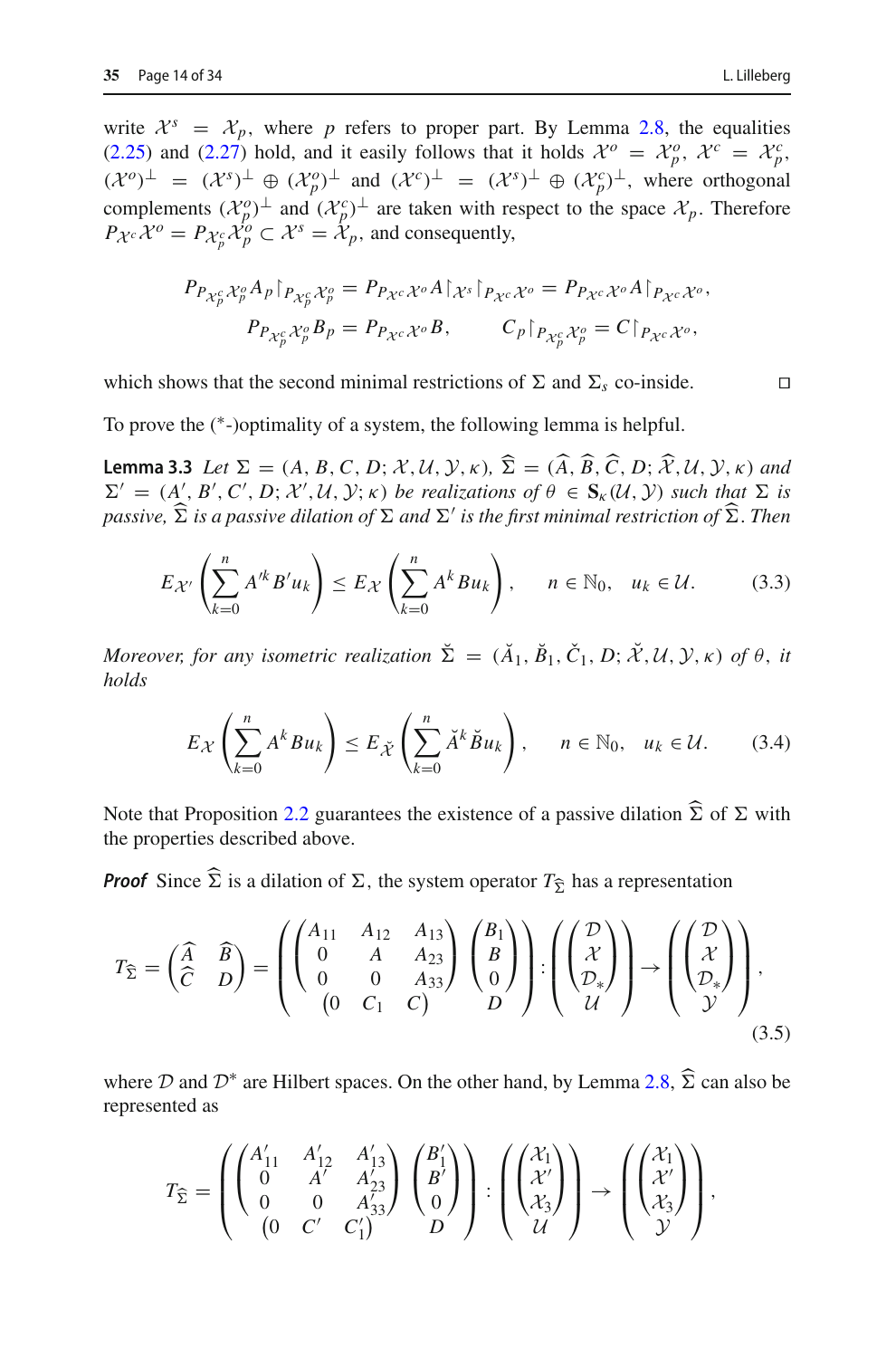where  $\mathcal{X}_1 = (\hat{\mathcal{X}}^o)^\perp$ ,  $\mathcal{X}' = P_{\hat{\mathcal{X}}^o} \hat{\mathcal{X}}^c$  and  $\mathcal{X}_3 = \hat{\mathcal{X}}^o \cap (\hat{\mathcal{X}}^c)^\perp$ . The spaces  $\mathcal{X}_1$  and  $\mathcal{X}_3$  are Hilbert spaces and  $\mathcal{X}'$  is a Pontryggin space with the peoptive index Hilbert spaces, and  $\mathcal{X}'$  is a Pontryagin space with the negative index  $\kappa$ . Let  $n \in \mathbb{N}_0$ and  $\{u_k\}_{k=0}^n \subset \mathcal{U}$ . Since  $\mathcal{X}_3 \subset (\widehat{\mathcal{X}}^c)^{\perp}$ , it holds

$$
E_{\mathcal{X}'}\left(\sum_{k=0}^{n} A'^{k} B' u_{k}\right)
$$
  
\n
$$
= E_{\widehat{\mathcal{X}}}\left(P_{\mathcal{X}'}\sum_{k=0}^{n} \widehat{A}^{k} \widehat{B} u_{k}\right)
$$
  
\n
$$
= E_{\widehat{\mathcal{X}}}\left(\sum_{k=0}^{n} \widehat{A}^{k} \widehat{B} u_{k}\right) - E_{\widehat{\mathcal{X}}}\left(P_{\mathcal{X}_{1}}\sum_{k=0}^{n} \widehat{A}^{k} \widehat{B} u_{k}\right) - E_{\widehat{\mathcal{X}}}\left(P_{\mathcal{X}_{3}}\sum_{k=0}^{n} \widehat{A}^{k} \widehat{B} u_{k}\right)
$$
  
\n
$$
= E_{\widehat{\mathcal{X}}}\left(\sum_{k=0}^{n} \widehat{A}^{k} \widehat{B} u_{k}\right) - E_{\widehat{\mathcal{X}}}\left(P_{\mathcal{X}_{1}}\sum_{k=0}^{n} \widehat{A}^{k} \widehat{B} u_{k}\right).
$$
 (3.6)

With  $D$  and  $D^*$  as in [\(3.5\)](#page-13-1), the identities in [\(2.9\)](#page-4-3) hold. Therefore, it follows from the identities [\(2.1\)](#page-4-4) and [\(2.2\)](#page-4-6) that  $\mathcal{D}_* \subset (\widehat{\mathcal{X}}^c)^{\perp}$  and  $\mathcal{D} \subset (\widehat{\mathcal{X}}^o)^{\perp} = \mathcal{X}_1$ . A similar calculation as above yields then

<span id="page-14-0"></span>
$$
E_{\mathcal{X}}\left(\sum_{k=0}^{n} A^{k} B u_{k}\right) = E_{\widehat{\mathcal{X}}}\left(\sum_{k=0}^{n} \widehat{A}^{k} \widehat{B} u_{k}\right) - E_{\widehat{\mathcal{X}}}\left(P_{\mathcal{D}} \sum_{k=0}^{n} \widehat{A}^{k} \widehat{B} u_{k}\right).
$$
 (3.7)

The inclusion  $D \subset \mathcal{X}_1$  and the fact that  $D$  and  $\mathcal{X}_1$  are Hilbert spaces now implies the inequality  $E_{\widehat{\mathcal{X}}}$   $(P_{\mathcal{D}} \sum_{k=0}^{n} \widehat{A}^k \widehat{B} u_k) \leq E_{\widehat{\mathcal{X}}}$   $(P_{\mathcal{X}_1} \sum_{k=0}^{n} \widehat{A}^k \widehat{B} u_k)$ . It follows now from the Eqs. [\(3.6\)](#page-14-0) and [\(3.7\)](#page-14-1) that  $E_{\mathcal{X}}(\sum_{k=0}^{n} A^{k} B^{k} u_{k}) \leq E_{\mathcal{X}}(\sum_{k=0}^{n} A^{k} B u_{k})$ , and the inequality [\(3.3\)](#page-13-2) is proved.

Assume that  $\Sigma$  is isometric. Since  $D$  is a Hilbert space, it follows from [\(3.7\)](#page-14-1) that

<span id="page-14-2"></span><span id="page-14-1"></span>
$$
E_{\mathcal{X}}\left(\sum_{k=0}^{n} A^{k} B u_{k}\right) \leq E_{\widehat{\mathcal{X}}}\left(\sum_{k=0}^{n} \widehat{A}^{k} \widehat{B} u_{k}\right).
$$
 (3.8)

By Lemma [2.8,](#page-8-0) the controllable restriction  $\hat{\Sigma}_c = (\hat{A}_c, \hat{B}_c, \hat{C}_c, D; \hat{\mathcal{X}}^c, \mathcal{U}, \mathcal{Y}, \kappa)$  of  $\widehat{\Sigma}$  is controllable isometric, and for every  $n = 0, 1, 2, \ldots$ , it holds  $\widehat{A}^n \widehat{B} = \widehat{A}_c^n \widehat{B}_c$ . Therefore

$$
E_{\widehat{\mathcal{X}}}\left(\sum_{k=0}^{n}\widehat{A}^{k}\widehat{B}u_{k}\right)=E_{\widehat{\mathcal{X}}^{c}}\left(\sum_{k=0}^{n}\widehat{A}_{c}^{k}\widehat{B}_{c}u_{k}\right).
$$
 (3.9)

Similar argument show that if  $\Sigma^c = (A_c, B_c, C_c, D; X^c, U, Y, \kappa)$  is the controllable restriction of the isometric system  $\check{\Sigma} = (\check{A}, \check{B}, \check{C}, D; \check{\mathcal{X}}, \mathcal{U}, \mathcal{Y}, \kappa)$ , then  $\check{\Sigma}^c$  is controllable isometric and it holds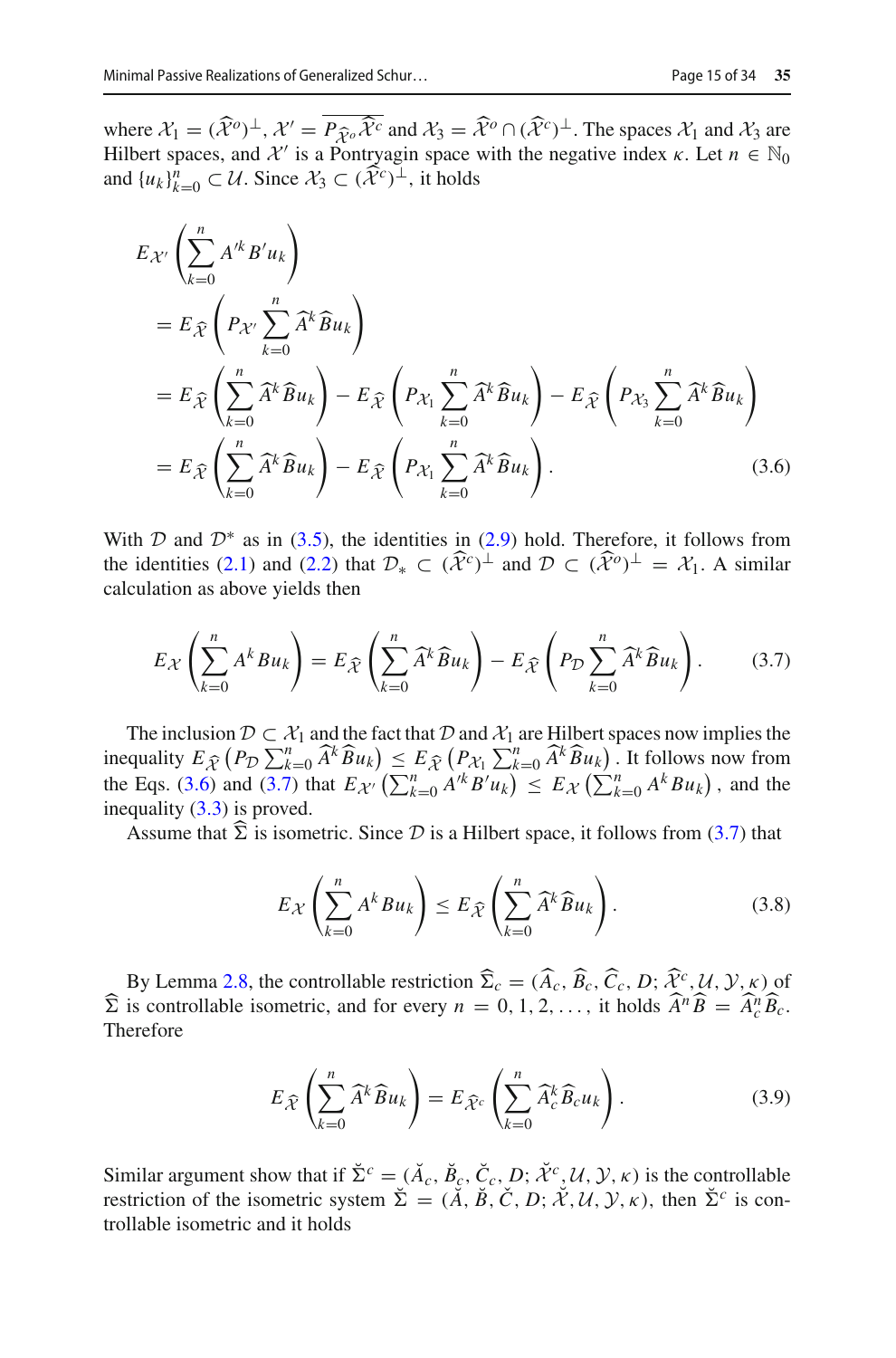$$
E_{\check{\mathcal{X}}}\left(\sum_{k=0}^{n}\check{A}^{k}\check{B}u_{k}\right) = E_{\check{\mathcal{X}}^{c}}\left(\sum_{k=0}^{n}\check{A}_{c}^{k}\check{B}_{c}u_{k}\right).
$$
 (3.10)

But  $\hat{\Sigma}^c$  and  $\check{\Sigma}^c$  are unitarily similar, and therefore

$$
E_{\widehat{\mathcal{X}}^c} \left( \sum_{k=0}^n \widehat{A}_c^k \widehat{B}_c u_k \right) = E_{\breve{\mathcal{X}}^c} \left( \sum_{k=0}^n \breve{A}_c^k \breve{B}_c u_k \right). \tag{3.11}
$$

By combining  $(3.8)$ – $(3.11)$ , the inequality  $(3.4)$  follows.

*Remark 3.4* It follows from the inequality [\(3.4\)](#page-13-3) of Lemma [3.3](#page-13-0) that if there exists an observable isometric realization of  $\theta \in S_{k}(U, V)$ , then it is <sup>\*</sup>-optimal.

In the standard Hilbert space case, results of Arov [\[5](#page-31-2)] show that there exist optimal minimal realizations of a Schur function. The construction was based on the existence of the defect functions, see Sect. [4.](#page-19-0) Arov et. all provided new geometric proofs of these results in [\[6\]](#page-31-3). Saprikin used those new proofs and generalized Arov's results to Pontryagin state space case in [\[30](#page-33-0)]. It will be proved next that Arov's results holds in the case when all spaces are Pontryagin spaces. The geometric proofs in [\[6\]](#page-31-3) can still be applied in the present setting with few appropriate changes.

<span id="page-15-0"></span>**Theorem 3.5** *Let*  $\theta \in S_{k}(U, Y)$ *, where U and Y are Pontryagin spaces with the same negative index. Then:*

- (i) *The first minimal restriction of a simple conservative realization of* θ *is optimal minimal;*
- (ii) The minimal passive system  $\Sigma^*$  is optimal if and only if the dual system  $\Sigma$  is *\*-optimal minimal;*
- (iii) *The second minimal restriction of a simple conservative realization of* θ *is \* optimal minimal;*
- (iv) *Optimal (\*-optimal) minimal systems are unique up to unitary similarity, and every optimal (\*-optimal) minimal realization of* θ *is the first minimal restriction (second minimal restriction) of some simple conservative realization of* θ.
- *Proof* (i) Let  $\Sigma' = (A', B', C', D; \mathcal{X}', \mathcal{U}, \mathcal{Y}; \kappa)$  be the first minimal restriction of a simple conservative realization  $\Sigma' = (A', B', C', D; \mathcal{X}', \mathcal{U}, \mathcal{Y}; \kappa)$  of  $\theta \in \mathbb{S}$ ,  $(\mathcal{U}, \mathcal{Y})$ , Let  $\Sigma$ ,  $(A, B, C, D, \mathcal{Y}, \mathcal{U}, \mathcal{Y}; \omega)$  be the first minimal nativities  $\mathbf{S}_{\kappa}(\mathcal{U}, \mathcal{Y})$ . Let  $\Sigma = (A, B, C, D, \mathcal{X}, \mathcal{U}, \mathcal{Y}; \kappa)$  be the first minimal restriction of some conservative realization of  $\theta$  such that its state space has negative index  $\kappa$ . To prove that  $\Sigma'$  is optimal, Lemma [3.3](#page-13-0) shows that it is enough to prove

<span id="page-15-2"></span>
$$
E_{\mathcal{X}'}\left(\sum_{k=0}^{n} A'^{k} B' u_{k}\right) \leq E_{\mathcal{X}}\left(\sum_{k=0}^{n} A^{k} B u_{k}\right), \quad n \in \mathbb{N}_{0}, \quad u_{k} \in \mathcal{U}. \quad (3.12)
$$

By Lemma [3.2,](#page-12-1) it can be assumed that  $\Sigma$  is the first minimal restriction of some simple conservative realization  $\Sigma = (A, B, C, D; \mathcal{X}, \mathcal{U}, \mathcal{Y}; \kappa)$  of  $\theta$ . Since  $\Sigma$  and  $\widehat{\Sigma}$  / are heth simple conservative, there exists in its partition of the second state of the second state of the second sta  $\bar{\Sigma}'$  are both simple conservative, they are unitarily similar, so there exists a unitary

<span id="page-15-1"></span>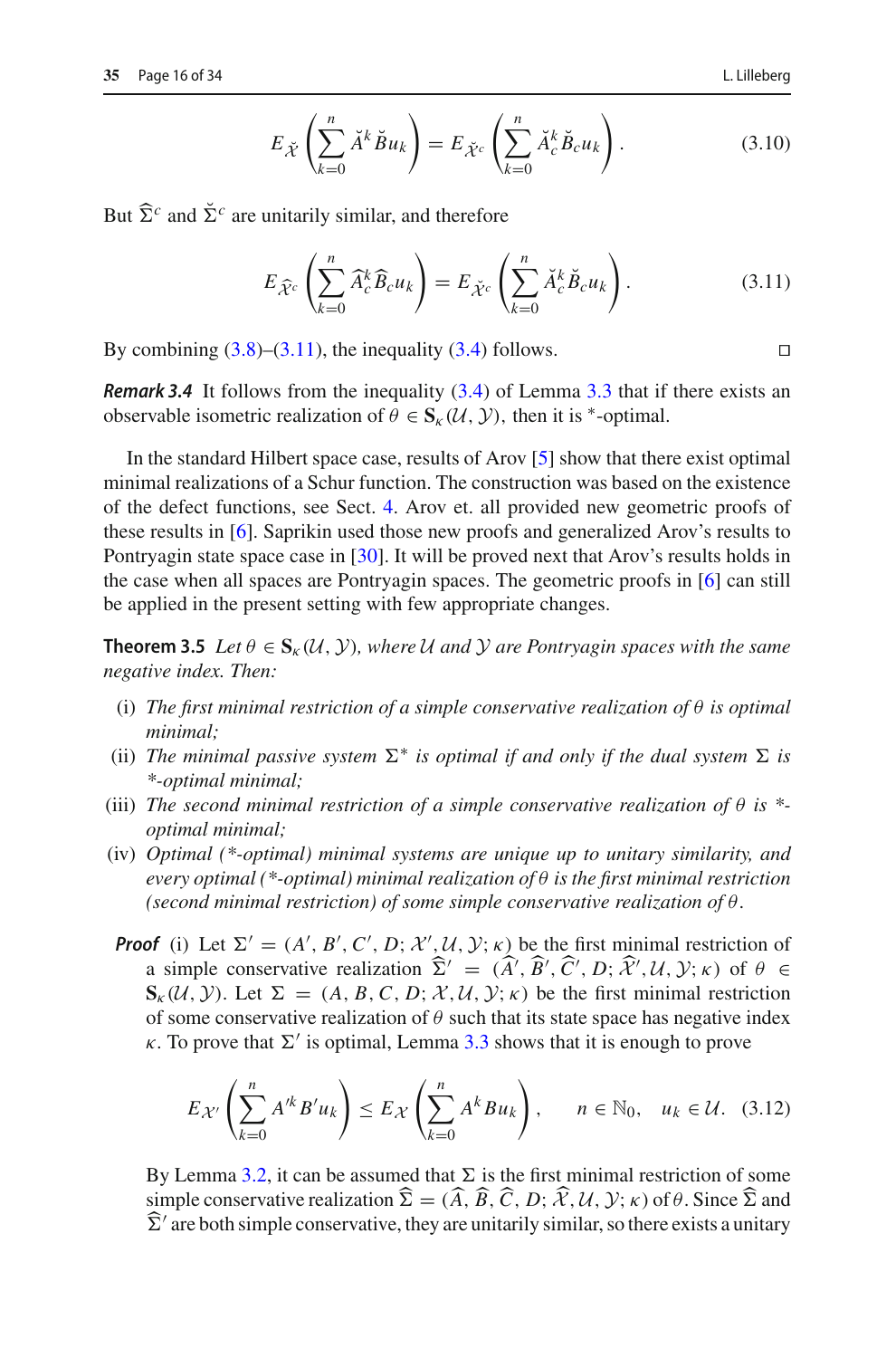operator  $U : \hat{\mathcal{X}} \to \hat{\mathcal{X}}'$  such that  $\hat{A} = U^{-1} \hat{A}' U$ ,  $\hat{B} = U^{-1} \hat{B}'$  and  $\hat{C} = \hat{C}' U$ . Easy calculations shows that  $\widehat{\mathcal{X}}^{\prime o} = U\widehat{\mathcal{X}}^o$ ,  $\widehat{\mathcal{X}}^{\prime c} = U\widehat{\mathcal{X}}^c$ ,  $(\widehat{\mathcal{X}}^{\prime o})^{\perp} = U(\widehat{\mathcal{X}}^o)^{\perp}$ ,  $(\hat{\mathcal{X}}^c)^{\perp} = U(\hat{\mathcal{X}}^c)^{\perp}$  and  $P_{\hat{\mathcal{X}}^o} \hat{\mathcal{X}}^c = U P_{\hat{\mathcal{X}}^o} \hat{\mathcal{X}}^c$ . In particular,

$$
P_{\mathcal{X}} = P_{P_{\widehat{\mathcal{X}}^o}\widehat{\mathcal{X}}^c} = U^{-1} P_{P_{\widehat{\mathcal{X}}^o}\widehat{\mathcal{X}}^c} U = U^{-1} P_{\mathcal{X}'} U,
$$

which implies

$$
A = P_{\mathcal{X}}\widehat{A}\big|_{\mathcal{X}} = U^{-1}P_{\mathcal{X}'}\widehat{A}'U\big|_{\mathcal{X}} = (U\big|_{\mathcal{X}})^{-1}P_{\mathcal{X}'}\widehat{A}'\big|_{\mathcal{X}'}U\big|_{\mathcal{X}} = (U\big|_{\mathcal{X}})^{-1}A'U\big|_{\mathcal{X}}
$$
  

$$
B = (U\big|_{\mathcal{X}})^{-1}B', \qquad C = C'U\big|_{\mathcal{X}}.
$$

It follows that  $\Sigma$  and  $\Sigma'$  are unitarily similar and the corresponding unitary operator is  $U_0 = U\vert_{\mathcal{X}}$ . Then

$$
E_{\mathcal{X}}\left(\sum_{k=0}^{n} A^{k} B u_{k}\right) = E_{\mathcal{X}}\left(U_{0}^{-1} \sum_{k=0}^{n} A^{\prime k} B^{\prime} u_{k}\right) = E_{\mathcal{X}'}\left(\sum_{k=0}^{n} A^{\prime k} B^{\prime} u_{k}\right).
$$

Therefore [\(3.12\)](#page-15-2) holds, and  $\Sigma'$  is an optimal minimal system.

(ii) Let  $\Sigma^* = (A^*, C^*, B^*, D^*; \mathcal{X}, \mathcal{Y}, \mathcal{U}; \kappa)$  be an optimal minimal passive realization of  $\theta^* \in S_K(\mathcal{Y}, \mathcal{U})$ . Then  $\Sigma = (A, B, C, D; \mathcal{X}, \mathcal{U}, \mathcal{Y}; \kappa)$  is a minimal passive realization of  $\theta \in S_{k}(U, V)$ . Consider an arbitrary observable passive realization  $\Sigma' = (A', B', C', D; \mathcal{X}', \mathcal{U}, \mathcal{Y}; \kappa)$  of  $\theta \in S_{\kappa}(\mathcal{U}, \mathcal{Y})$ . Then  $\Sigma^{\prime *} = (A^{\prime *}, C^{\prime *}, B^{\prime *}, D^*; \mathcal{X}', \mathcal{Y}, \mathcal{U}; \kappa)$  is a controllable passive realization of  $\theta^{\#}$ . For a vector of the form  $x' = \sum_{k=0}^{n} A^{k} (x')^k y_k$ , where  $n \in \mathbb{N}_0$  and  $y_k \in \mathcal{Y}$ , define

$$
Sx' = \sum_{k=0}^{n} (A^*)^k C^* y_k.
$$

Since  $\Sigma^*$  is controllable and  $\Sigma^*$  is optimal, the domain of *S* is dense, and it holds

$$
E_{\mathcal{X}}(Sx) = E_{\mathcal{X}}\left(\sum_{k=0}^{n} (A^*)^{k} C^* y_k\right) \leq E_{\mathcal{X}'}\left(\sum_{k=0}^{n} {A'}^{*k} C^{'*} y_k\right) = E_{\mathcal{X}'}(x).
$$

That is, *S* is a contractive linear relation with the dense domain. Then [\[1,](#page-31-1) Theorem 1.4.4] shows that the closure of *S*, which is still denoted as *S*, is contractive everywhere defined linear operator from  $\mathcal{X}' \to \mathcal{X}$ . Since  $\mathcal{X}'$  and  $\mathcal{X}$  are Pontryagin spaces with the same negative index,  $S^* : \mathcal{X} \to \mathcal{X}'$ , is contractive as well. The transfer functions of the  $\Sigma$  and  $\Sigma'$  coincide, and therefore  $CA^mB = C'A'^kB'$ for every  $m \in \mathbb{N}_0$ . By definition,  $S(A^{'*})^m C^{'*} = (A^*)^m C^*$ , or what is the same thing,  $C'A^{\prime m} S^* = CA^m$ , for every  $m \in \mathbb{N}_0$ . Then also

$$
C'A'^{m+k}B' = CA^{m}A^{k}B = C'A'^{m}S^{*}A^{k}B \text{ for } m, k \ge 0.
$$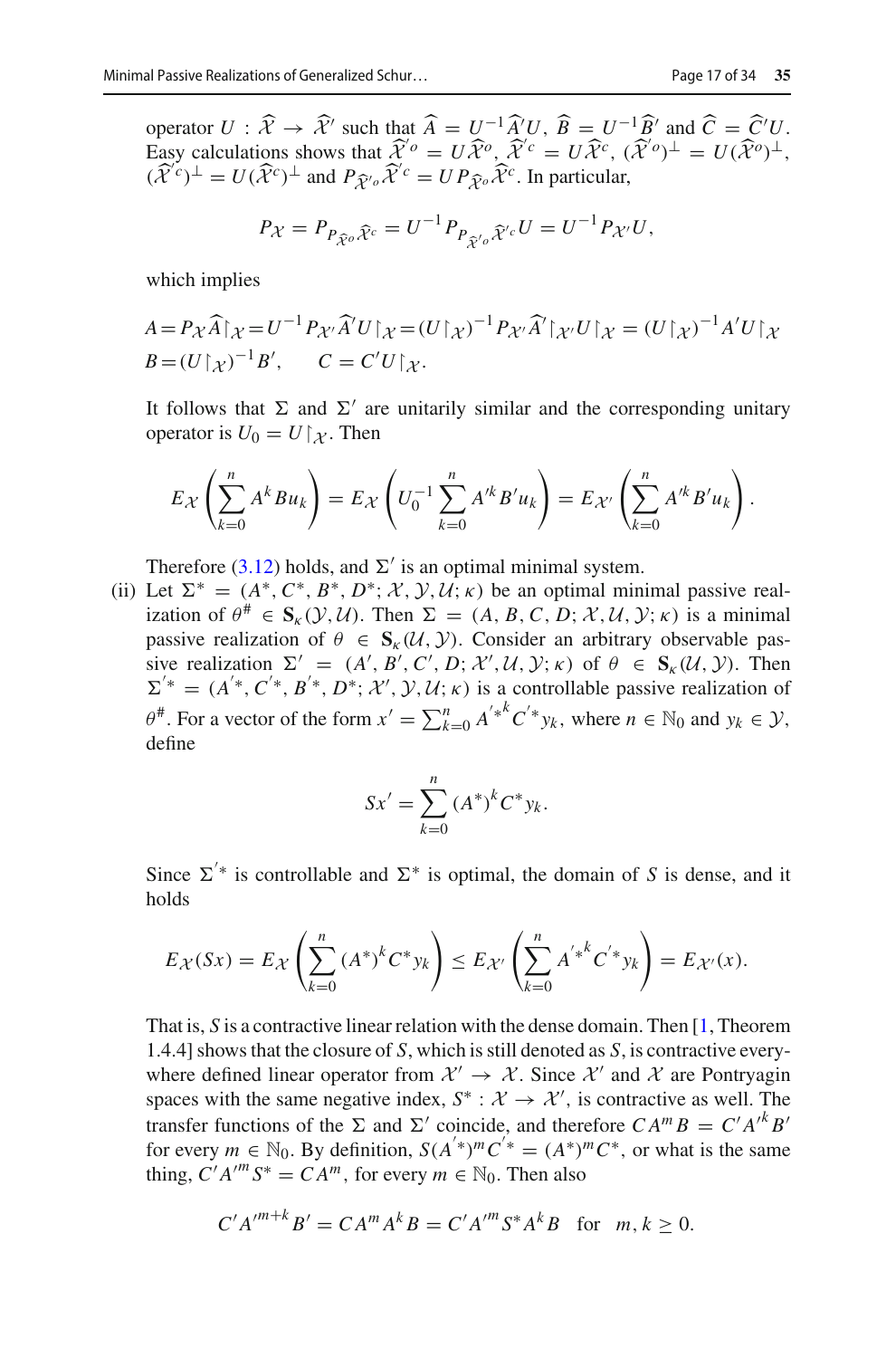$$
E_{\mathcal{X}'}\left(\sum_{k=0}^n A'^k B' u_k\right) = E_{\mathcal{X}'}\left(S^*\left(\sum_{k=0}^n A^k B u_k\right)\right) \leq E_{\mathcal{X}}\left(\sum_{k=0}^n A^k B u_k\right),
$$

since  $S^*$  is contractive. This proves that  $\Sigma$  is <sup>\*</sup>-optimal.

Suppose then that  $\Sigma = (A, B, C, D; \mathcal{X}, \mathcal{U}, \mathcal{Y}; \kappa)$  is minimal passive \*-optimal realization of  $\theta \in \mathbf{S}_{k}(\mathcal{U}, \mathcal{Y})$ . Then  $\Sigma^*$  is a minimal passive realization of  $\theta^{\#} \in S_{\kappa}(\mathcal{Y}, \mathcal{U})$ . To prove the optimality of  $\Sigma^*$ , it suffices to consider all the minimal passive realizations of  $\theta^{\#}$ ; see Lemma [3.3.](#page-13-0) Let  $\Sigma^{\prime *}$  =  $(A^*, C^*, B^*, D^*, \mathcal{X}', \mathcal{Y}, \mathcal{U}; \kappa)$  be a minimal passive realization of  $\theta^*$ . Then  $\Sigma'$  is a minimal passive realization of θ. Since  $\Sigma$  is \*-optimal, the inequality

$$
E_{\mathcal{X}}\left(\sum_{k=0}^n A^k B u_k\right) \geq E_{\mathcal{X}'}\left(\sum_{k=0}^n A'^k B' u_k\right), \qquad n \in \mathbb{N}_0, \quad u_k \in \mathcal{U},
$$

holds. Define  $Kx = \sum_{k=0}^{n} A^k B^k u_k$  for  $x = \sum_{k=0}^{n} A^k B u_k$ . Using similar techniques as above, *K* can be extended to be a contractive operator from  $\mathcal{X} \to \mathcal{X}'$ such that

$$
K^*(A^{'*})^k C^{'*} = (A^*)^k C^*.
$$

Since  $K^*$  is contractive,

$$
E_{\mathcal{X}}\left(\sum_{k=0}^{n} A^{*k} C^{*} y_{k}\right) = E_{\mathcal{X}}\left(K^{*} \sum_{k=0}^{n} A^{'*k} C^{'*} y_{k}\right) \leq E_{\mathcal{X}'}\left(\sum_{k=0}^{n} A^{'*k} C^{'*} y_{k}\right),
$$

for  $\{y_k\} \subset \mathcal{Y}$ . This shows that  $\Sigma^*$  is optimal.

- (iii) Let  $\Sigma$  be a simple conservative realization of  $\theta \in S_{\kappa}(\mathcal{U}, \mathcal{Y})$ . Then  $\Sigma^*$  is a simple conservative realization of  $\theta^{\#}$ , and the first minimal restriction  $\Sigma^{*'}$  of  $\Sigma^{*}$  is optimal minimal by the part (i). By using the representations  $(2.18)$  and  $(2.19)$ from Lemma [2.8,](#page-8-0) it is easy to deduce that the dual system of  $\Sigma^{*'}$  is the second minimal restriction  $\Sigma''$  of  $\Sigma$ , and it follows from the part (ii) that  $\Sigma''$  is  $^*$ -optimal.
- (iv) Only the proofs of the claims considering optimal minimal realizations will be given, since the claims considering ∗-optimal minimal realizations can be proved analogously. Let  $\Sigma_j = (A_j, B_j, C_j, D; \mathcal{X}_j, \mathcal{U}, \mathcal{Y}; \kappa)$  for  $j = 1, 2$ , be optimal minimal realizations of  $\theta \in S_{k}(U, V)$ . In a sufficiently small neighbourhood of the origin, the transfer functions  $\theta_{\Sigma_1}$  and  $\theta_{\Sigma_2}$  of the systems  $\Sigma_1$  and  $\Sigma_2$  have the Neumann series and they coincide, so  $C_1 A_1^{\overline{k}} B_1 = C_2 A_2^k B_2$  for  $k = 0, 1, 2, \ldots$ Define

<span id="page-17-0"></span>
$$
Ux = \sum_{k=0}^{N} A_2^k B_2 u_k
$$
 (3.13)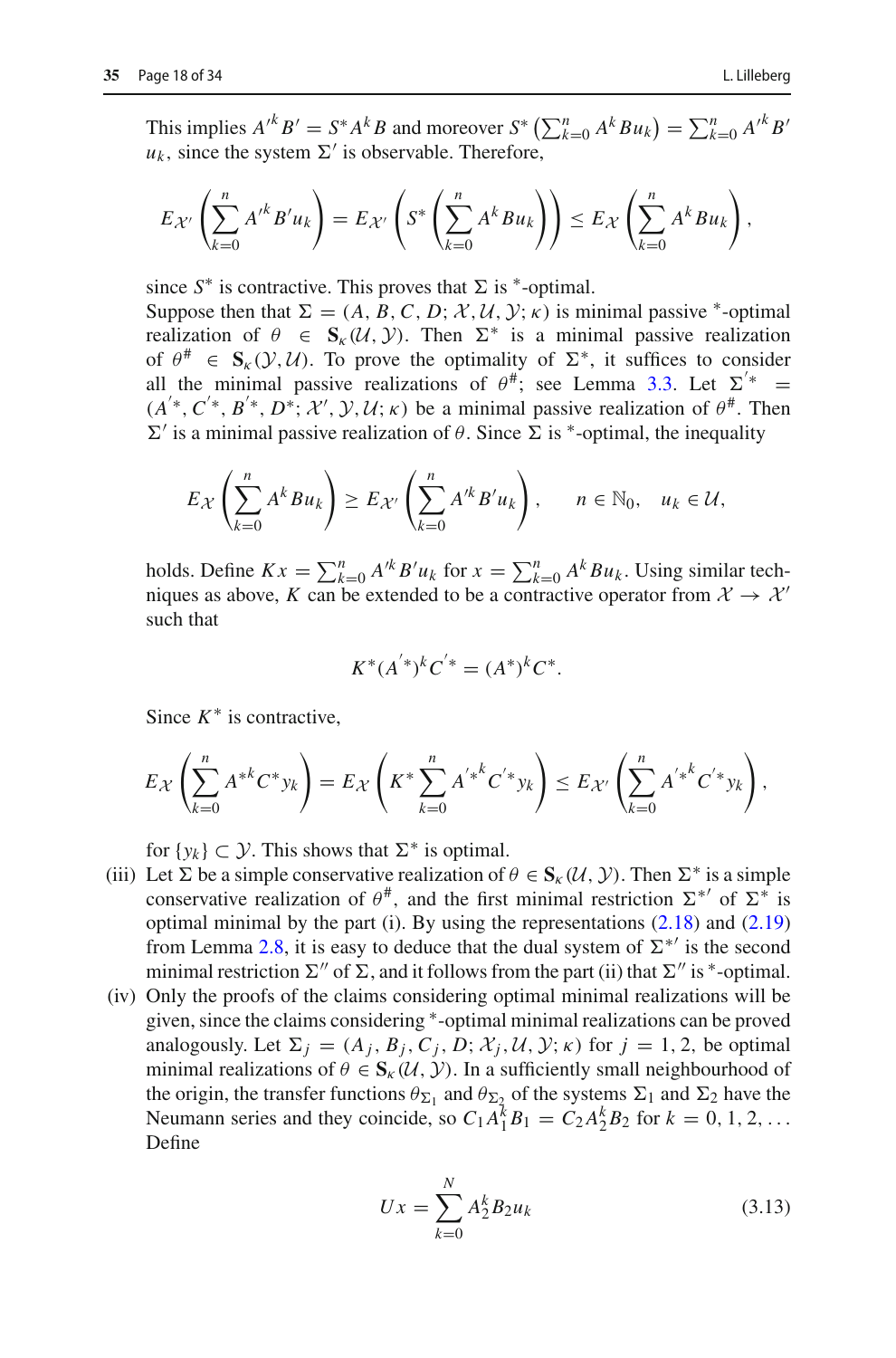for a vector *x* of the form  $x = \sum_{k=0}^{N} A_{1}^{k} B_{1} u_{k}$ , where  $\{u_{k}\}\in \mathcal{U}$ . Since  $\Sigma_{1}$  is controllable, such vectors are dense in  $X_1$ . Because  $\Sigma_2$  is controllable as well, vectors of the form  $Ux$  are dense in  $\mathcal{X}_2$ .

Since  $\Sigma_1$  and  $\Sigma_2$  both are optimal realizations,  $E_{\mathcal{X}_1}(x) = E_{\mathcal{X}_1}(Ux)$ , and therefore *U* is an isometric linear relation with the dense domain and the dense range. It follows now from  $[1, 1.4.2]$  $[1, 1.4.2]$  that the closure of  $U$  is a unitary operator, which is still denoted as *U*. Then, trivially  $B_1 = U^{-1}B_2$ . For vector *x* in [\(3.13\)](#page-17-0), it holds

$$
UA_1x = U\sum_{k=0}^{N} A_1^{k+1}B_1u_k = \sum_{k=0}^{N} A_2^{k+1}B_2u_k = A_2Ux.
$$

It follows that  $UA_1x = A_2Ux$  holds in a dense set, and therefore by continuity, everywhere. Thus  $A_1 = U^{-1}A_2U$ . Moreover, for  $k = 0, 1, 2, \ldots$ , one concludes  $C_1 A_1^k B_1 = C_2 A_2^k B_2 = C_2 U A_1^k B_1$ . Since  $\text{span}_{k \in \mathbb{N}_0} A_1^k B_1$  is dense in  $\mathcal{X}_1$ , it must be  $C_1 = C_2 U$ . It has been shown that the unitary operator *U* has all the properties of [\(2.30\)](#page-11-2), and therefore  $\Sigma_1$  and  $\Sigma_2$  are unitarily similar.

Suppose then that  $\Sigma = (A, B, C, D; \mathcal{X}, \mathcal{U}, \mathcal{Y}; \kappa)$  is an optimal minimal realization of  $\theta$ . Let  $\Sigma_0 = (A_0, B_0, C_0, D; \mathcal{X}_0, \mathcal{U}, \mathcal{Y}; \kappa)$  be some simple conservative<br>realization of  $\theta$ . Larges 2.8 shows that the system appentix of  $\widehat{\mathcal{X}}$  some he rappe realization of  $\theta$ . Lemma [2.8](#page-8-0) shows that the system operator of  $\Sigma$  can be represented as

$$
T_{\widehat{\Sigma}_0} = \left( \begin{pmatrix} A'_{11} & A'_{12} & A'_{13} \\ 0 & A' & A'_{23} \\ 0 & 0 & A'_{33} \\ 0 & C' & C'_1 \end{pmatrix} \begin{pmatrix} B'_1 \\ B' \\ 0 \end{pmatrix} \right) : \left( \begin{pmatrix} \mathcal{X}_1 \\ \mathcal{X}' \\ \mathcal{X}_2 \end{pmatrix} \right) \rightarrow \left( \begin{pmatrix} \mathcal{X}_1 \\ \mathcal{X}' \\ \mathcal{X}_2 \end{pmatrix} \right),
$$

where  $\mathcal{X}_1 = (\hat{\mathcal{X}}^o)^\perp, \mathcal{X}' = P_{\hat{\mathcal{X}}^o} \hat{\mathcal{X}}^c$  and  $\mathcal{X}_2 = \hat{\mathcal{X}}^o \cap (\hat{\mathcal{X}}^c)^\perp$ . Now  $\Sigma' = (\Lambda' \cap P \cap \mathcal{X}' \cap \mathcal{Y} \cap \mathcal{Y} \cap \mathcal{Y})$  is the first minimal restriction of  $\hat{\Sigma}$  and it follows  $(A', B', C', D; \mathcal{X}', \mathcal{U}, \mathcal{Y}; \kappa)$  is the first minimal restriction of  $\Sigma$ , and it follows from part (i) that  $\Sigma'$  is optimal minimal, and moreover, as proved above, unitarily similar with  $\Sigma$ . Therefore, there exists a unitary operator  $U : \mathcal{X} \to \mathcal{X}'$  such that  $A = U^{-1}A'U$ ,  $B = U^{-1}B'$  and  $C = C'U$ . Define

$$
T_{\widehat{\Sigma}} = \left( \begin{pmatrix} A'_{11} & A'_{12}U & A'_{13} \\ 0 & A & U^{-1}A'_{23} \\ 0 & 0 & A'_{33} \\ 0 & C & C'_1 \end{pmatrix} \begin{pmatrix} B'_1 \\ B \\ 0 \end{pmatrix} \right) : \left( \begin{pmatrix} \mathcal{X}_1 \\ \mathcal{X} \\ \mathcal{X}_2 \end{pmatrix} \right) \rightarrow \left( \begin{pmatrix} \mathcal{X}_1 \\ \mathcal{X} \\ \mathcal{X}_2 \end{pmatrix} \right),
$$

and let  $\Sigma$  be the system corresponding the system operator  $T_{\hat{\Sigma}}$ . Easy calculations show that  $\hat{\Sigma}$  and  $\hat{\Sigma}$  are unitarily similar and show that  $\Sigma$  and  $\Sigma_0$  are unitarily similar and

$$
\widehat{U} = \begin{pmatrix} I & 0 & 0 \\ 0 & U & 0 \\ 0 & 0 & I \end{pmatrix} : \begin{pmatrix} \mathcal{X}_1 \\ \mathcal{X} \\ \mathcal{X}_2 \end{pmatrix} \rightarrow \begin{pmatrix} \mathcal{X}_1 \\ \mathcal{X}' \\ \mathcal{X}_2 \end{pmatrix}
$$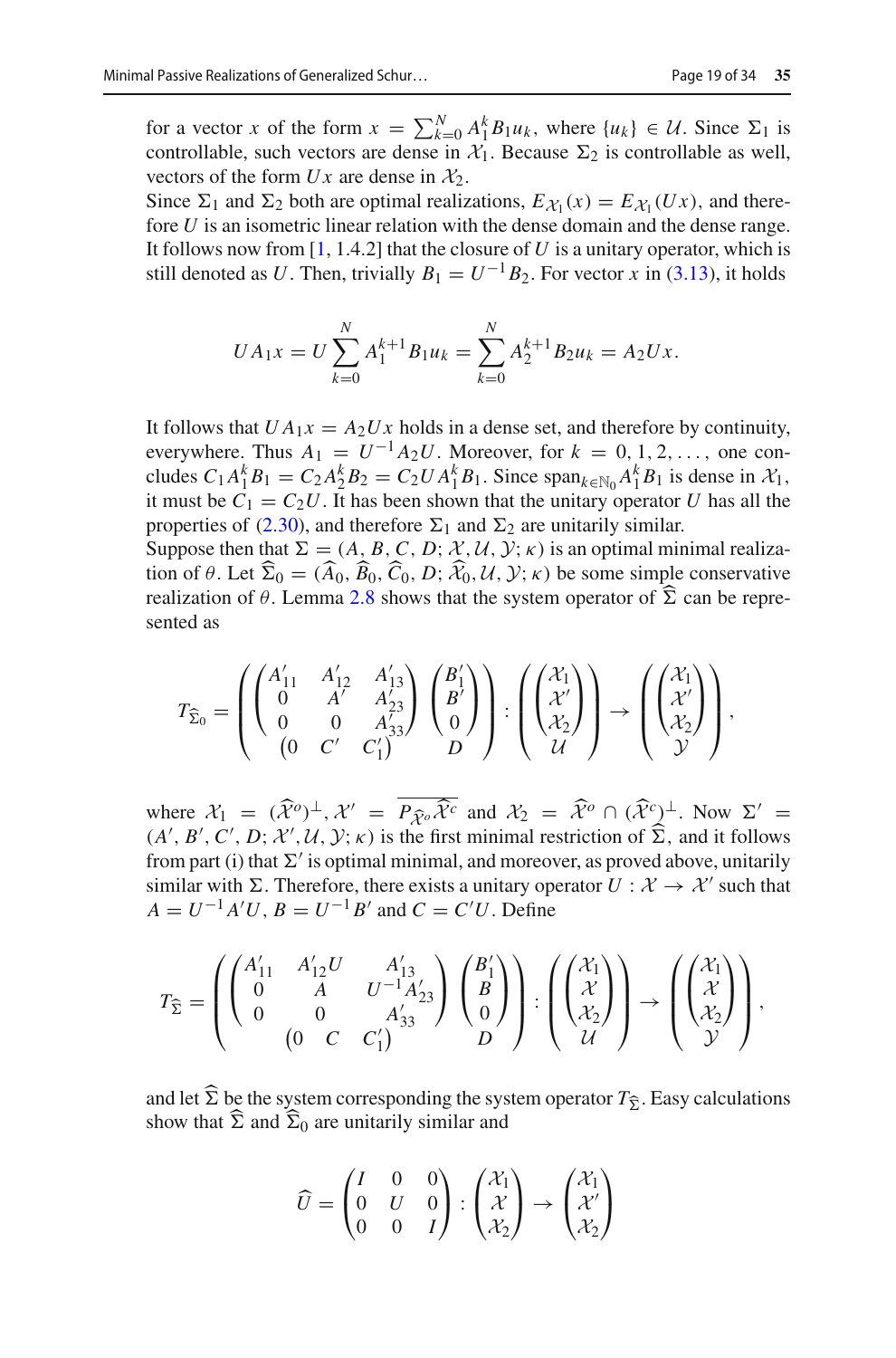### <span id="page-19-0"></span>**4 Generalized Defect Functions**

If  $U$  and  $Y$  are Hilbert spaces, it is well known that  $S \in S(U, Y)$  is holomorphic in the unit disk and it has non-tangential contractive strong limit values almost everywhere (a.e.) on the unit circle  $\mathbb T$ . Therefore, *S* can be extended to  $L^{\infty}(\mathcal{U}, \mathcal{Y})$  function, that is, the class of weakly measurable a.e. defined and essentially bounded  $\mathcal{L}(\mathcal{U}, \mathcal{Y})$ -valued functions on T. Then it follows from [\[29](#page-33-1), Theorem V.4.2] that there exist a Hilbert space *K* and an outer function  $\varphi_S \in S(\mathcal{U}, \mathcal{K})$  such that

<span id="page-19-1"></span>
$$
\varphi_S^*(\zeta)\varphi_S(\zeta) \le I - S^*(\zeta)S(\zeta) \tag{4.1}
$$

a.e. on  $\mathbb{T}$ , and if a function  $\widehat{\varphi} \in S(\mathcal{U}, \widehat{\mathcal{K}})$ , where  $\widehat{\mathcal{K}}$  is a Hilbert space, has this same property, then

<span id="page-19-2"></span>
$$
\widehat{\varphi}^*(\zeta)\widehat{\varphi}(\zeta) \le \varphi_S^*(\zeta)\varphi_S(\zeta) \tag{4.2}
$$

a.e. on  $\mathbb{T}$ . The function  $\varphi_S$  is called the **right defect function** of *S*. For the notions of the outer functions, ∗-outer functions, inner functions and ∗-inner functions, see [\[29](#page-33-1), Chapter V]. From [\[29,](#page-33-1) Theorem V.4.2] it is also easy to deduce that there exists a Hilbert space  $H$  and a <sup>\*</sup>-outer function  $\psi_S \in S(H, Y)$  such that

<span id="page-19-3"></span>
$$
\psi_S(\zeta)\psi_S^*(\zeta) \le I - S(\zeta)S^*(\zeta) \tag{4.3}
$$

a.e.  $\zeta \in \mathbb{T}$  and if a Schur function  $\widehat{\psi} \in S(\widehat{\mathcal{H}}, \mathcal{Y})$  has this same property, then

<span id="page-19-4"></span>
$$
\psi_S(\zeta)\psi_S^*(\zeta) \le \widehat{\psi}(\zeta)\widehat{\psi}^*(\zeta). \tag{4.4}
$$

The function  $\psi_s$  is called the **left defect function** of *S*. Both  $\varphi_s$  and  $\psi_s$  are unique up to a unitary constant.

The theory of the defect functions is considered, for instance, in  $[17-19]$  $[17-19]$ . Various connections of defect functions and passive realizations can be found in [\[3](#page-31-5)[,7](#page-32-15)[,8](#page-32-2)]. The definition of the defect functions was generalized for functions  $S \in S_{k}(U, Y)$  in [\[27](#page-32-11)] by using the Kreĭn–Langer factorizations and the fact that all functions in  $\mathbf{S}_{k}(\mathcal{U}, \mathcal{Y})$  have also contractive strong limit values a.e. on  $T$ . If  $U$  and  $Y$  are Pontryagin spaces such that their negative index is not zero, the defect functions cannot be defined similarly as in the Hilbert space setting, since the boundary values of  $S \in S_{k}(U, Y)$  may not be Hilbert space contractions. However, in the Hilbert state space case, Arov and Saprikin showed in [\[10](#page-32-9)] that for a function  $S = S_r B_r^{-1} \in S_k(\mathcal{U}, \mathcal{Y})$ , where  $S_r B_r^{-1}$  is the right Kreĭn–Langer factorization of *S*, the existence of the optimal minimal realization of *S* is connected with the existence of the right defect function of  $S_r$ . In general, similar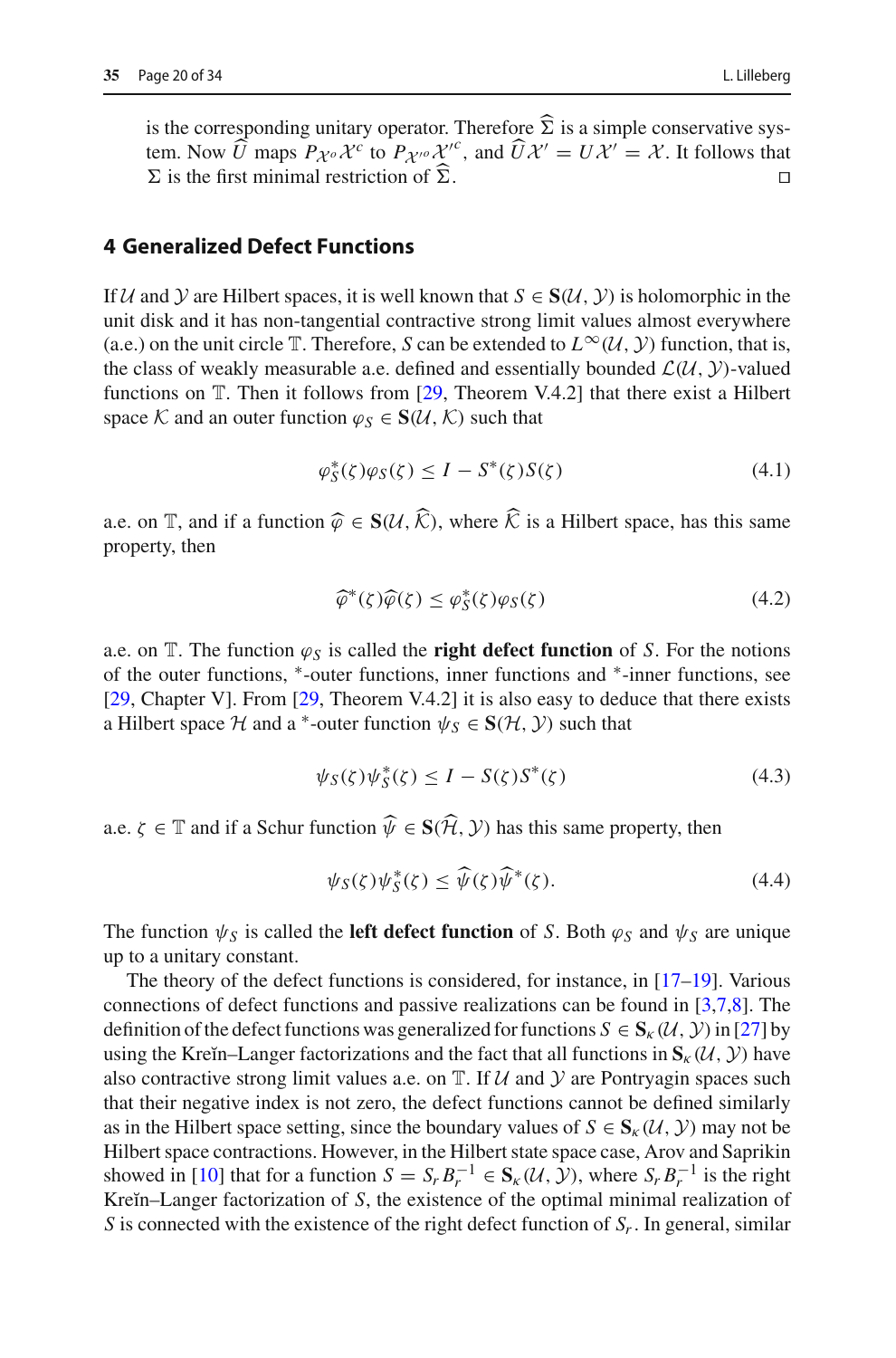connections exist with certain functions constructed by embedded systems, and those function are called defect functions; this is the approach taken here.

Suppose that  $\Sigma = (A, B, C, D; \mathcal{X}, \mathcal{U}, \mathcal{Y}; \kappa)$  is a passive realization of  $\theta \in \mathcal{U}$ **S**<sub>κ</sub>(*U*, *Y*). Denote the system operator of  $\Sigma$  by *T*. Theorem [2.1](#page-4-7) shows that *T* has a Julia operator of the form

<span id="page-20-3"></span>
$$
\begin{pmatrix} T & D_{T^*} \\ D_T^* & -L^* \end{pmatrix} : \begin{pmatrix} \mathcal{X} \oplus \mathcal{U} \\ \mathfrak{D}_{T^*} \end{pmatrix} \to \begin{pmatrix} \mathcal{X} \oplus \mathcal{Y} \\ \mathfrak{D}_T \end{pmatrix},
$$
(4.5)

where  $\mathfrak{D}_{T^*}$  and  $\mathfrak{D}_T$  are Hilbert spaces,  $D_{T^*}D_{T^*}^* = I - TT^*$  and  $D_T D_T^* = I - T^*T$ such that  $D_T$  and  $D_{T^*}$  have zero kernels. Then, one can form the **Julia embedding**  $\Sigma$  of the system  $\Sigma$ ; recall the embeddings from page 5. That is, the corresponding<br>system operator  $T_{\rm tot}$  of the embedding  $\tilde{\Sigma}$  is a little operator of  $T_{\rm cut}$  it is of the form system operator  $T_{\tilde{\Sigma}}$  of the embedding  $\Sigma$  is a Julia operator of *T*, and it is of the form

<span id="page-20-0"></span>
$$
T_{\widetilde{\Sigma}} = \begin{pmatrix} A & \begin{pmatrix} B & D_{T_1^*} \\ C & D & D_{T_2^*} \\ D_{T_1}^* \end{pmatrix} \end{pmatrix} : \begin{pmatrix} \mathcal{X} \\ \begin{pmatrix} \mathcal{U} \\ \mathfrak{D}_{T^*} \end{pmatrix} \end{pmatrix} \rightarrow \begin{pmatrix} \mathcal{X} \\ \begin{pmatrix} \mathcal{Y} \\ \mathfrak{D}_T \end{pmatrix} \end{pmatrix}, \qquad (4.6)
$$

where  $D_{T^*} =$  $\begin{pmatrix} D_{T,1}^* & 0 \ D_{T,2}^* & 0 & 0 \end{pmatrix}$  $\setminus$ and  $D_T = \begin{pmatrix} D_{T,1} \\ D_{T,2} \end{pmatrix}$  $D_{T_{,2}}$  . The transfer function of the Julia embedding is

<span id="page-20-1"></span>
$$
\theta_{\tilde{\Sigma}}(z) = \begin{pmatrix} D + zC(I - zA)^{-1}B & D_{T_2^*} + zC(I - zA)^{-1}D_{T_1^*} \\ D_{T_2}^* + zD_{T_1}^*(I - zA)^{-1}B & -L^* + zD_{T_1}^*(I - zA)^{-1}D_{T_1^*} \\ = \begin{pmatrix} \theta(z) & \psi(z) \\ \varphi(z) & \chi(z) \end{pmatrix} . \end{pmatrix}
$$
\n(4.7)

Moreover, the identities  $(2.11)$  and  $(2.12)$  of Lemma [2.3](#page-6-1) hold for the system  $\Sigma$  and its transfer function θ. If *U* and *Y* are Hilbert spaces, similar arguments as used in the proof of Proposition [2.4](#page-6-0) and in the proof of [\[27,](#page-32-11) Lemma 3.2] show that  $\varphi$ ,  $\psi$  and  $\chi$ are generalized Schur functions with the index not larger than  $\kappa$ .

<span id="page-20-2"></span>**Definition 4.1** Let  $U$  and  $Y$  be Pontryagin spaces with the same negative index. Let  $\Sigma = (A, B, C, D; \mathcal{X}, \mathcal{U}, \mathcal{Y}; \kappa)$  be an optimal minimal passive realization of  $\theta \in$  $\mathbf{S}_{\kappa}(\mathcal{U}, \mathcal{Y})$ , and let  $\Sigma$  be the Julia embedding of it, represented as in [\(4.6\)](#page-20-0). Then the function  $\varphi$  in [\(4.7\)](#page-20-1) is defined to be the right defect function  $\varphi_{\theta}$  of  $\theta$ .

Moreover, let  $\Sigma = (A, B, C, D; \mathcal{X}, \mathcal{U}, \mathcal{Y}; \kappa)$  be a <sup>\*</sup>-optimal minimal passive realization of  $\theta \in \mathbf{S}_{\kappa}(\mathcal{U}, \mathcal{Y})$ , and let  $\Sigma$  be the Julia embedding of it, represented as in [\(4.6\)](#page-20-0). Then the function  $\psi$  in [\(4.7\)](#page-20-1) is defined to be the left defect function  $\psi_{\theta}$  of  $\theta$ .

*Remark 4.2* Since optimal (\*-optimal) minimal realizations are unitarily similar by Theorem [3.5,](#page-15-0) and Julia operators for contractive operator are essentially unique by Theorem [2.1,](#page-4-7) it can be deduced that the defect functions are essentially uniquely defined by  $\theta \in S_{\kappa}(\mathcal{U}, \mathcal{Y})$ . The definition above is also slightly different from the one given in [\[27](#page-32-11)] for functions in the class  $S_k(\mathcal{U}, \mathcal{Y})$ , where  $\mathcal{U}$  and  $\mathcal{Y}$  are Hilbert spaces.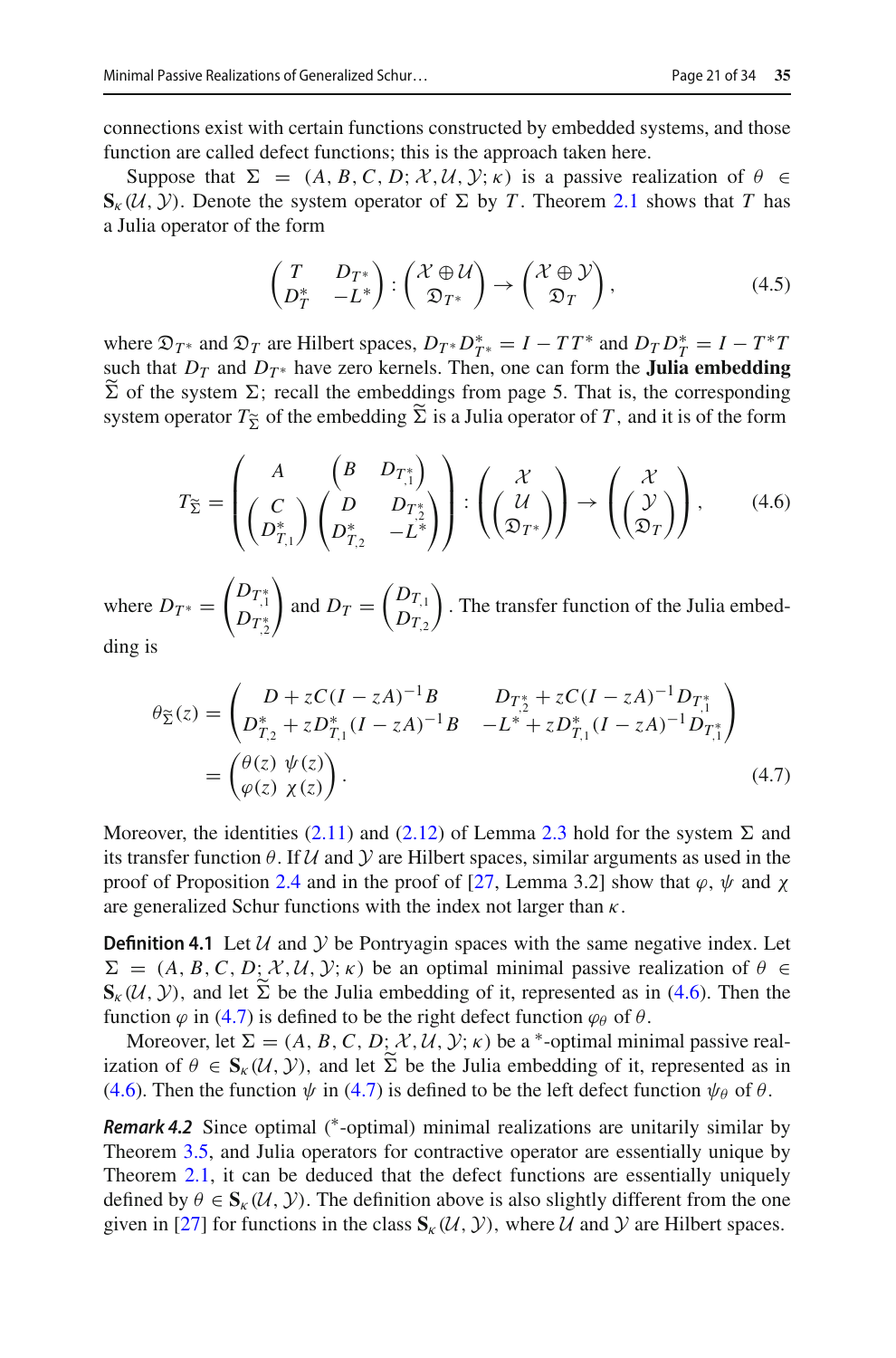# <span id="page-21-0"></span>**Lemma 4.3** *For*  $\theta \in \mathbf{S}_{\kappa}(\mathcal{U}, \mathcal{Y})$ , *it holds*  $\varphi_{\theta}^{\#} = \psi_{\theta^{\#}}$  *and*  $\psi_{\theta}^{\#} = \varphi_{\theta^{\#}}$

*Proof* Let  $\Sigma = (A, B, C, D; \mathcal{X}, \mathcal{U}, \mathcal{Y}; \kappa)$  be an optimal (\*-optimal) minimal realization of  $\theta$ . Denote the system operator of  $\Sigma$  as *T*, and the Julia operator  $T_{\Sigma}$  of *T* as in (4.6). By Theorem 3.5, the system  $\Sigma^*$  is  $*$  optimal (optimal) minimal, and a calcula [\(4.6\)](#page-20-0). By Theorem [3.5,](#page-15-0) the system  $\Sigma^*$  is  $*$ -optimal (optimal) minimal, and a calculation shows that  $T_{\tilde{\Sigma}}^*$  is the Julia operator of  $T^*$ . Now the results follow means of [\(4.7\)](#page-20-1).  $\Box$ 

In the Hilbert space setting,  $S \in S(\mathcal{U}, \mathcal{Y})$  has factorizations of the form

$$
S=S_i S_o=S_{*o} S_{*i},
$$

where  $S_i \in \mathbf{S}(\mathcal{Y}', \mathcal{Y})$  is inner,  $S_o \in \mathbf{S}(\mathcal{U}, \mathcal{Y}')$  is outer,  $S_{*o} \in \mathbf{S}(\mathcal{U}', \mathcal{Y})$  is <sup>\*</sup>-outer,  $S_{*i} \in S(U, U')$  is <sup>\*</sup>-inner, and *Y*' and *U*' are Hilbert spaces [\[29,](#page-33-1) p. 204]. The next proposition shows that for an ordinary Schur function  $\theta \in S(\mathcal{U}, \mathcal{Y})$ , the outer factor of  $\varphi_{\theta}$  and the <sup>\*</sup>-outer factor of  $\psi_{\theta}$  defined above coincide essentially with the usual definition of defect functions.

**Proposition 4.4** *Let*  $\theta \in S_{\kappa}(\mathcal{U}, \mathcal{Y})$ , *where U and Y are Hilbert spaces. Then* 

$$
\varphi_{\theta}^*(\zeta)\varphi_{\theta}(\zeta) \leq I - \theta^*(\zeta)\theta(\zeta)
$$

*a.e. on*  $\mathbb{T}$ *, and if a generalized Schur function*  $\widehat{\varphi} \in S_{\kappa'}(\mathcal{U}, \widehat{\mathcal{K}})$ *, where*  $\widehat{\mathcal{K}}$  *is a Hilbert space and* κ' does not depend on κ, has this same property, then

$$
\widehat{\varphi}^*(\zeta)\widehat{\varphi}(\zeta) \leq \varphi_{\theta}^*(\zeta)\varphi_{\theta}(\zeta),
$$

*a.e.* on  $\mathbb{T}$ *.If*  $\kappa = 0$ *, denote the inner and outer factors of*  $\varphi_{\theta}$  *as*  $\varphi_{\theta}$ *, and*  $\varphi_{\theta}$ *, respectively. Then,*  $\varphi_{\theta i}$  *is an isometric constant, and if*  $\varphi'$  *is an outer function with properties* [\(4.1\)](#page-19-1) *and* [\(4.2\)](#page-19-2), then it holds  $U\varphi_{\theta_o} = \varphi'$ , where U is a unitary operator.

*Moreover,*

$$
\psi_{\theta}(\zeta)\psi_{\theta}^*(\zeta) \leq I - \theta(\zeta)\theta^*(\zeta)
$$

 $a.e. \zeta \in \mathbb{T}$  *and if a generalized Schur function*  $\widehat{\psi} \in \mathbf{S}_{\kappa'}(\widehat{\mathcal{H}}, \mathcal{Y})$ *, where*  $\widehat{\mathcal{K}}$  *is a Hilbert space and* κ' does not depend on κ, has this same property, then

$$
\psi_{\theta}(\zeta)\psi_{\theta}^*(\zeta) \leq \widehat{\psi}(\zeta)\widehat{\psi}^*(\zeta)
$$

 $a.e. \zeta \in \mathbb{T}.$  If  $\kappa = 0$ , *denote the* \**-inner and* \**-outer factors of*  $\psi_{\theta}$  *as*  $\psi_{\theta*_{i}}$  *and*  $\psi_{\theta*_{o}}$ *, respectively. Then,*  $ψ_{θ∗*i*}$  *is a co-isometric constant, and if*  $ψ'$  *is a* <sup>∗</sup>*-outer function with properties* [\(4.3\)](#page-19-3) *and* [\(4.4\)](#page-19-4)*, then it holds*  $\psi_{\theta*_{o}}U' = \psi'$ *, where U' is a unitary operator.*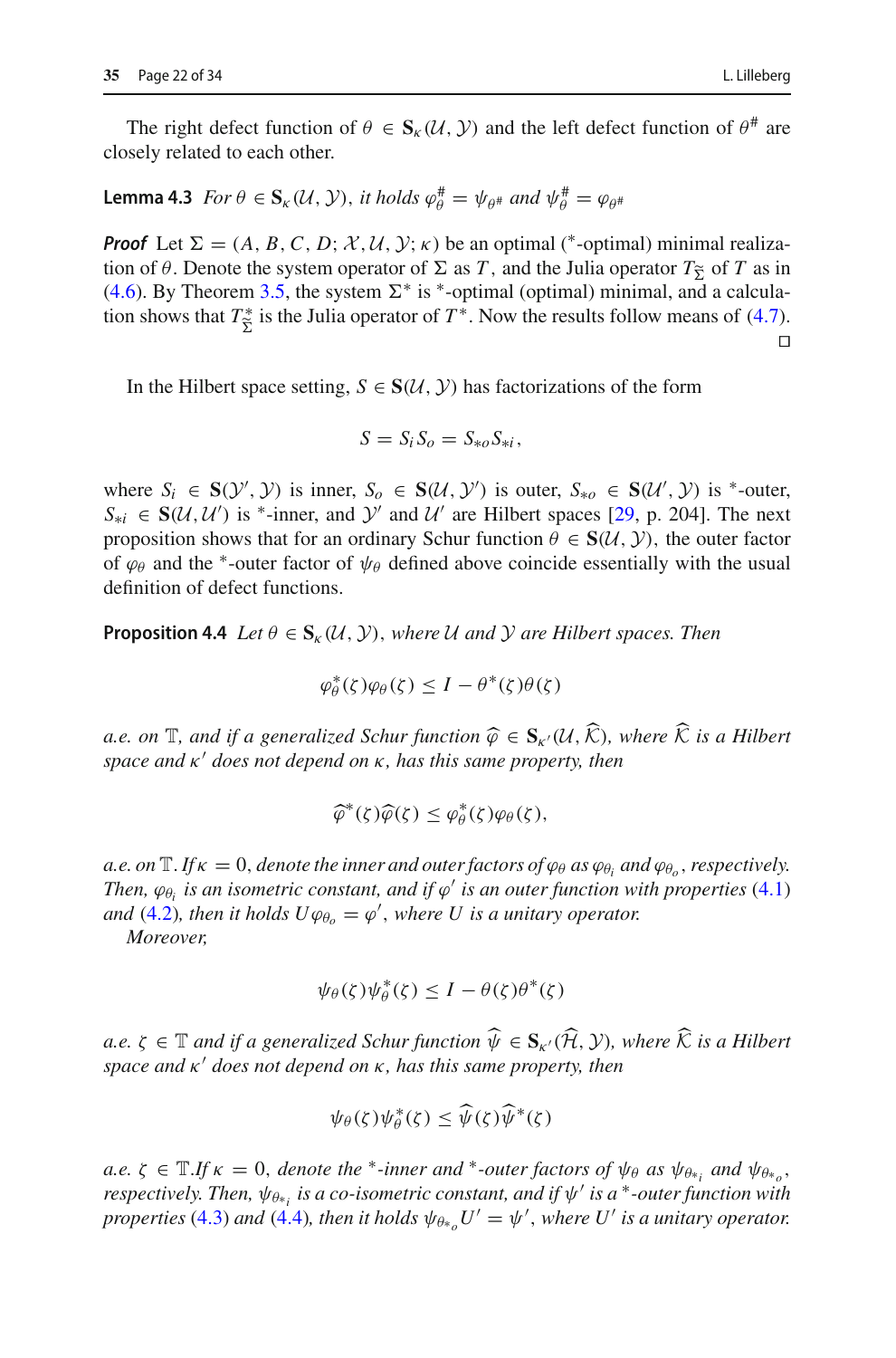*Proof* Let  $\Sigma = (A, B, C, D; \mathcal{X}, \mathcal{U}, \mathcal{Y}; \kappa)$  be an optimal minimal realization of  $\theta$ . Denote the system operator of  $\Sigma$  as *T*, the Julia operator  $T_{\tilde{\Sigma}}$  of *T* as in [\(4.6\)](#page-20-0) and the function  $\varphi = \varphi_0$  as in (4.7). Since  $T_{\tilde{\Sigma}}$  is unitary the operator function  $\varphi = \varphi_\theta$  as in [\(4.7\)](#page-20-1). Since  $T_{\tilde{\Sigma}}$  is unitary, the operator

$$
T_{\Sigma'}=\left(\begin{pmatrix}A&B\\C\\D_{T,1}^*\end{pmatrix}\begin{pmatrix}B\\D_{T,2}^*\end{pmatrix}\right):\begin{pmatrix}\mathcal{X}\\ \mathcal{U}\end{pmatrix}\to\begin{pmatrix}\mathcal{X}\\ \begin{pmatrix}\mathcal{Y}\\ \mathfrak{D}_T\end{pmatrix}\end{pmatrix}.
$$

must be isometric, and therefore the system

$$
\Sigma' = \left(A, B, \begin{pmatrix} C \\ D_{T,1}^* \end{pmatrix}, \begin{pmatrix} D \\ D_{T,2}^* \end{pmatrix}; \mathcal{X}, \mathcal{U}, \begin{pmatrix} \mathcal{Y} \\ \mathfrak{D}_T \end{pmatrix}; \kappa \right)
$$

is an isometric realization of the function  $\begin{pmatrix} \theta \\ \varphi \theta \end{pmatrix}$ . Since  $\Sigma'$  is an embedding of the minimal system  $\Sigma$ , the system  $\Sigma'$  is also minimal. It follows from Theorem [2.6](#page-7-0) that  $\begin{pmatrix} \theta \\ \varphi_\theta \end{pmatrix} \in S_{\kappa} (\mathcal{U}, \mathcal{Y} \oplus \mathfrak{D}_T)$ . Since contractive boundary values of generalized Schur functions exist for a.e.  $\zeta \in \mathbb{T}$ , it holds

$$
\left(\theta^*(\zeta)\,\varphi^*_{\theta}(\zeta)\right)\left(\frac{\theta(\zeta)}{\varphi_{\theta}(\zeta)}\right) \leq I \quad \Longleftrightarrow \quad \varphi^*_{\theta}(\zeta)\varphi_{\theta}(\zeta) \leq I - \theta^*(\zeta)\theta(\zeta)
$$

for a.e.  $\zeta \in \mathbb{T}$ .

Suppose that a function  $\widehat{\varphi} \in S_{K'}(\mathcal{U}, \widehat{\mathcal{K}})$ , where  $\widehat{\mathcal{K}}$  is a Hilbert space, has the property  $\hat{\varphi}^*(\zeta)\hat{\varphi}(\zeta) \leq I - \theta^*(\zeta)\theta(\zeta)$  for a.e.  $\zeta \in \mathbb{T}$ . Since the function  $\hat{\varphi}$  has the left Kreĭn– Langer factorization of the form  $\hat{\varphi} = B_{\varphi}^{-1} \hat{\varphi}_l$ , where  $\hat{\varphi}_l$  is an ordinary Schur function, it holds  $\hat{\varphi}^*(\zeta) \hat{\varphi}(\zeta) = \hat{\varphi}^*(\zeta) \hat{\varphi}_l(\zeta)$  for a e  $\zeta \in \mathbb{T}$ . Then the function it holds  $\widehat{\varphi}^*(\zeta)\widehat{\varphi}(\zeta) = \widehat{\varphi}_l^*(\zeta)\widehat{\varphi}_l(\zeta)$  for a.e.  $\zeta \in \mathbb{T}$ . Then the function

<span id="page-22-0"></span>
$$
\breve{\theta} = \left(\frac{\theta}{\widehat{\varphi}_l}\right),\tag{4.8}
$$

belongs to the Schur class  $\mathbf{S}_{k}$   $(\mathcal{U}, \mathcal{Y} \oplus \mathcal{K})$ , and it has a controllable isometric realization  $\Sigma$  with the system operator

<span id="page-22-1"></span>
$$
T_{\check{\Sigma}} = \begin{pmatrix} A_1 & B_1 \\ C_1 \\ C_2 \end{pmatrix} \begin{pmatrix} D_1 \\ D_2 \end{pmatrix} : \begin{pmatrix} \mathcal{X}_1 \\ \mathcal{U} \end{pmatrix} \to \begin{pmatrix} \mathcal{X}_1 \\ \begin{pmatrix} \mathcal{Y} \\ \hat{\mathcal{K}} \end{pmatrix} . \tag{4.9}
$$

That is,

$$
\check{\theta}(z) = \begin{pmatrix} \theta(z) \\ \widehat{\varphi}_l(z) \end{pmatrix} = \begin{pmatrix} D_1 \\ D_2 \end{pmatrix} + z \begin{pmatrix} C_1 \\ C_2 \end{pmatrix} (I - zA_1)^{-1} B_1
$$

$$
= \begin{pmatrix} D_1 + zC_1(I - zA_1)^{-1}B_1 \\ D_2 + zC_2(I - zA_1)^{-1}B_1 \end{pmatrix}.
$$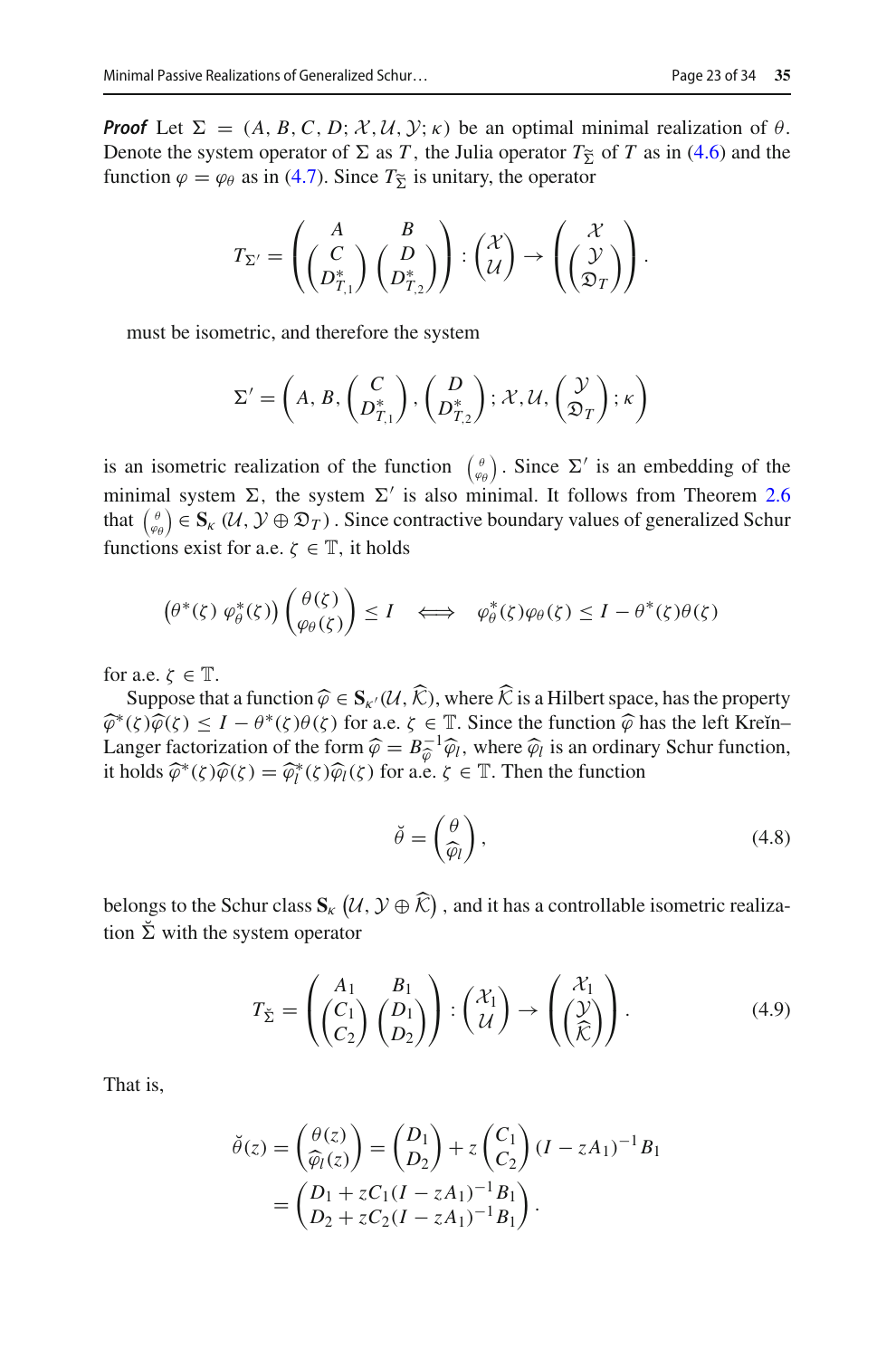It follows that

<span id="page-23-3"></span>
$$
\Sigma_1 = (A_1, B_1, C_1, D_1; \mathcal{X}_1, \mathcal{U}, \mathcal{Y}; \kappa) \tag{4.10}
$$

is a realization of  $\theta$ , and since  $\Sigma$  is isometric and  $\mathcal K$  is a Hilbert space, the system  $\Sigma_1$ is passive. Since  $T_{\Sigma}$  is isometric, the defect operator  $D_{T_{\Sigma}}$  of  $T_{\Sigma}$  is zero, and it follows from Lemma [2.3](#page-6-1) that

<span id="page-23-0"></span>
$$
I - \tilde{\theta}^*(z)\tilde{\theta}(z) = I - \theta^*(z)\theta(z) - \widehat{\varphi}_l^*(z)\widehat{\varphi}_l(z)
$$
  
= 
$$
\left(1 - |z|^2\right)B_1^*(I - \overline{z}A_1^*)^{-1}(I - zA_1)^{-1}B_1
$$
 (4.11)

whenever the expressions are meaningful. By combining the identities [\(2.12\)](#page-6-5) and  $(4.11)$  for optimal minimal realization  $\Sigma$ , one gets

<span id="page-23-1"></span>
$$
\begin{aligned} \left(1-|z|^2\right) & B_1^*(I-\overline{z}A_1^*)^{-1}(I-zA_1)^{-1}B_1+\widehat{\varphi}_l^*(z)\widehat{\varphi}_l(z) \\ &= \left(1-|z|^2\right)B^*(I-\overline{z}A^*)^{-1}(I-zA)^{-1}B+\varphi_\theta^*(z)\varphi_\theta(z) \end{aligned} \tag{4.12}
$$

for every *z* in a sufficiently small symmetric neighbourhood  $\Omega$  of the origin. Since the system  $\Sigma$  is optimal, if follows by using Neumann series that

$$
\begin{aligned} &\left\langle B^*(I - \bar{z}A^*)^{-1}(I - zA)^{-1}Bu, u \right\rangle \\ &= E_{\mathcal{X}}\Big((I - zA)^{-1}Bu\Big) = E_{\mathcal{X}}\Big(\sum_{n=0}^{\infty} A^n Buz^n\Big) \\ &\leq E_{\mathcal{X}_1}\Big(\sum_{n=0}^{\infty} A_1^n B_1uz^n\Big) = \Big\langle B_1^*(I - \bar{z}A_1^*)^{-1}(I - zA_1)^{-1}B_1u, u \Big\rangle \end{aligned}
$$

for every  $z \in \Omega$  and for every  $u \in \mathcal{U}$ . Then it follows from [\(4.12\)](#page-23-1) that  $\widehat{\varphi}_l^*(z)\widehat{\varphi}_l(z) \leq$  $\varphi_{\theta}^{*}(z)\varphi_{\theta}(z)$  for every  $z \in \Omega$ . By continuity,

<span id="page-23-2"></span>
$$
\widehat{\varphi}_l^*(\zeta)\widehat{\varphi}_l(\zeta) = \widehat{\varphi}^*(\zeta)\widehat{\varphi}(\zeta) \le {\varphi_\theta}^*(\zeta)\varphi_\theta(\zeta) \tag{4.13}
$$

for a.e.  $\zeta \in \mathbb{T}$ .

Next suppose that  $\kappa = 0$ . By combining [\(4.2\)](#page-19-2) and [\(4.13\)](#page-23-2), it can be deduced that

$$
\varphi^{*}(\zeta)\varphi'(\zeta) = \varphi_{\theta}^{*}(\zeta)\varphi_{\theta}(\zeta) = \varphi_{\theta_{\theta}}^{*}(\zeta)\varphi_{\theta_{i}}^{*}(\zeta)\varphi_{\theta_{i}}(\zeta)\varphi_{\theta_{\theta}}(\zeta) = \varphi_{\theta_{\theta}}^{*}(\zeta)\varphi_{\theta_{\theta}}(\zeta)
$$

for a.e.  $\zeta \in \mathbb{T}$ . Then it follows from [\[29](#page-33-1), Proposition V.4.1] that  $\varphi' = U\varphi_{\theta_o}$ , where *U* is a unitary operator. If one puts an outer function  $\hat{\varphi}_l = \varphi_{\theta_o} = U^{-1}\varphi'$  in [\(4.8\)](#page-22-0) and constructs the operator  $T_{\Sigma}$  as in [\(4.9\)](#page-22-1), the construction of an optimal minimal system used in the proof of [\[5,](#page-31-2) Theorem 7] shows that the associated system  $\Sigma_1$  in [\(4.10\)](#page-23-3) is optimal. Since  $\Sigma$  is also optimal, for every  $z \in \mathbb{D}$ , it holds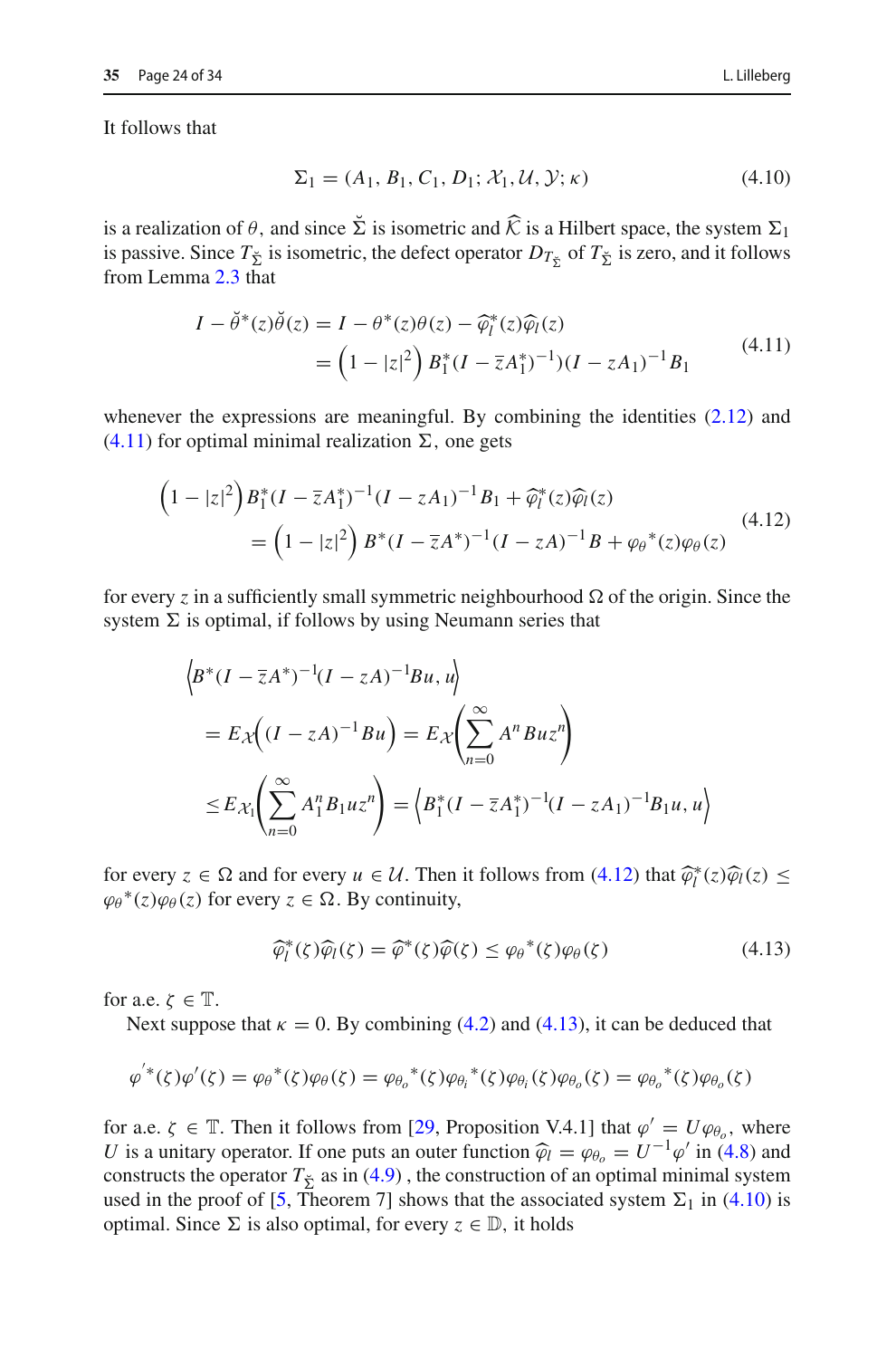$$
B^*(I - \overline{z}A^*)^{-1}(I - zA)^{-1}B = B_1^*(I - \overline{z}A_1^*)^{-1}(I - zA_1)^{-1}B_1.
$$

Then it follows from [\(4.12\)](#page-23-1) that  $\|\varphi_{\theta_i}(z)\varphi_{\theta_0}(z)u\| = \|\varphi_{\theta_0}(z)u\|$  for every  $z \in \mathbb{D}$  and every  $u \in \mathcal{U}$ . The outer function  $\varphi_{\theta}(\zeta)$  has a dense range for every  $\zeta \in \mathbb{D}$  [\[29,](#page-33-1) Proposition V.2.4]. This implies that  $\varphi_{\theta_i}(z)$  is an isometry for every  $z \in \mathbb{D}$ , and arguing as in the proof of [\[29,](#page-33-1) Proposition V.2.1] one deduces that  $\varphi_{\theta_i}$  is an isometric constant. The claims involving  $\varphi_{\theta}$  are proved.

The claims involving  $\psi_{\theta}$  follow now directly by applying Lemma [4.3.](#page-21-0)

<span id="page-24-1"></span>**Lemma 4.5** *Let*  $\Sigma_0 = (A_0, B_0, C_0, D; \mathcal{X}_0, \mathcal{U}, \mathcal{Y}; \kappa)$  *and*  $\Sigma = (A, B, C, D; \mathcal{X}, \mathcal{U}, \mathcal{Y}; \kappa)$ *Y*; *κ*) *be passive realizations of*  $\theta \in S_{\kappa}(\mathcal{U}, \mathcal{Y})$  *such that*  $\Sigma_0$  *is optimal. If for every z and* w in a sufficiently small symmetric neighbourhood  $\Omega$  of the origin the equality

<span id="page-24-0"></span>
$$
B^*(I - \overline{w}A^*)^{-1}(I - zA)^{-1}B = B_0^*(I - \overline{w}A_0^*)^{-1}(I - zA_0)^{-1}B_0 \qquad (4.14)
$$

 $holds,$  then  $\Sigma$  is optimal.

**Proof** It follows from Lemma [2.8](#page-8-0) that the system operator  $T_{\Sigma}$  of  $\Sigma$  can be represented as in [\(2.16\)](#page-8-1), the restriction  $\Sigma_c = (A_c, B_c, C_c, D; \mathcal{X}^c, \mathcal{U}, \mathcal{Y}; \kappa)$  of  $\Sigma$  to the controllable subspace  $\mathcal{X}^c$  is controllable passive, and  $(2.25)$  and  $(2.26)$  hold.

Define  $Rx = \sum_{j=1}^{M} A_0^j B_0 u_j$  for the vectors of the form  $x = \sum_{j=1}^{M} A_c^j B_c u_j$ , where  $M \in \mathbb{N}$  and  $\{u_j\}_{j=1}^M \subset \mathcal{U}$ . Since  $\Sigma_c$  is controllable, the domain of *R* is dense. Moreover,  $\Sigma_0$  is optimal, and therefore  $E_{\mathcal{X}_0}(Rx) \leq E_{\mathcal{X}^c}(x)$ . That is, *R* is contractive, and it follows from [\[1,](#page-31-1) Theorem 1.4.2] that the closure of *R* is everywhere defined contractive linear operator. It is still denoted by *R*. Since

$$
(I - zA_c)^{-1}B_c = \sum_{n=0}^{\infty} z^n A_c^n B_c, \qquad (I - zA_0)^{-1}B_0 = \sum_{n=0}^{\infty} z^n A_0^n B_0,
$$

holds for every *z* in a sufficiently small symmetric neighbourhood  $\Omega$  of the origin, it follows by continuity that  $R((I - zA_c)^{-1}B_c u) = (I - zA_0)^{-1}B_0 u$  for every  $z \in \Omega$ and  $u \in U$ . Then

$$
R\left(\sum_{j=1}^{M}(I-z_jA_c)^{-1}B_cu_j\right)=\sum_{j=1}^{M}(I_{\mathcal{X}_0}-z_jA_0)^{-1}B_0u_j,
$$

for all  $M \in \mathbb{N}$ ,  $\{z_j\}_{j=1}^M \subset \Omega$ , and  $\{u_j\}_{j=1}^M \subset \mathcal{U}$ . Equalities [\(2.26\)](#page-9-1) and [\(4.14\)](#page-24-0) imply now

$$
E_{\mathcal{X}^c} \left( \sum_{j=1}^M (I - z_j A_c)^{-1} B_c u_j \right) = \sum_{j=1}^M \sum_{k=1}^M \left\langle B_c^* (I - \overline{z_k} A_c^*)^{-1} (I - z_j A_c)^{-1} B_c u_j, u_k \right\rangle_{\mathcal{U}}
$$
  
= 
$$
\sum_{j=1}^M \sum_{k=1}^M \left\langle B_0^* (I - \overline{z_k} A_0^*)^{-1} (I - z_j A_0)^{-1} B_0 u_j, u_k \right\rangle_{\mathcal{U}}
$$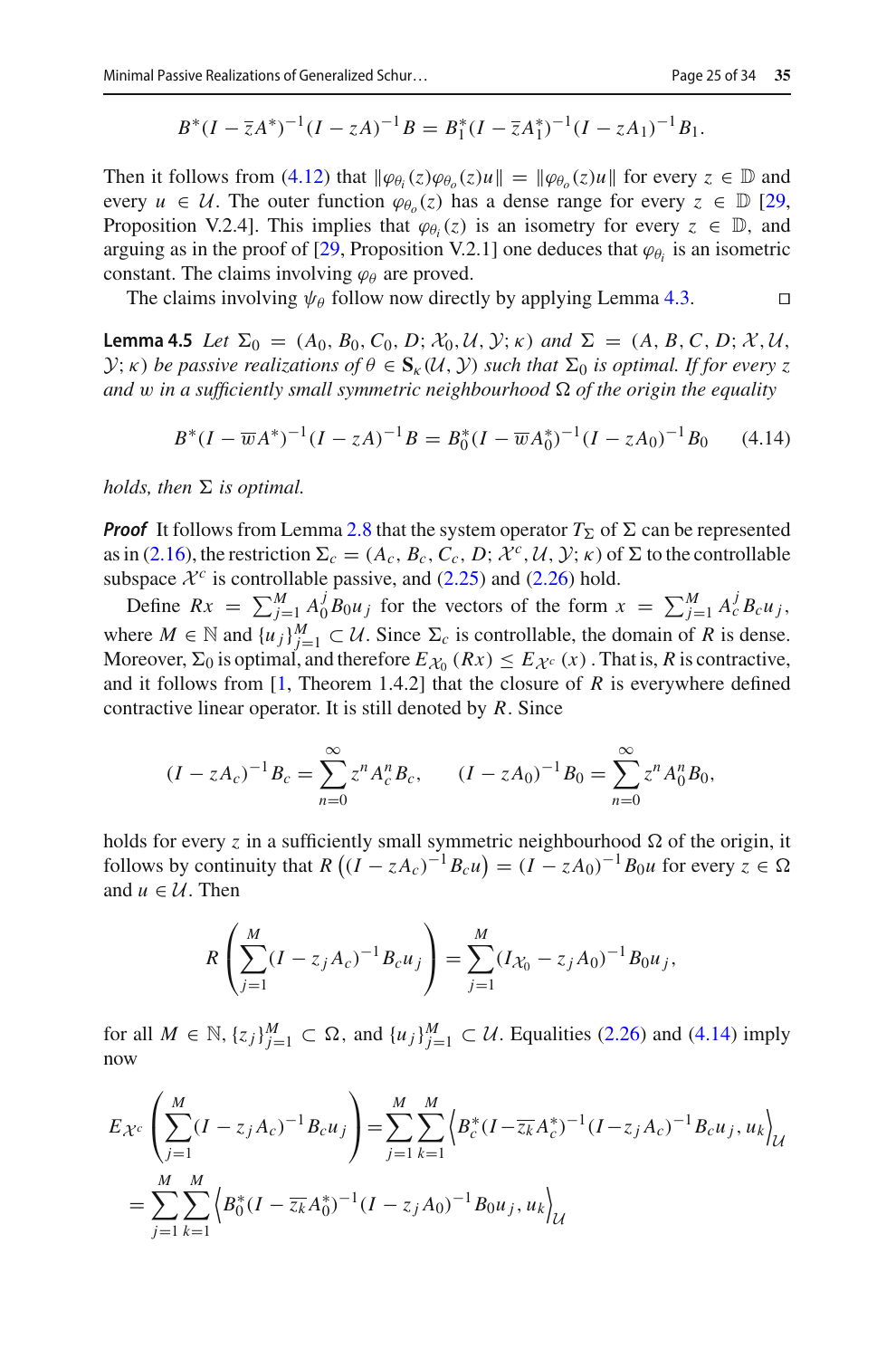$$
= E_{\mathcal{X}_0} \left( \sum_{j=1}^M (I - z_j A_0)^{-1} B_0 u_j \right)
$$
  
=  $E_{\mathcal{X}_0} \left( R \left( \sum_{j=1}^M (I - z_j A_c)^{-1} B_c u_j \right) \right).$ 

This implies that *R* is isometric in span{ran  $(I - zA_1)^{-1}B_1$ ,  $z \in \Omega$ }, which is a dense set, since  $\Sigma_1$  is controllable. Since *R* is bounded, it is now isometric everywhere, and it follows that  $\Sigma_c$  is optimal. Then it follows from [\(2.25\)](#page-9-0) that  $\Sigma$  is optimal, and the proof is complete.

The main results of [\[3,](#page-31-5) Theorem 1.1] were generalized to the Pontryagin state space setting in [\[27](#page-32-11), Theorem 4.4]. By using Definition [4.1,](#page-20-2) it can be shown that parts of this result, as well as [\[8](#page-32-2), Theorem 1], hold also in the case when all the spaces are indefinite. Moreover, certain parts of [\[3](#page-31-5), Theorem 1.1], [\[8](#page-32-2), Theorem 1] and [\[27,](#page-32-11) Theorem 4.4] can be improved. Before stating these results, some lemmas are needed.

<span id="page-25-0"></span>**Lemma 4.6** *Let*  $\theta \in S_{k}(U, Y)$ *. Then the following statements are equivalent:* 

- *(i) all* κ*-admissible minimal passive realizations of* θ *are unitarily similar;*
- *(ii) there exists a minimal passive realization of* θ *such that it is both optimal and* ∗*-optimal;*
- *(iii) all* κ*-admissible minimal passive realizations of* θ *are both optimal and* ∗*-optimal.*

*Proof* (i)  $\Rightarrow$  (iii). Suppose (i). Let the systems  $\Sigma_1 = (A_1, B_1, C_1, D; \mathcal{X}_1, \mathcal{U}, \mathcal{Y}; \kappa)$  and  $\Sigma_2 = (A_2, B_2, C_2, D; \mathcal{X}_2, \mathcal{U}, \mathcal{Y}; \kappa)$  be, respectively, minimal passive and optimal (\*optimal) minimal passive realizations of  $\theta$ . Let *U* be the unitary operator from  $\mathcal{X}_1$  to  $\mathcal{X}_2$  with the properties described in [\(2.30\)](#page-11-2). An easy calculation shows that

$$
E_{\mathcal{X}_2}\left(\sum_{k=0}^n A_2^k B_2 u_k\right) = E_{\mathcal{X}_1}\left(U\sum_{k=0}^n A_1^k B_1 u_k\right) = E_{\mathcal{X}_1}\left(\sum_{k=0}^n A_1^k B_1 u_k\right)
$$

for every  $u \in \mathcal{U}$  and for every  $n = 0, 1, 2, \ldots$  which implies that  $\Sigma_1$  is actually optimal ( ∗-optimal), and therefore (iii) holds.

 $(iii) \Rightarrow (ii)$ . The claim (iii) trivially implies (ii).

(ii)  $\Rightarrow$  (i). Suppose (ii). Let the systems  $\Sigma_1 = (A_1, B_1, C_1, D; \mathcal{X}_1, \mathcal{U}, \mathcal{Y}; \kappa)$  and  $\Sigma_2 = (A_2, B_2, C_2, D; \mathcal{X}_2, \mathcal{U}, \mathcal{Y}; \kappa)$  be, respectively, optimal and <sup>\*</sup>-optimal minimal passive realizations of  $\theta$ . Let *Z* be the weak similarity mapping from  $\mathcal{X}_1$  to  $\mathcal{X}_2$  with  $\sum_{k=0}^{n} A_1^k B_1 u_k$  belongs to the domain of *Z*, and *Z*  $\left( \sum_{k=0}^{n} A_1^k B_1 u_k \right) = \sum_{k=0}^{n} A_2^k B_2 u_k$ . the properties described in [\(2.31\)](#page-11-3). It follows from [\(2.31\)](#page-11-3) that all elements of the form *<sup>n</sup>* Recall also here the construction of *Z* in the proof of  $[27,$  Theorem 2.5]. Since  $\Sigma_1$  is both optimal and ∗-optimal,

$$
E_{\mathcal{X}_2} \left( \sum_{k=0}^n A_2^k B_2 u_k \right) = E_{\mathcal{X}_2} \left( Z \sum_{k=0}^n A_1^k B_1 u_k \right) = E_{\mathcal{X}_1} \left( \sum_{k=0}^n A_1^k B_1 u_k \right).
$$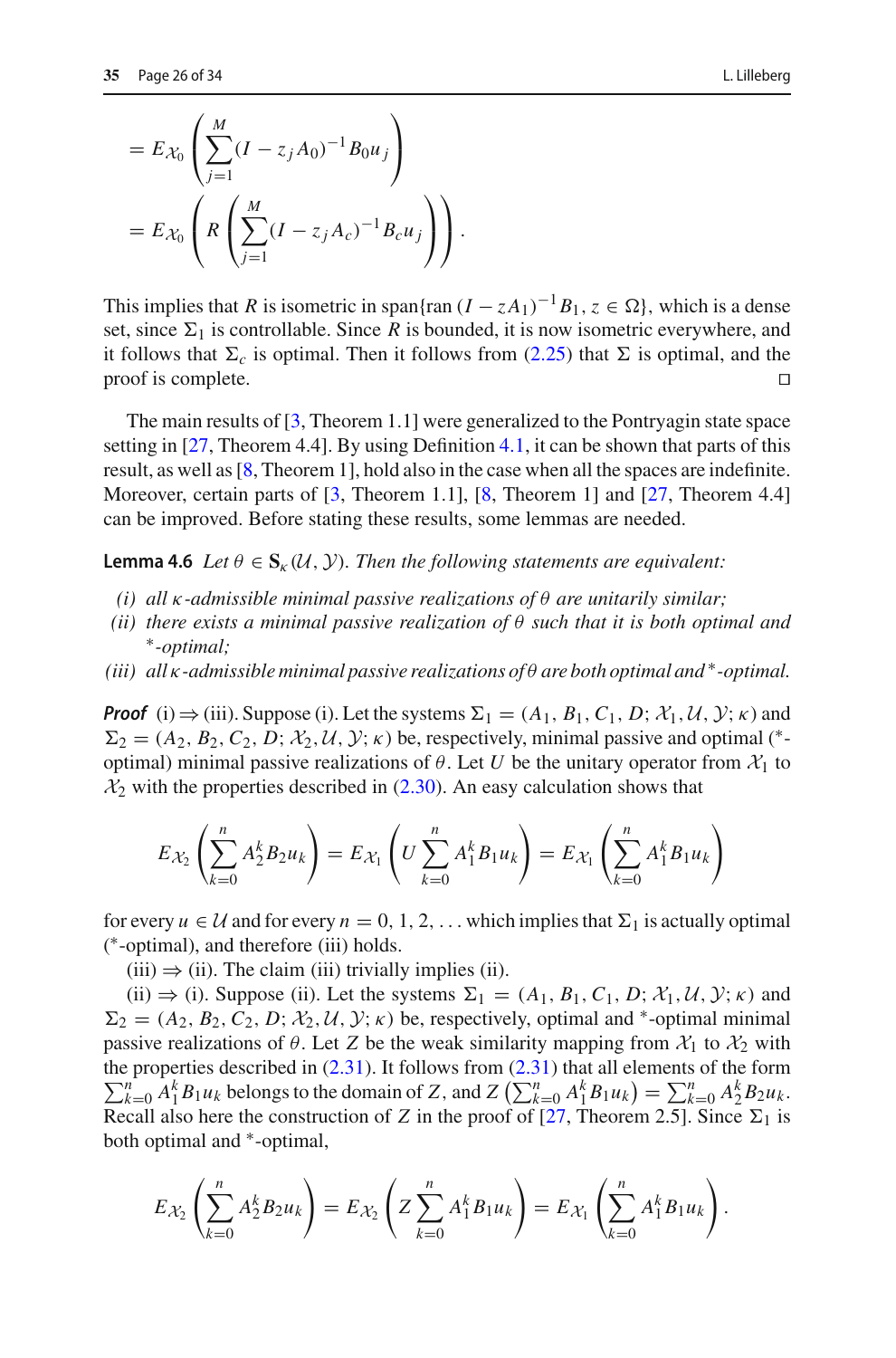Then it follows from [\[1,](#page-31-1) Theorem 1.4.2] that the operator *Z* has a unitary extension, and the properties in [\(2.30\)](#page-11-2) follow by continuity. Therefore  $\Sigma_1$  and  $\Sigma_2$  are unitarily similar. Since unitary similarity clearly is a transitive property, (i) holds, and the proof is complete.  $\Box$ 

<span id="page-26-1"></span>**Lemma 4.7** *If the system*  $\Sigma = (A, B, C, D; \mathcal{X}, \mathcal{U}, \mathcal{Y}; \kappa)$  *is an optimal passive realization of*  $\theta \in \mathbf{S}_{\kappa}(\mathcal{U}, \mathcal{Y})$ , *then*  $\mathcal{X}^c \subset \mathcal{X}^o$ .

*Proof* According to Proposition [2.7,](#page-7-1) the spaces  $\mathcal{X}^o$  and  $(\mathcal{X}^o)^\perp$  are regular subspaces and  $({\cal X}^o)^\perp$  is a Hilbert space. It follows from Lemma [2.8](#page-8-0) that the system operator *T* of  $\Sigma$  can be represented as in [\(2.15\)](#page-8-1), and the restriction  $\Sigma_o$  =  $(A_o, B_o, C_o, D; \mathcal{X}^o, \mathcal{U}, \mathcal{Y}; \kappa)$  of  $\Sigma$  to the observable subspace  $\mathcal{X}^o$  is observable passive realization of  $\theta$ . For  $n = 0, 1, 2, \ldots$ , it holds

$$
A^n = \begin{pmatrix} A_1^n & f(n) \\ 0 & A_0^n \end{pmatrix},
$$

where  $f(n)$  is an operator depending on *n*. Then for any  $N \in \mathbb{N}_0$  and any  $\{u_n\}_{n=0}^N \subset \mathcal{U}$ , it holds

$$
\sum_{n=0}^{N} A^{n} B u_{n} = \left( \frac{\sum_{n=0}^{N} (A_{1}^{n} B_{1} u_{n} + f(n) B_{o} u_{n})}{\sum_{n=0}^{N} A_{o}^{n} B_{o} u_{n}} \right) = \left( \frac{P_{(\mathcal{X}^{o})^{\perp}} \left( \sum_{n=0}^{N} A^{n} B u_{n} \right)}{P_{\mathcal{X}^{o}} \left( \sum_{n=0}^{N} A^{n} B u_{n} \right)} \right).
$$

This implies

$$
E_{\mathcal{X}}\left(\sum_{n=0}^N A^n B u_n\right) = E_{(\mathcal{X}^o)^{\perp}}\left(P_{(\mathcal{X}^o)^{\perp}}\left(\sum_{n=0}^N A^n B u_n\right)\right) + E_{\mathcal{X}^o}\left(\sum_{n=0}^N A^n B_o u_n\right).
$$

But since  $\Sigma$  is optimal and  $({\cal X}^o)^{\perp}$  is a Hilbert space, one deduces  $P_{({\cal X}^o)^{\perp}}$ But since  $\Sigma$  is optimal and  $({\cal X}^o)^{\perp}$  is a Hilbert space, one deduces  $P_{({\cal X}^o)^{\perp}}$ <br> $\left(\sum_{n=0}^N A^n B u_n\right) = 0$ . That is, span $\{A^n B : n = 0, 1, ...\} \subset {\cal X}^o$  and since  ${\cal X}^o$  is closed, also  $\overline{\text{span}}\{A^nB : n \in \mathbb{N}_0\} = \mathcal{X}^c \subset \mathcal{X}^o$ .

The next Theorem contains promised extensions for some results of [\[3\]](#page-31-5). In particular, the fact that statements  $(I)(b)$ ,  $(II)(b)$  and  $(III)(b)$  implies the other statements, respectively, in parts (I), (II) and (III), is new also in the Hilbert space setting.

<span id="page-26-0"></span>**Theorem 4.8** Let  $\theta \in S_{k}(\mathcal{U}, \mathcal{Y})$ , where U and Y are Pontryagin spaces with the same *negative index.*

- *(I) The following statements are equivalent:*
	- *(a)*  $\varphi_{\theta} \equiv 0$ *;*
	- *(b) all* κ*-admissible controllable passive realizations of* θ *are minimal isometric;*
	- *(c) there exists an observable conservative realization of* θ;
	- *(d) all simple conservative realization of* θ *are observable;*
	- *(e) all observable co-isometric realizations of* θ *are conservative.*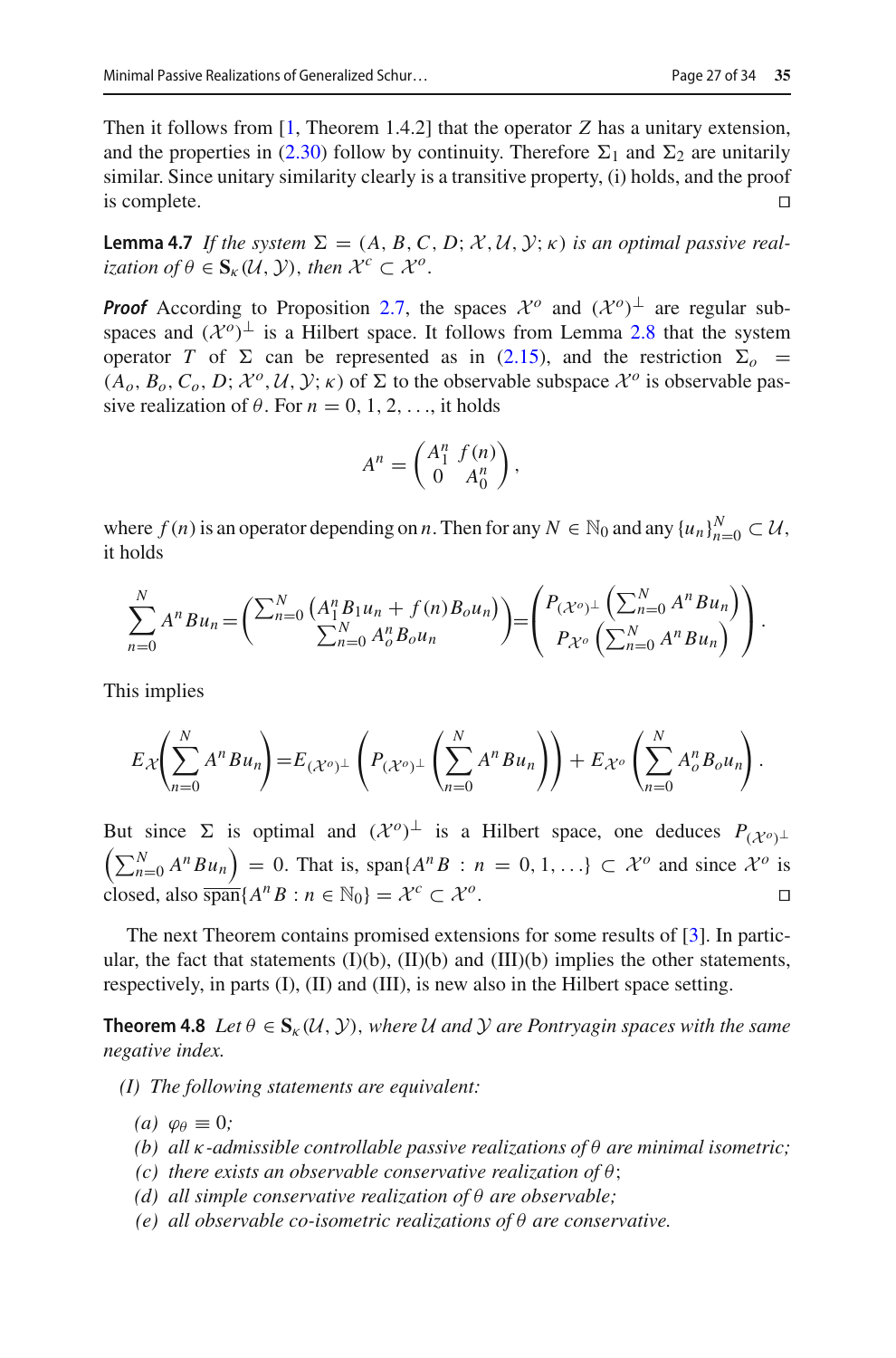*(II) The following statements are equivalent:*

- *(a)*  $\psi_{\theta} \equiv 0$ ;
- *(b) all* κ*-admissible observable passive realization of* θ *are minimal co-isometric;*
- *(c) there exists a controllable conservative realization of* θ;
- *(d) all simple conservative realization of* θ *are controllable;*
- *(e) all controllable isometric realizations of* θ *are conservative.*

*(III) The following statements are equivalent:*

- *(a)*  $\varphi_{\theta} \equiv 0$  *and*  $\psi_{\theta} \equiv 0$ *;*
- *(b) all* κ*-admissible simple passive realization of* θ *are minimal conservative;*
- *(d) there exists a minimal conservative realization of* θ.

*Proof* (I) (a)  $\Rightarrow$  (b). Suppose (a). Let the systems  $\Sigma = (A, B, C, D; \mathcal{X}, \mathcal{U}, \mathcal{Y}; \kappa)$  and  $\Sigma_0 = (A_0, B_0, C_0, D; \mathcal{X}_0, \mathcal{U}, \mathcal{Y}; \kappa)$  be, respectively, a controllable passive and an optimal minimal passive realizations of  $\theta$ . Represent the Julia embeddings of  $\Sigma$  and  $\Sigma_0$  as in [\(4.6\)](#page-20-0). Then, [\(2.12\)](#page-6-5) holds for  $\Sigma$ . Since  $\varphi_\theta \equiv 0$ , if follows from the definition of  $\varphi_{\theta}$  that

$$
I - \theta^*(w)\theta(z) = (1 - z\bar{w})B_0^*(I - \bar{w}A_0^*)^{-1}(I - zA_0)^{-1}B_0
$$

holds for every *z* and w in a sufficiently small symmetric neighbourhood  $\Omega$  of the origin. Since  $\Sigma_0$  is optimal, by considering the Neuman series of  $(I - zA_0)^{-1}B_0$  and  $(I - zA_0)^{-1}B_0$ , one deduces that

$$
B_0^*(I - \bar{z}A_0^*)^{-1}(I - zA_0)^{-1}B_0 \le B^*(I - \bar{z}A^*)^{-1}(I - zA)^{-1}B, \quad z \in \Omega.
$$

Then it holds  $\varphi^*(z)\varphi(z) \leq 0$  for every  $z \in \Omega$ . But since  $\varphi(z)$  is an operator whose range belongs to the Hilbert space  $\mathfrak{D}_T$ , this implies  $\varphi(z) = D_{T,2}^*$  +  $ZD_{T,1}^*(I - zA)^{-1}B = 0$  for  $z \in \Omega$ . It follows that  $D_{T,2}^* = 0$ . Since  $\Sigma$  is controllable, span $\{(I - zA)^{-1}B: z \in \Omega\}$  is dense in X by the identity [\(2.4\)](#page-4-8) and therefore also  $D_{T,1}^* = 0$ . Then  $D_T = 0$ , so *T* is isometric, and  $\Sigma$  is a controllable isometric system. In particular, if  $\Sigma$  is chosen to be minimal passive; for the existence, see Lemma [2.8,](#page-8-0) the previous argument shows that  $\Sigma$  is a minimal isometric realization of θ. Since all controllable isometric realizations of θ are unitarily similar, they are now also minimal, and (b) holds.

(b)  $\Rightarrow$  (c). Suppose (b). Let  $\Sigma' = (A', B', C', D; \mathcal{X}', \mathcal{U}, \mathcal{Y}; \kappa)$  be an optimal minimal passive realization of  $\theta$ . The existence of  $\Sigma'$  follows from Theorem [3.5](#page-15-0) (i). By assumption,  $\Sigma'$  is isometric. It follows from Theorem [3.5](#page-15-0) (iv) that  $\Sigma'$  is the first minimal restriction of the simple conservative system  $\Sigma = (A, B, C, D; \mathcal{X}, \mathcal{U}, \mathcal{Y}; \kappa)$ . By Lemma [2.8,](#page-8-0) the system operator  $T_{\Sigma}$  of  $\Sigma$  can be represented as in [\(2.18\)](#page-8-1), where now  $\mathcal{X}' = \overline{P_{\mathcal{X}^o}\mathcal{X}^c}.$ 

 $T_{\Sigma}$  of  $\Sigma'$  is isometric and  $T_{\Sigma}$  is unitary, an easy calculation using the fact that the range space  $(\mathcal{X}^o)^\perp$  is a Hilbert space shows that  $B'_1 = 0$  and  $A'_{12} = 0$  in [\(2.18\)](#page-8-1). But then for every  $x \in (\mathcal{X}^o)^\perp$  and every  $n = 0, 1, 2, \ldots$ ,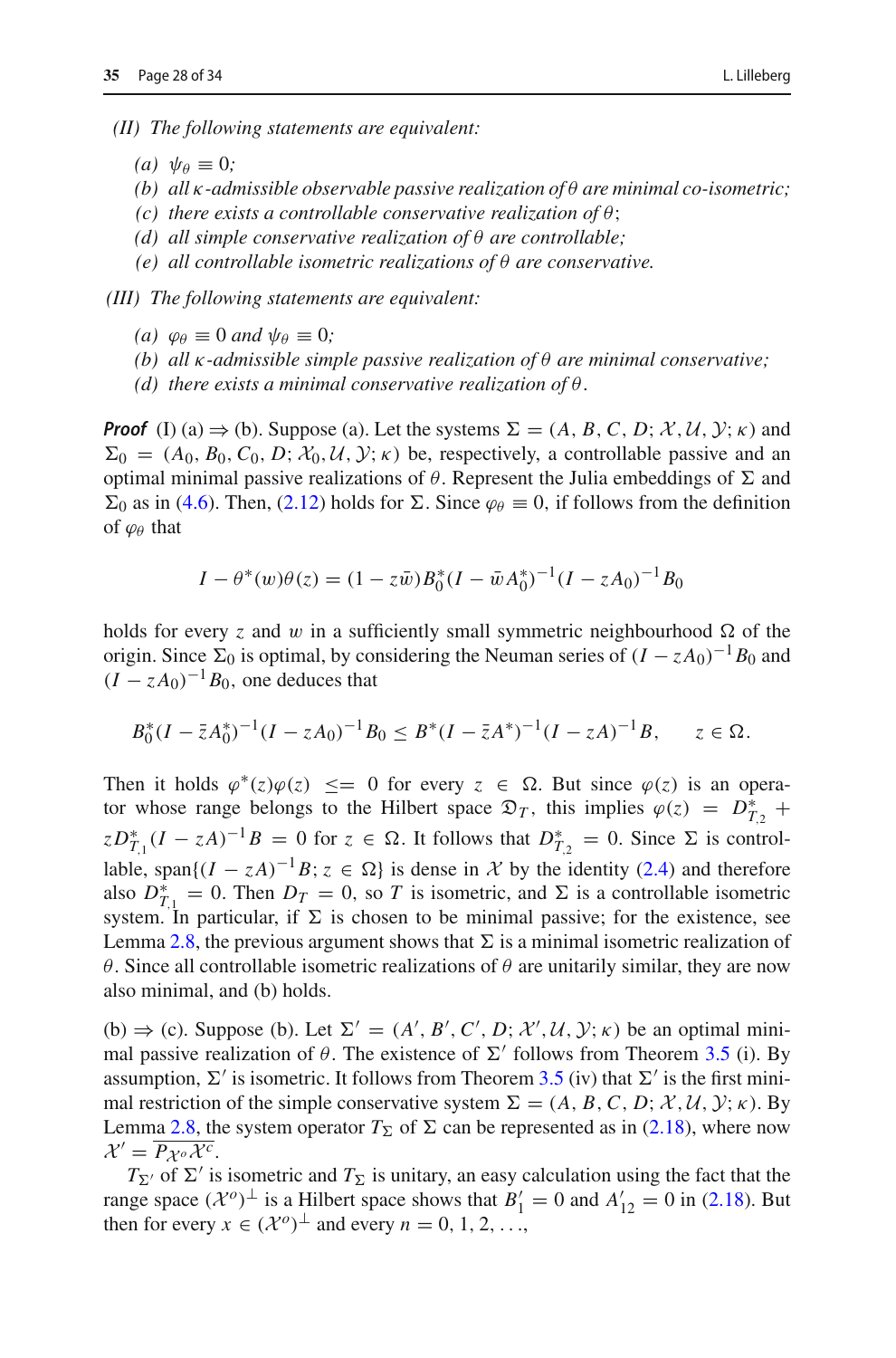$$
B^* A^{*n} x = \begin{pmatrix} 0 & B'^* & 0 \end{pmatrix} \begin{pmatrix} A'_{11}^* & 0 & 0 \\ 0 & A'_0^* & 0 \\ A'_{13}^* & A'_{23}^* & A'_{33}^* \end{pmatrix}^n \begin{pmatrix} x \\ 0 \\ 0 \end{pmatrix} = 0.
$$

That is,  $({\cal X}^o)^\perp \subset ({\cal X}^c)^\perp$  and therefore  ${\cal X}^c \subset {\cal X}^o$ . Since  $\Sigma$  is simple, this implies now  $\mathcal{X}^o = \mathcal{X}$ . Then  $\Sigma$  is observable, and (c) holds.

(c)  $\Rightarrow$  (a). Suppose (c). Let  $\Sigma = (A, B, C, D; \mathcal{X}, \mathcal{U}, \mathcal{Y}; \kappa)$  be an observable conservative realization of  $\theta$ . By Lemma [2.8,](#page-8-0)  $\Sigma$  can be represented as in [\(2.18\)](#page-8-1). The first minimal restriction [\(2.23\)](#page-9-5) of  $\Sigma$  is an optimal minimal realization of  $\theta$  by Theorem [3.5](#page-15-0) (i). But since  $\Sigma$  is observable,  $\mathcal{X}^o = \mathcal{X}$  and  $(\mathcal{X}^o)^{\perp} = \{0\}$ . It follows that the reprentations [\(2.16\)](#page-8-1) and [\(2.18\)](#page-8-1) coinsides. That is, the first minimal restriction  $\Sigma'$  is just a restriction to the controllable subspace of  $\Sigma$ . By Lemma [2.8,](#page-8-0)  $\Sigma'$  is now isometric. Thus if one constructs a Julia operator of  $T_{\Sigma'}$  as in [\(4.5\)](#page-20-3),  $D_{T_{\Sigma'}} = 0$ , and then it follows from the definition of  $\varphi_\theta$  and [\(4.7\)](#page-20-1) that  $\varphi_\theta \equiv 0$ , and (a) holds.

The equivalences of the statements (c), (d) and (e) follow easily from the facts that all observable co-isometric realizations of  $\theta$  are unitarily similar, all simple conservative realization of  $\theta$  are unitarily similar and unitary similarity preserves the structural properties of the system and system operator. The part (I) is proven.

(II) The proof is analogous to the proof of the part (I), and the details are omitted.

(III) (a)  $\Rightarrow$  (b). Suppose (a). By combining the parts (I) and (II), it follows that all controllable or observable passive realizations of  $\theta$  are minimal conservative. Consider a simple passive realization  $\Sigma = (A.B, C, D; \mathcal{X}, \mathcal{U}, \mathcal{Y}; \kappa)$  of  $\theta$ . It follows from Lemma [2.8](#page-8-0) that the contractive system operator *T* of  $\Sigma$  can be represented as in [\(2.15\)](#page-8-1), where the restriction  $\Sigma_o$  in [\(2.20\)](#page-9-6) is observable passive, and therefore now minimal conservative. Then the system operator  $T_{\Sigma_o}$  of  $\Sigma_o$  is unitary. Let  $x \in \mathcal{X}^o$ . Then, by contractivity of *T* and unitarity of  $T_{\Sigma_o}$ 

$$
E\left(\begin{pmatrix} A_1 & A_2 & B_1 \ 0 & A_o & B_o \ 0 & C_o & D \end{pmatrix} \begin{pmatrix} 0 \ x \ 0 \end{pmatrix}\right) = E\left(\begin{pmatrix} A_2x \ A_ox \ C_ox \end{pmatrix}\right) = E(A_2x) + E\left(\begin{pmatrix} A_0x \ C_ox \end{pmatrix}\right)
$$
  
=  $E(Tx) \le E(x) = E(T_{\Sigma_o}x) = E\left(\begin{pmatrix} A_0x \ C_ox \end{pmatrix}\right).$ 

Since  $A_2x \in (\mathcal{X}^o)^\perp$  and  $(\mathcal{X}^o)^\perp$  is a Hilbert space, it follows that  $A_2 = 0$ . If one chooses  $u \in \mathcal{U}$ , a similar argument as above shows that  $B_1 = 0$ . Then for any  $n \in \mathbb{N}$ , it holds

$$
A^n B = \begin{pmatrix} A_1 & 0 \\ 0 & A_o \end{pmatrix}^n \begin{pmatrix} 0 \\ B_o \end{pmatrix} = \begin{pmatrix} 0 \\ A_o^n B_o \end{pmatrix}
$$
 and  

$$
A^{*n} C^* = \begin{pmatrix} A_1^* & 0 \\ 0 & A_o^* \end{pmatrix}^n \begin{pmatrix} 0 \\ C_o^* \end{pmatrix} = \begin{pmatrix} 0 \\ A_o^{*n} C_o^* \end{pmatrix}.
$$

This is only possible if  $({\cal X}^0)^{\perp} = 0$ , since  $\Sigma$  is simple. But then the systems  $\Sigma_0$  and  $\Sigma$  coincide, so the system  $\Sigma$  is minimal conservative, and (b) holds.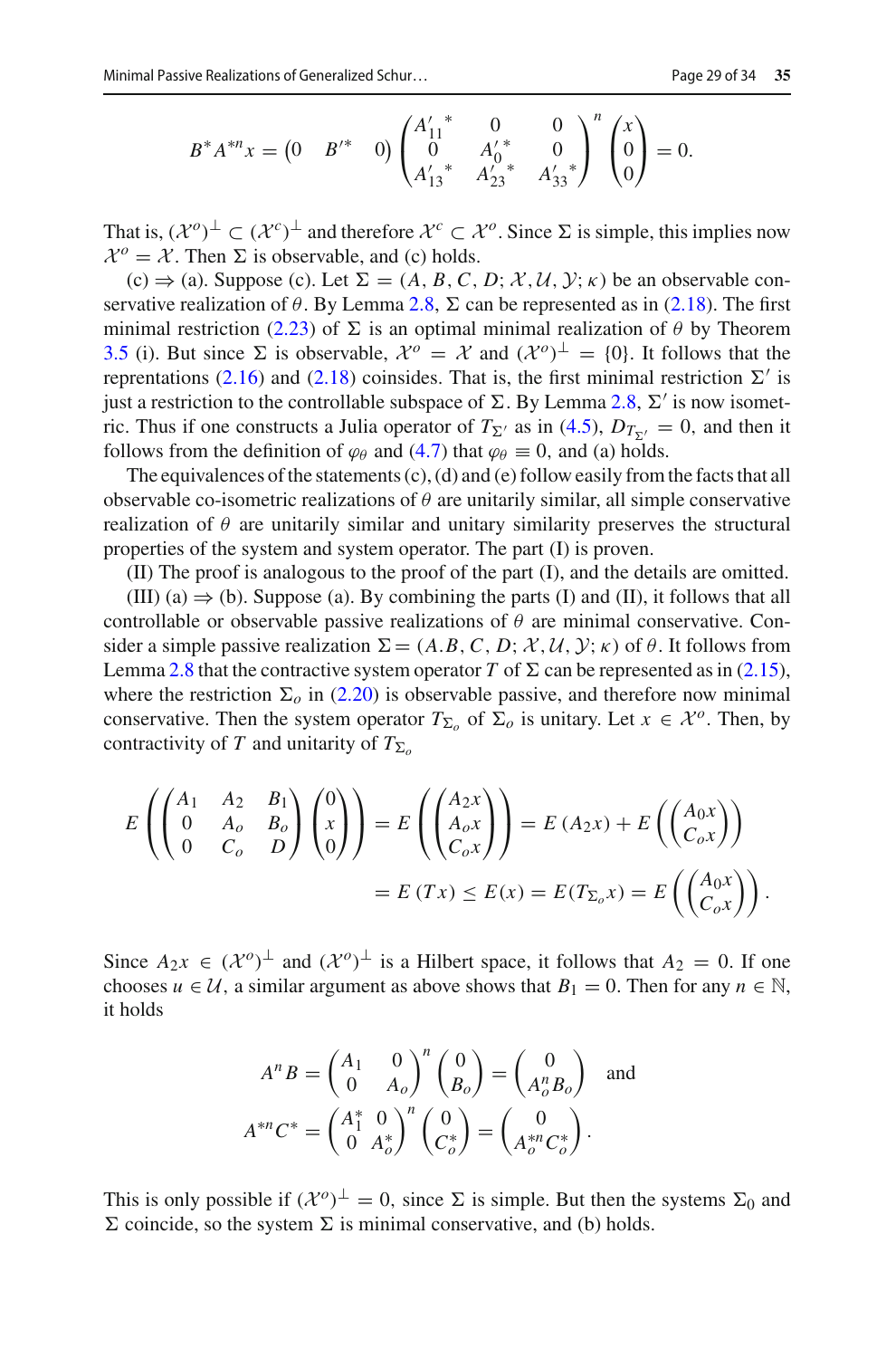*Remark 4.9* If  $U$  and  $Y$  are Hilbert spaces, it follows from [\[27](#page-32-11), Lemma 3.2] that simple passive realizations of  $\theta \in S_k(\mathcal{U}, \mathcal{Y})$  are *k*-admissible. Therefore, in that case it is not necessary to assume the considered systems to be  $\kappa$ -admissible in Lemma [4.6](#page-25-0) and Theorems [4.8](#page-26-0) and [4.10,](#page-29-0) since the other assumptions already guarantee it. However, if  $U$  and  $Y$  are Pontryagin spaces with the same negative index, it is not known that are all simple passive, or even all minimal passive, realizations of  $\theta \in S_{\kappa}(\mathcal{U}, \mathcal{Y})$  $\kappa$ -admissible.

If  $\varphi_{\theta} \equiv 0$  ( $\psi_{\theta} \equiv 0$ ), then Theorem [4.8](#page-26-0) shows that all *κ*-admissible minimal passive realizations of  $\theta \in S_{k}(U, V)$  are minimal isometric (co-isometric). In particular, they are controllable isometric (observable coisometric), and it follows from Theorem [2.6](#page-7-0) that they are unitarily similar. This situation can occur also when the defect functions do not vanish identically. In what follows, the range of  $\varphi_{\theta}$  and the domain of  $\psi_{\theta}$ will be denoted, respectively, by  $\mathfrak{D}_{\varphi_{\theta}}$  and  $\mathfrak{D}_{\psi_{\theta}}$ . In the Hilbert space setting, it is well known [\[18](#page-32-19)[,19\]](#page-32-13) that for a standard Schur function  $\theta \in S(\mathcal{U}, \mathcal{Y})$ , there exists a function  $\chi_{\theta} \in L^{\infty}(\mathfrak{D}_{\psi_{\theta}}, \mathfrak{D}_{\varphi_{\theta}})$  such that the function

<span id="page-29-1"></span>
$$
\Theta(\zeta) := \begin{pmatrix} \theta(\zeta) & \psi_{\theta}(\zeta) \\ \varphi_{\theta}(\zeta) & \chi_{\theta}(\zeta) \end{pmatrix}
$$
(4.15)

has contractive values for a.e.  $\zeta \in \mathbb{T}$ . Under certain normalizing conditions for the functions  $\varphi_\theta$  and  $\psi_\theta$ , the function  $\chi_\theta$  is unique. In the Hilbert space setting, the important properties of the function  $\chi_{\theta}(\zeta)$  established by Boiko and Dubovoj, were bublished without proof in the paper [\[16\]](#page-32-20). In general,  $\chi_{\theta}$  may has negative Fourier coefficients and therefore it is not a Schur function. In that case the function  $\Theta$  in [\(4.15\)](#page-29-1) is not a Schur function either. However, Arov and Nudelmann showed in [\[7](#page-32-15)[,8\]](#page-32-2) that  $\Theta$  is a Schur function if and only if all minimal passive realizations of  $\theta$  are unitarily similar. This result will be generalized to the indefinite setting in the following theorem. The proof uses optimal and ∗-optimal realizations as in [\[7](#page-32-15)[,8](#page-32-2)], but it is more elementary.

<span id="page-29-0"></span>**Theorem 4.10** Let  $\theta \in \mathbf{S}_{k}(U, V)$ , where U and Y are Pontryagin spaces with the *same negative index, and let*  $\varphi_{\theta}$  *and*  $\psi_{\theta}$  *be defect functions of*  $\theta$ *. Then all*  $\kappa$ *-admissible minimal passive realizations of* θ *are unitarily similar if and only if there exist an*  $\mathcal{L}(\mathfrak{D}_{\psi_{\theta}}, \mathfrak{D}_{\varphi_{\theta}})$ -valued function  $\chi_{\theta}$  analytic in a neighbourhood of the origin such that

<span id="page-29-2"></span>
$$
\Theta = \begin{pmatrix} \theta & \psi_{\theta} \\ \varphi_{\theta} & \chi_{\theta} \end{pmatrix} \in \mathbf{S}_{\kappa} \left( \begin{pmatrix} \mathcal{U} \\ \mathfrak{D}_{\psi_{\theta}} \end{pmatrix}, \begin{pmatrix} \mathcal{Y} \\ \mathfrak{D}_{\varphi_{\theta}} \end{pmatrix} \right)
$$
(4.16)

*Proof* Suppose that all  $\kappa$ -admissible minimal passive realizations of  $\theta \in S_{\kappa}(\mathcal{U}, \mathcal{Y})$  are unitarily similar. Then it follows from Lemma [4.6](#page-25-0) that every  $\kappa$ -admissible minimal passive realization is optimal and  $*$ -optimal. Take any  $\kappa$ -admissible minimal passive realization  $\Sigma$  of  $\theta$  and consider its Julia embedding as in [\(4.6\)](#page-20-0). Then the transfer function [\(4.7\)](#page-20-1) of the Julia embedding belongs to the class  $\mathbf{S}_{k}$  ( $\mathcal{U} \oplus \mathfrak{D}_{T^*}$ ,  $\mathcal{Y} \oplus \mathfrak{D}_T$ ),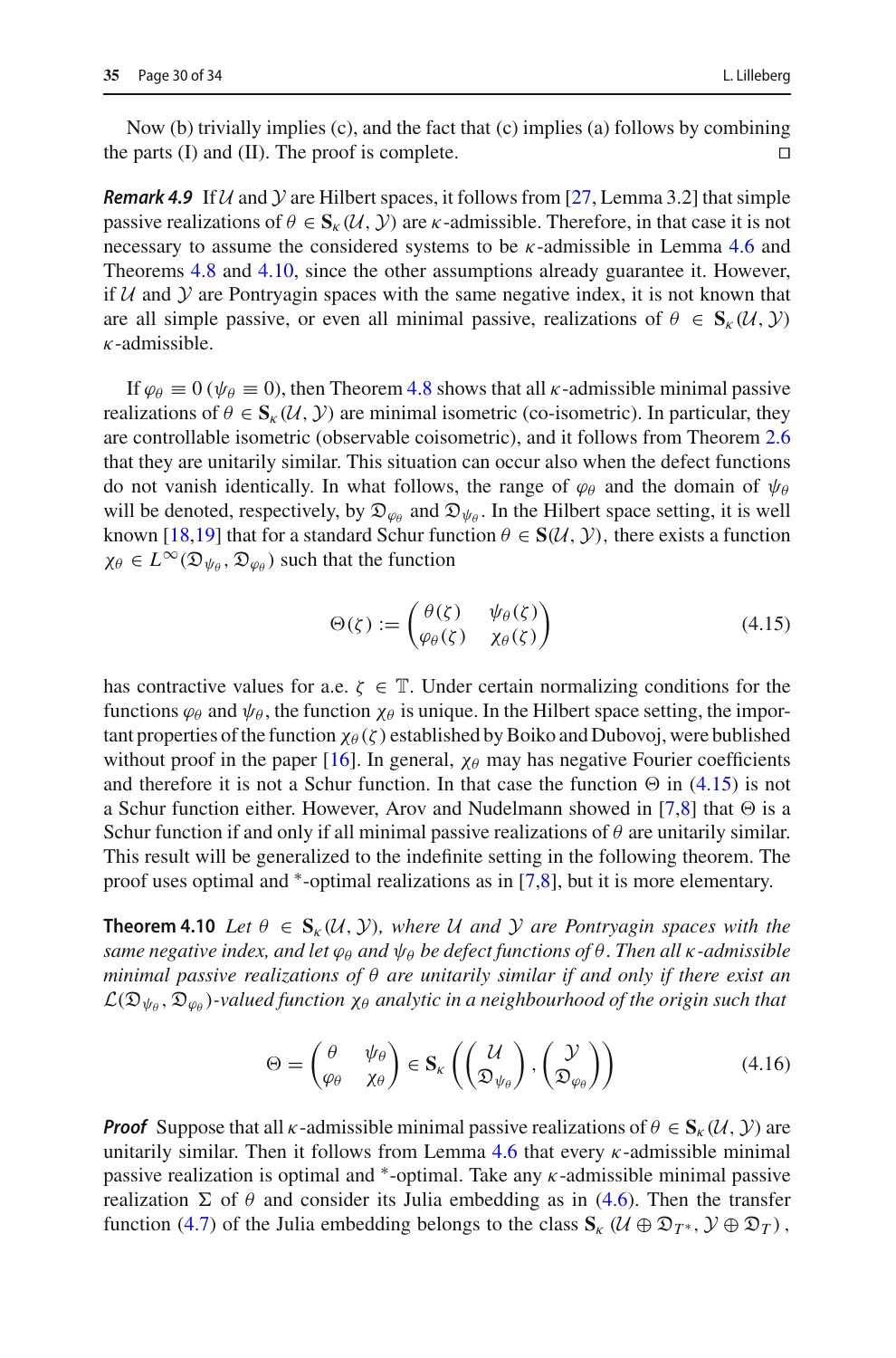and since  $\Sigma$  is both optimal and  $^*$ -optimal, the upper right corner and lower left corner of [\(4.7\)](#page-20-1) are defect functions of  $\theta$ . Choose  $\chi_{\theta} = \chi$  in (4.7), and the necessity is proven.

Suppose then that there exists an  $\mathcal{L}(\mathfrak{D}_{\psi_{\beta}}, \mathfrak{D}_{\omega_{\beta}})$ -valued function  $\chi_{\beta}$  such that  $\Theta$  in [\(4.16\)](#page-29-2) belongs to the class  $\mathbf{S}_{k}$  ( $\mathcal{U} \oplus \mathfrak{D}_{\psi_{\theta}}, \mathcal{Y} \oplus \mathfrak{D}_{\varphi_{\theta}}$ ). It suffices to show that there exists minimal passive realization  $\Sigma$  of  $\theta$  such that it is both optimal and  $*$ -optimal; see Lemma [4.6.](#page-25-0) Let

$$
\Sigma_{\Theta} = (A, \widetilde{B}, \widetilde{C}, \widetilde{D}; \mathcal{X}, \mathcal{U} \oplus \mathfrak{D}_{\psi_{\theta}}, \mathcal{Y} \oplus \mathfrak{D}_{\varphi_{\theta}}; \kappa)
$$

be a simple conservative realization of  $\Theta \in \mathbf{S}_{\kappa}$  ( $\mathcal{U} \oplus \mathfrak{D}_{\psi_{\theta}}, \mathcal{Y} \oplus \mathfrak{D}_{\varphi_{\theta}}$ ). Then the system operator  $T_{\Theta}$  of  $\Sigma_{\Theta}$  can be represented as

$$
T_{\Theta} = \left( \begin{pmatrix} A & (B & B_1) \\ (C & D & D_{12} \\ C_1 \end{pmatrix} \begin{pmatrix} B & B_1 \\ D_{21} & D_{22} \end{pmatrix} \right) : \left( \begin{pmatrix} \mathcal{X} \\ \mathcal{U} \\ \mathfrak{D}_{\psi_{\theta}} \end{pmatrix} \right) \rightarrow \left( \begin{pmatrix} \mathcal{X} \\ \mathcal{Y} \\ \mathfrak{D}_{\varphi_{\theta}} \end{pmatrix} \right).
$$

In a sufficiently small symmetric neighbourhood  $\Omega$  of the origin, it holds

$$
\Theta(z) = \begin{pmatrix} \theta(z) & \psi_{\theta}(z) \\ \varphi_{\theta}(z) & \chi_{\theta}(z) \end{pmatrix}
$$
  
= 
$$
\begin{pmatrix} D + zC(I - zA)^{-1}B & D_{12} + zC(I - zA)^{-1}B_1 \\ D_{21} + zC_1 + (I - zA)^{-1}B & D_{22} + zC_1(I - zA)^{-1}B_1 \end{pmatrix}.
$$

The spaces  $\mathfrak{D}_{\varphi_{\theta}}$  and  $\mathfrak{D}_{\psi_{\theta}}$  are Hilbert spaces, and therefore it follows that the system  $\Sigma = (A, B, C, D; \mathcal{X}, \mathcal{U}, \mathcal{Y}; \kappa)$  is a passive realization of  $\theta$ . Since  $\Sigma_{\Theta}$  is conservative, Lemma [2.3](#page-6-1) shows that

$$
I - \Theta(z)\Theta^*(w) = \begin{pmatrix} I_{\mathcal{Y}} - \theta(z)\theta^*(w) - \psi_{\theta}(z)\psi_{\theta}^*(w) & -\theta(z)\phi_{\theta}^*(w) - \psi_{\theta}(z)\chi_{\theta}^*(w) \\ -\varphi_{\theta}(z)\theta^*(w) - \chi_{\theta}(z)\psi_{\theta}^*(w) & I_{\mathfrak{D}_{\varphi_{\theta}}} - \varphi_{\theta}(z)\phi_{\theta}^*(w) - \chi_{\theta}(z)\chi_{\theta}^*(w) \end{pmatrix}
$$
  
\n
$$
= (1 - \bar{w}z)\widetilde{C}(I - zA)^{-1}(I - \bar{w}A^*)^{-1}\widetilde{C}^*
$$
  
\n
$$
= (1 - \bar{w}z)\begin{pmatrix} C(I - zA)^{-1}(I - \bar{w}A^*)^{-1}C^* & C(I - zA)^{-1}(I - \bar{w}A^*)^{-1}C_1^* \\ C_1(I - zA)^{-1}(I - \bar{w}A^*)^{-1}C^* & C_1(I - zA)^{-1}(I - \bar{w}A^*)^{-1}C_1^* \end{pmatrix}
$$
  
\n
$$
I - \Theta^*(w)\Theta(z) = \begin{pmatrix} I_U - \theta^*(w)\theta(z) - \varphi_{\theta}^*(w)\varphi_{\theta}(z) & -\theta^*(w)\psi_{\theta}(z) - \varphi_{\theta}^*(w)\chi_{\theta}(z) \\ -\psi_{\theta}^*(w)\theta(z) - \chi_{\theta}^*(w)\varphi_{\theta}(z) & I_{\mathfrak{D}_{\psi_{\theta}}} - \psi_{\theta}^*(w)\psi_{\theta}(z) - \chi_{\theta}^*(w)\chi_{\theta}(z) \end{pmatrix}
$$
  
\n
$$
= (1 - \bar{w}z)\begin{pmatrix} B^*(I - \bar{w}A^*)^{-1}(I - zA)^{-1}B & B^*(I - \bar{w}A^*)^{-1}(I - zA)^{-1}B_1 \\ B_1^*(I - \bar{w}A^*)^{-1}(I - zA)^{-1}B & B_1^*(I - \bar{w}A^*)^{-1}(I - zA)^{-1}B_1 \end{pmatrix}.
$$

That is,

<span id="page-30-0"></span>
$$
I_{\mathcal{Y}} - \theta(z)\theta^*(w) = (1 - \bar{w}z)C(I - zA)^{-1}(I - \bar{w}A^*)^{-1}C^* + \psi_\theta(z)\psi_\theta^*(w), \tag{4.17}
$$

$$
I_{\mathcal{U}} - \theta^*(w)\theta(z) = (1 - \bar{w}z)B^*(I - \bar{w}A^*)^{-1}(I - zA)^{-1}B + \varphi^*_{\theta}(w)\varphi_{\theta}(z). \tag{4.18}
$$

An easy calculation and Lemma [4.3](#page-21-0) show that the Eq. [\(4.17\)](#page-30-0) is equivalent to

$$
I_{\mathcal{Y}} - \theta^{\#*}(w)\theta^{\#}(z) = (1 - \bar{w}z)C(I - \bar{w}A)^{-1}(I - zA^*)^{-1}C^* + \varphi_{\theta^*}^*(w)\varphi_{\theta^*}(z).
$$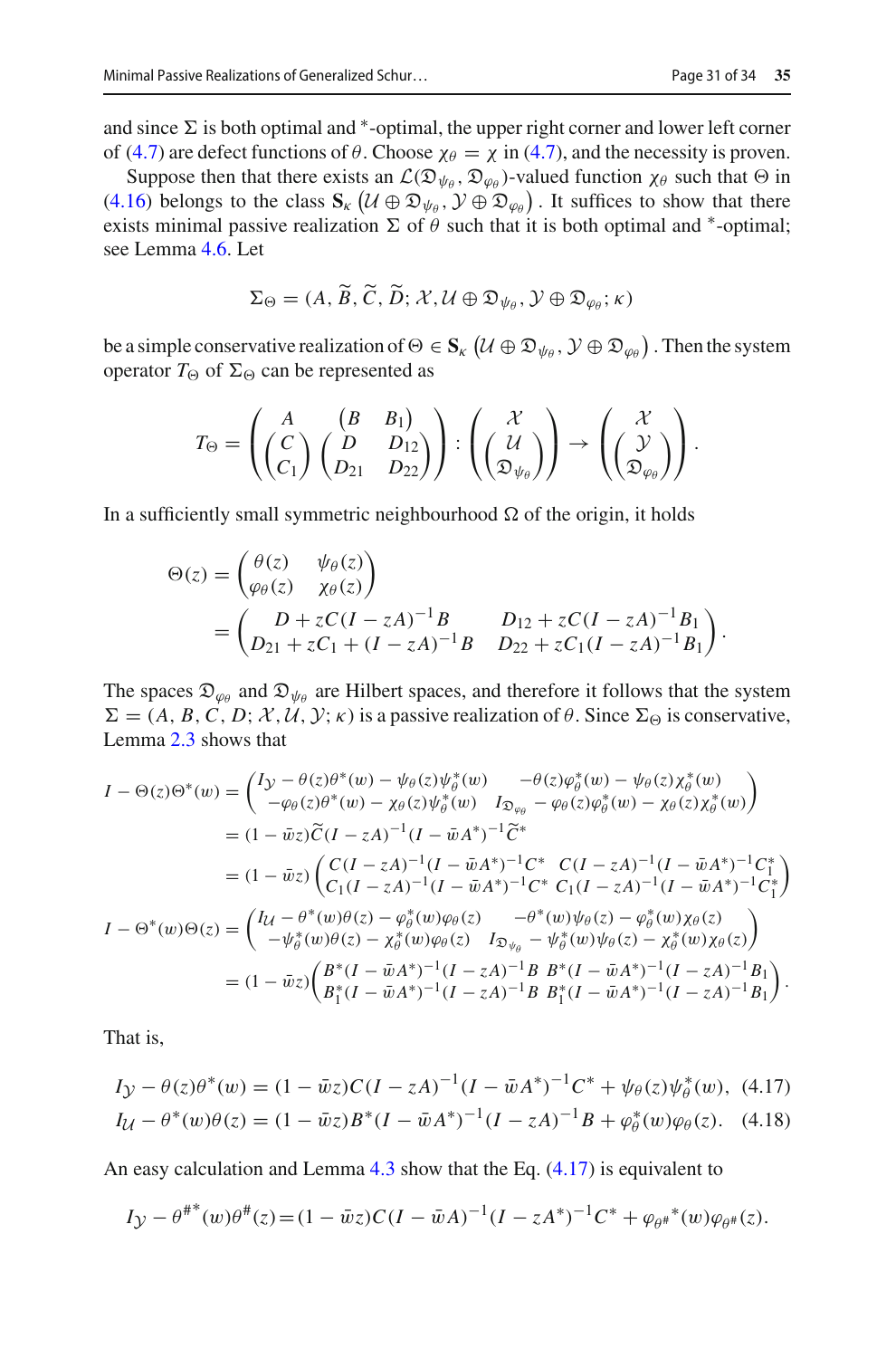Let  $\Sigma' = (A', B', C', D; \mathcal{X}', \mathcal{U}, \mathcal{Y}; \kappa)$  and  $\Sigma'' = (A'', B'', C'', D; \mathcal{X}'', \mathcal{U}, \mathcal{Y}; \kappa)$  be, respectively, an optimal minimal and a  $*$ -optimal minimal realizations of  $\theta$ . It follows from Theorem [3.5](#page-15-0) (ii) that  $\Sigma''^*$  is an optimal minimal realization of  $\theta^*$ . Then, by the definition of  $\varphi_{\theta}$  and  $\varphi_{\theta^*}$ , it holds

$$
I_{\mathcal{U}} - \theta^*(w)\theta(z) = (1 - \overline{w}z)B'^*(I - \overline{w}A'^*)^{-1}(I - zA')^{-1}B' + \varphi_{\theta}^*(w)\varphi_{\theta}(z)
$$
  
\n
$$
I_{\mathcal{Y}} - \theta^{**}(w)\theta^*(z) = (1 - \overline{w}z)C''(I - \overline{w}A'')^{-1}(I - zA''^*)^{-1}C''^* + \varphi_{\theta^*}^*(w)\varphi_{\theta^*}(z).
$$

It follows that

$$
B^*(I - \bar{w}A^*)^{-1}(I - zA)^{-1}B = B'^*(I - \bar{w}A'^*)^{-1}(I - zA')^{-1}B',
$$
  

$$
C(I - \bar{w}A)^{-1}(I - zA^*)^{-1}C^* = C''(I - \bar{w}A'')^{-1}(I - zA''^*)^{-1}C''^*.
$$

By using Lemma [4.5,](#page-24-1) it can be deduced that  $\Sigma$  and  $\Sigma^*$  are optimal systems. Then it follows from Lemma [4.7](#page-26-1) that  $\mathcal{X}^c = \mathcal{X}^o$  and therefore  $\mathcal{X}^s = \mathcal{X}^c = \mathcal{X}^o$ . By Lemma [2.8,](#page-8-0) the restriction  $\Sigma_s = (A_s, B_s, C_s, D; \mathcal{X}^s, \mathcal{U}, \mathcal{Y}; \kappa)$  of  $\Sigma$  to the simple subspace  $\mathcal{X}^s$  is simple, and it holds  $A^n B = A_s^n B_s$  and  $A^{*n} C^* = A_s^{*n} C_s^*$  for every  $n \in \mathbb{N}_0$ . That is,  $\Sigma_s$ and  $\Sigma_s^*$  also are optimal systems. Moreover, they are minimal since  $\mathcal{X}^s = \mathcal{X}^c = \mathcal{X}^o$ . It follows now from Theorem [3.5](#page-15-0) (ii) that  $\Sigma_s$  is also  $^*$ -optimal, and the proof is complete.  $\Box$ 

**Acknowledgements** Open access funding provided by University of Vaasa (UVA). I wish to thank Seppo Hassi for helpful discussions while preparing this paper.

**Open Access** This article is licensed under a Creative Commons Attribution 4.0 International License, which permits use, sharing, adaptation, distribution and reproduction in any medium or format, as long as you give appropriate credit to the original author(s) and the source, provide a link to the Creative Commons licence, and indicate if changes were made. The images or other third party material in this article are included in the article's Creative Commons licence, unless indicated otherwise in a credit line to the material. If material is not included in the article's Creative Commons licence and your intended use is not permitted by statutory regulation or exceeds the permitted use, you will need to obtain permission directly from the copyright holder. To view a copy of this licence, visit [http://creativecommons.org/licenses/by/4.0/.](http://creativecommons.org/licenses/by/4.0/)

#### **References**

- <span id="page-31-1"></span>1. Alpay, D., Dijksma, A., Rovnyak, J., de Snoo, H.S.V.: Schur Functions, Operator Colligations, and Pontryagin Spaces. Operator Theory: Advances and Applications, 96. Birkhäuser Verlag, Basel-Boston (1997)
- <span id="page-31-4"></span>2. Alpay, D., Azizov, T.Y., Dijksma, A., Rovnyak, J.: Colligations in Pontryagin Spaces with a Symmetric Characteristic Function. Linear Operators and Matrices, 55–82, Operator Theory: Advances and Applications, 130. Birkhäuser, Basel (2002)
- <span id="page-31-5"></span>3. Arlinskiĭ, YuM, Hassi, S., de Snoo, H.S.V.: Parametrization of contractive block operator matrices and passive discrete-time systems. Complex Anal. Oper. Theory **1**(2), 211–233 (2007)
- <span id="page-31-0"></span>4. Arov, D.Z.: Passive linear steady-state dynamical systems. Sibirsk. Mat. Zh. **20**(2), 211–228 (1979). (Russian); English transl. in Siberian Math. J. 20(2), 149–162 (1979)
- <span id="page-31-2"></span>5. Arov, D.Z.: Stable dissipative linear stationary dynamical scattering systems. J. Oper. Theory **2**(1), 95– 126 (1979). (Russian); English transl. in Oper. Theory Adv. Appl., 134, Interpolation theory, systems theory and related topics (Tel Aviv, Rehovot, : 99–136, p. 2002. Birkhäuser, Basel (1999)
- <span id="page-31-3"></span>6. Arov, D.Z., Kaashoek, M.A., Pik, D.P.: Minimal and optimal linear discrete time-invariant dissipative scattering systems. Integr. Equ. Oper. Theory **29**, 127–154 (1997)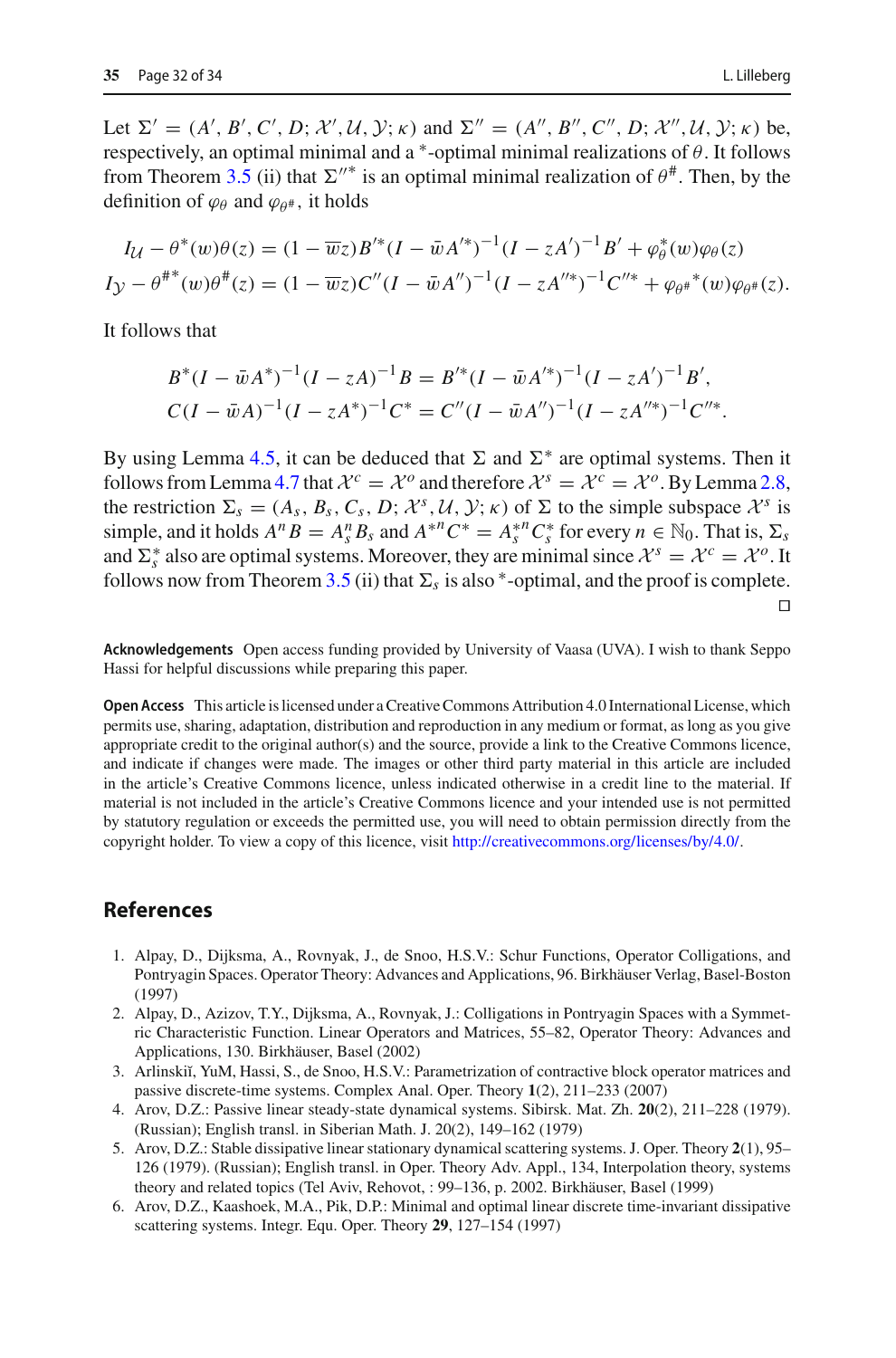- <span id="page-32-15"></span>7. Arov, D.Z., Nudel'man, M.A.: A criterion for the unitary similarity of minimal passive systems of scattering with a given transfer function. Ukraïn. Mat. Zh. **52**(2), 147–156 (2000). (Russian); English transl. in Ukrainian Math. J. 52 (2000), no. 2, 161–172
- <span id="page-32-2"></span>8. Arov, D.Z., Nudel'man, M.A.: Conditions for the similarity of all minimal passive realizations of a given transfer function (scattering and resistance matrices). Mat. Sb. **193**(6), 3–24 (2002). (Russian); English transl. in Sb. Math. 193 (2002), no. 5-6, 791–810
- <span id="page-32-10"></span>9. Arov, D.Z., Rovnyak, J., Saprikin, S.M.: Linear passive stationary scattering systems with Pontryagin state spaces. Math. Nachr. **279**(13–14), 1396–1424 (2006)
- <span id="page-32-9"></span>10. Arov, D.Z., Saprikin, S.M.: Maximal solutions for embedding problem for a generalized Shur function and optimal dissipative scattering systems with Pontryagin state spaces. Methods Funct. Anal. Topol. **7**(4), 69–80 (2001)
- <span id="page-32-16"></span>11. Azizov, T.I.A., Iokhvidov, I.S.: Foundations of the Theory of linear operators in spaces with indefinite metric, Nauka, Moscow, 1986; English transl. Wiley, Chichester (1989)
- <span id="page-32-14"></span>12. Bakonyi, M., Constantinescu, T.: Schur's Algorithm and Several Applications. Pitman Research Notes in Mathematics Series, 261. Longman Scientific & Technical, New York (1992)
- <span id="page-32-3"></span>13. Ball, J.A., Cohen, N.: de Branges–Rovnyak Operator Models and Systems Theory: A Survey. Topics in matrix and operator theory (Rotterdam, 1989), 93–136, Oper. Theory Adv. Appl., 50, Birkhäuser, Basel (1991)
- <span id="page-32-18"></span>14. Bart, H., Gohberg, I.Z., Kaashoek, M.A., Ran, A.C.M.: Factorization of Matrix and Operator Functions: The State Space Method. Operator Theory: Advances and Applications, 178, Linear Operators and Linear Systems. Birkhäuser Verlag, Basel (2008)
- <span id="page-32-17"></span>15. Bognár, J.: Indefinite Inner Product Spaces, Ergebnisse der Mathematik und ihrer Grenzgebiete, vol. 78. Springer, New York (1974)
- <span id="page-32-20"></span>16. Boiko, S.S., Dubovoj, V.K.: On some extremal problem connected with the suboperator of the scattering through inner channels of the system. Dopov. Nats. Akad. Nauk Ukr. Mat. Prirodozn. **4**, 7–11 (1997)
- <span id="page-32-12"></span>17. Boiko, S.S., Dubovoj, V. K., Fritzsche, B., Kirstein, B.: Models of contractions constructed from the defect function of their characteristic function. Operator theory, system theory and related topics (Beer-Sheva/Rehovot, 1997), 67-87, Operator Theory: Advances and Applications, 123, Birkhäuser, Basel (2001)
- <span id="page-32-19"></span>18. Boiko, S.S., Dubovoj, V.K.: Defect functions of holomorphic contractive operator functions and the scattering suboperator through the internal channels of a system. Part I. Complex Anal. Oper. Theory **5**(1), 157–196 (2011)
- <span id="page-32-13"></span>19. Boiko, S.S., Dubovoj, V.K., Kheifets, A.Ya.: Defect functions of holomorphic contractive operator functions and the scattering suboperator through the internal channels of a system: part II. Complex Anal. Oper. Theory **8**(5), 991–1036 (2014)
- <span id="page-32-4"></span>20. de Branges, L., Rovnyak, J.: Square Summable Power Series. Holt, Rinehart and Winston, New York (1966)
- <span id="page-32-5"></span>21. de Branges, L., Rovnyak, J.: Appendix on square summable power series, Canonical models in quantum scattering theory, Perturbation Theory and its Applications in Quantum Mechanics (Proc. Adv. Sem. Math. Res. Center, U.S. Army, Theoret. Chem. Inst., Univ. of Wisconsin, Madison, Wis., 1965), pp. 295–392, Wiley, New York (1966)
- <span id="page-32-7"></span>22. Dijksma, A., Langer, H., de Snoo, H.S.V.: Characteristic functions of unitary operator colligations in  $\pi_K$ -spaces. Operator theory and systems (Amsterdam, 1985), 125–194, Operator Theory: Advances and Applications, 19, Birkhäuser, Basel (1986)
- <span id="page-32-8"></span>23. Dijksma, A., Langer, H., de Snoo, H.S.V.: Unitary colligations in  $\Pi_K$ -spaces, characteristic functions and Štraus extensions. Pac. J. Math. **125**(2), 347–362 (1986)
- <span id="page-32-0"></span>24. Dritschel, M.A., Rovnyak, J.: Operators on Indefinite Inner Product Spaces. Lectures on operator theory and its applications (Waterloo, ON, 1994), 141–232, Fields Inst. Monogr., 3, Amer. Math. Soc., Providence, RI (1996)
- <span id="page-32-6"></span>25. Helton, J.W.: Discrete time systems, operator models, and scattering theory. J. Funct. Anal. **16**, 15–38 (1974)
- <span id="page-32-1"></span>26. Kre˘ın, M.G., Langer, H.: Über die verallgemeinerten Resolventen und die charakteristische Funktion eines isometrischen Operators im Raume  $\Pi_K$  (German), *Hilbert space operators and operator algebras (Proc. Internat. Conf., Tihany, 1970)*, pp. 353–399, Colloq. Math. Soc. János Bolyai, 5. North-Holland, Amsterdam (1972)
- <span id="page-32-11"></span>27. Lilleberg, L.: Isometric discrete-time systems with Pontryagin state space. Complex Anal. Oper. Theory **13**(8), 3767–3793 (2019)